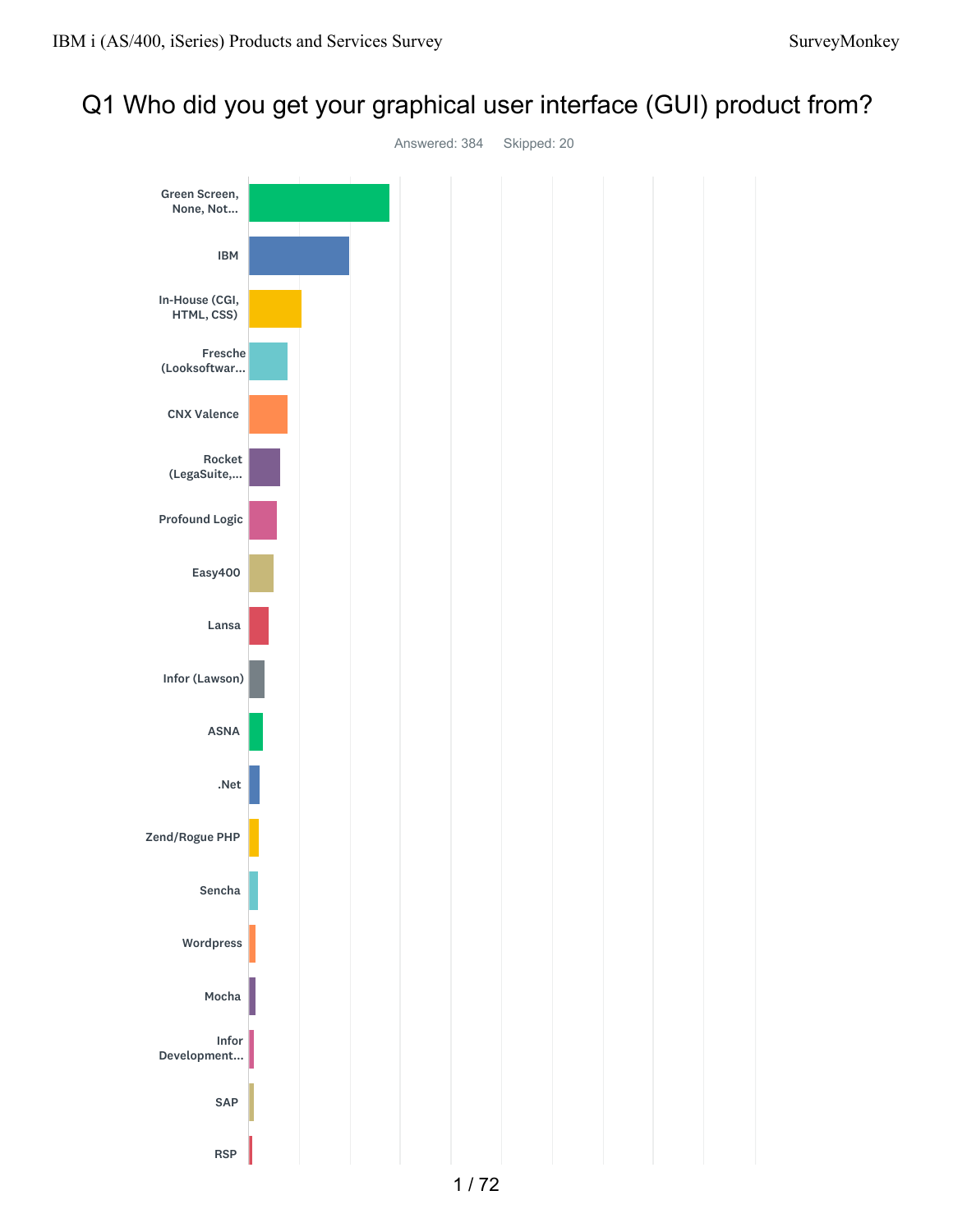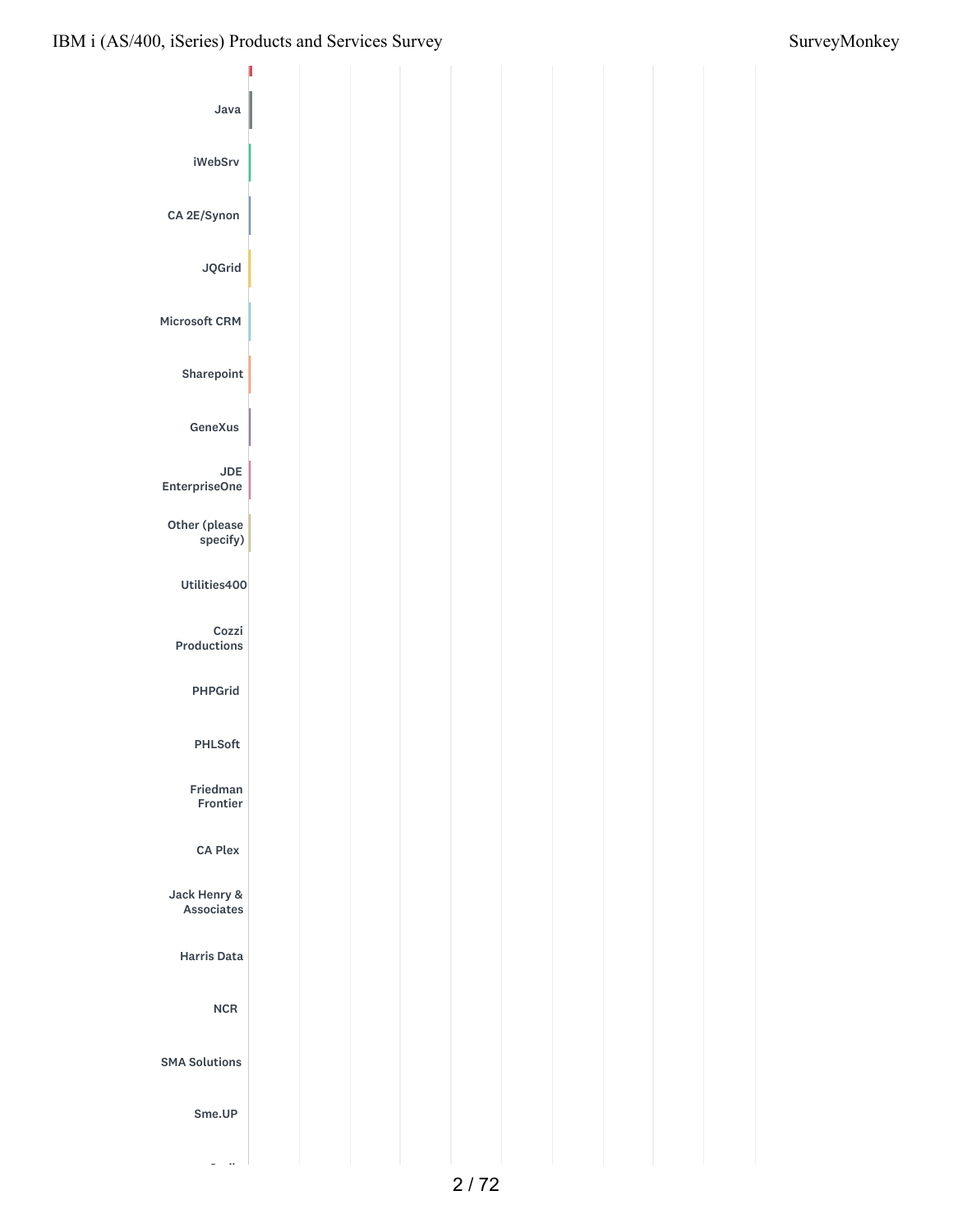

| <b>ANSWER CHOICES</b>              | <b>RESPONSES</b> |                |
|------------------------------------|------------------|----------------|
| Green Screen, None, Not Applicable | 27.86%           | 107            |
| <b>IBM</b>                         | 19.79%           | 76             |
| In-House (CGI, HTML, CSS)          | 10.42%           | 40             |
| Fresche (Looksoftware, BCD)        | 7.81%            | 30             |
| <b>CNX Valence</b>                 | 7.81%            | 30             |
| Rocket (LegaSuite, JWalk)          | 6.25%            | 24             |
| Profound Logic                     | 5.73%            | 22             |
| Easy400                            | 4.95%            | 19             |
| Lansa                              | 3.91%            | 15             |
| Infor (Lawson)                     | 3.13%            | 12             |
| <b>ASNA</b>                        | 2.86%            | 11             |
| $.$ Net                            | 2.34%            | 9              |
| Zend/Rogue PHP                     | 2.08%            | 8              |
| Sencha                             | 1.82%            | $\overline{7}$ |
| Wordpress                          | 1.56%            | 6              |
| Mocha                              | 1.56%            | 6              |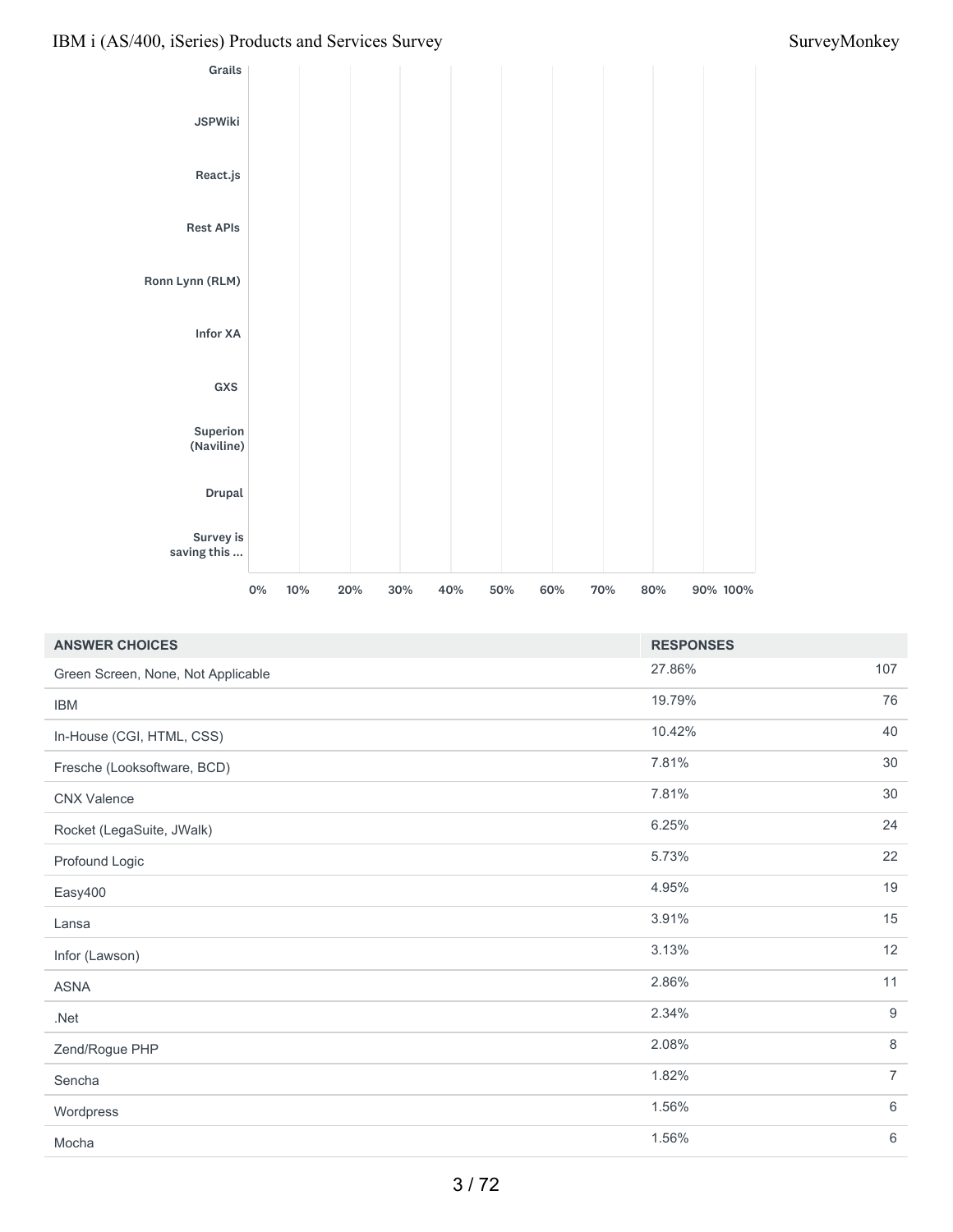| Infor Development Framework          | 1.04%    | $\overline{4}$      |
|--------------------------------------|----------|---------------------|
| SAP                                  | 1.04%    | $\overline{4}$      |
| <b>RSP</b>                           | 0.78%    | $\sqrt{3}$          |
| Java                                 | 0.78%    | $\mathsf 3$         |
| <b>iWebSrv</b>                       | 0.52%    | $\sqrt{2}$          |
| CA 2E/Synon                          | 0.52%    | $\overline{2}$      |
| <b>JQGrid</b>                        | 0.52%    | 2                   |
| Microsoft CRM                        | 0.52%    | $\sqrt{2}$          |
| Sharepoint                           | 0.52%    | $\overline{2}$      |
| GeneXus                              | 0.52%    | 2                   |
| JDE EnterpriseOne                    | 0.52%    | $\overline{2}$      |
| Other (please specify)               | 0.52%    | $\overline{2}$      |
| Utilities400                         | 0.26%    | $\mathbf{1}$        |
| <b>Cozzi Productions</b>             | 0.26%    | $\mathbf{1}$        |
| PHPGrid                              | 0.26%    | $\mathbf{1}$        |
| PHLSoft                              | 0.26%    | $\mathbf{1}$        |
| Friedman Frontier                    | 0.26%    | $\mathbf{1}$        |
| CA Plex                              | 0.26%    | $\mathbf{1}$        |
| Jack Henry & Associates              | 0.26%    | $\mathbf{1}$        |
| Harris Data                          | 0.26%    | $\mathbf{1}$        |
| <b>NCR</b>                           | 0.26%    | $\mathbf{1}$        |
| <b>SMA Solutions</b>                 | 0.26%    | $\mathbf{1}$        |
| Sme.UP                               | 0.26%    | $\mathbf{1}$        |
| Grails                               | 0.26%    | $\mathbf{1}$        |
| <b>JSPWiki</b>                       | 0.26%    | $\mathbf{1}$        |
| React.js                             | 0.26%    | $\mathbf{1}$        |
| <b>Rest APIs</b>                     | 0.26%    | $\mathbf{1}$        |
| Ronn Lynn (RLM)                      | 0.26%    | $\mathbf{1}$        |
| Infor XA                             | 0.26%    | $\mathbf{1}$        |
| GXS                                  | 0.26%    | $\mathbf{1}$        |
| Superion (Naviline)                  | 0.26%    | $\mathbf{1}$        |
| Drupal                               | $0.00\%$ | $\mathsf{O}\xspace$ |
| Survey is saving this for future use | 0.00%    | $\mathsf{O}\xspace$ |
| Total Respondents: 384               |          |                     |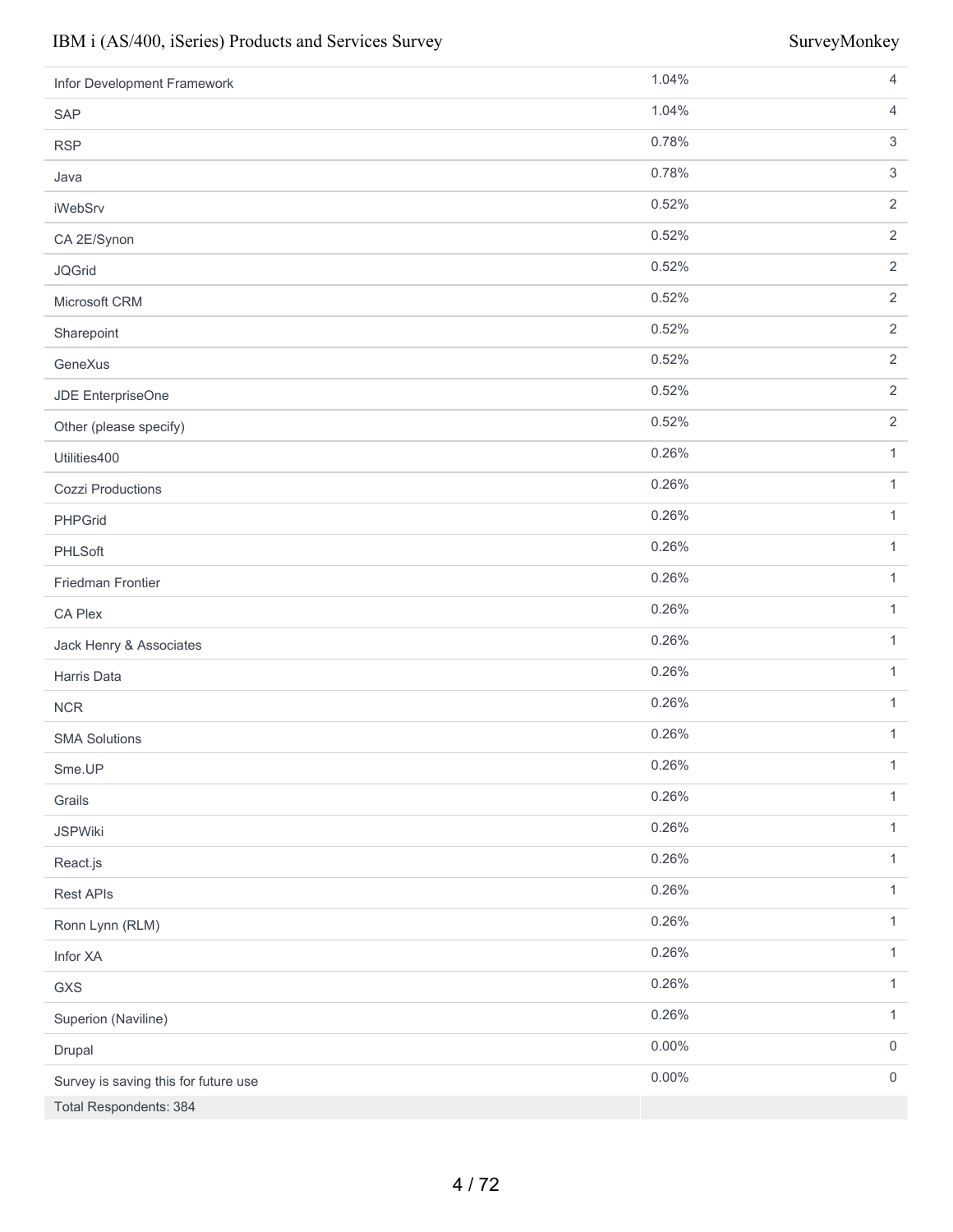

# Q2 Who did you get your security product from?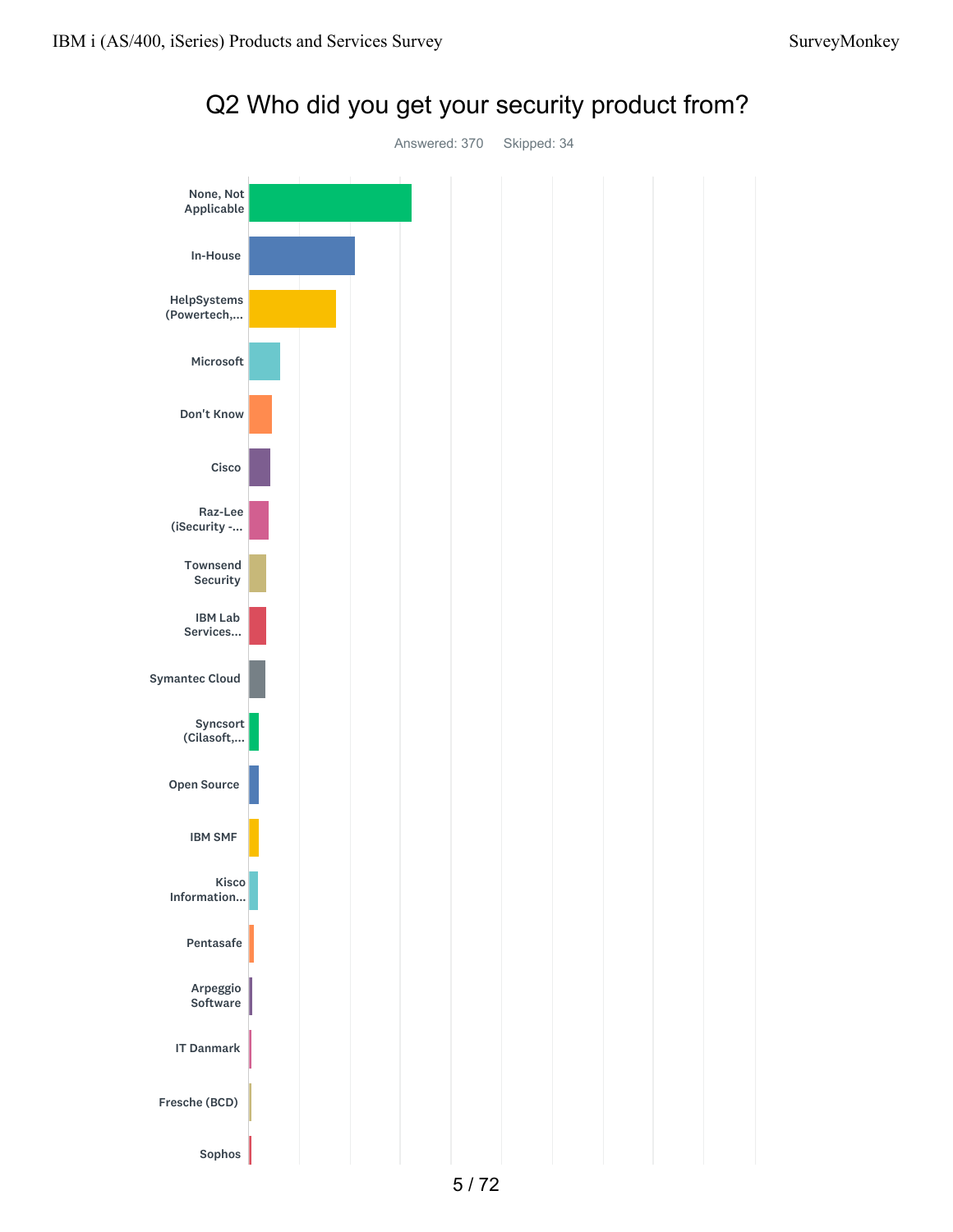

| <b>ANSWER CHOICES</b>                            | <b>RESPONSES</b> |     |
|--------------------------------------------------|------------------|-----|
| None, Not Applicable                             | 32.16%           | 119 |
| In-House                                         | 21.08%           | 78  |
| HelpSystems (Powertech, StandGuard)              | 17.30%           | 64  |
| Microsoft                                        | 6.22%            | 23  |
| Don't Know                                       | 4.59%            | 17  |
| Cisco                                            | 4.32%            | 16  |
| Raz-Lee (iSecurity - SEA North America Reseller) | 4.05%            | 15  |
| <b>Townsend Security</b>                         | 3.51%            | 13  |
| <b>IBM Lab Services PowerSCTools</b>             | 3.51%            | 13  |
| Symantec Cloud                                   | 3.24%            | 12  |
| Syncsort (Cilasoft, Enforcive)                   | 2.16%            | 8   |
| Open Source                                      | 2.16%            | 8   |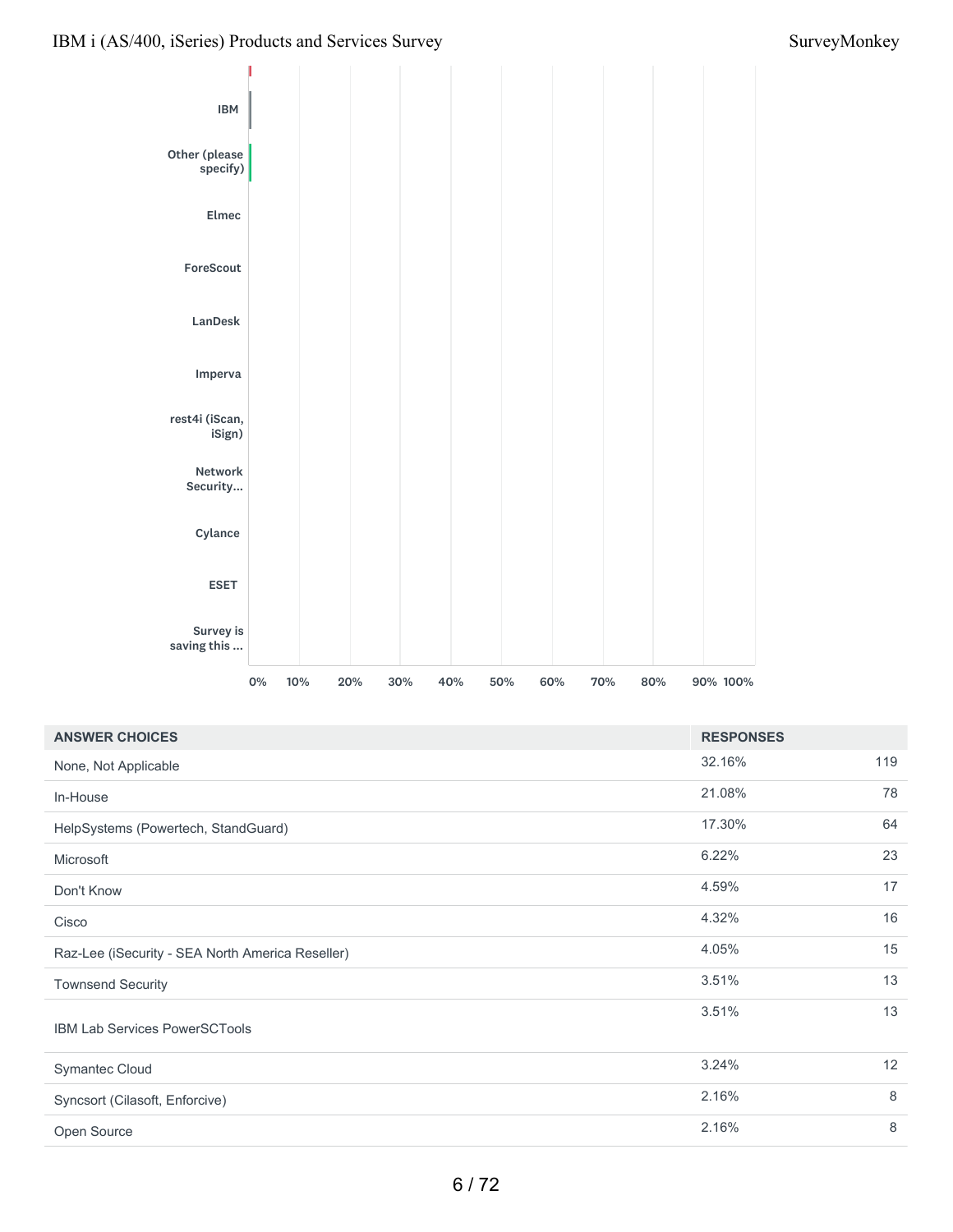| <b>IBM SMF</b>                       | 2.16%    | 8                |
|--------------------------------------|----------|------------------|
| Kisco Information Systems            | 1.89%    | $\overline{7}$   |
| Pentasafe                            | 1.08%    | $\overline{4}$   |
| Arpeggio Software                    | 0.81%    | 3                |
| <b>IT Danmark</b>                    | 0.54%    | $\overline{2}$   |
| Fresche (BCD)                        | 0.54%    | 2                |
| Sophos                               | 0.54%    | $\overline{2}$   |
| <b>IBM</b>                           | 0.54%    | $\overline{2}$   |
| Other (please specify)               | 0.54%    | $\overline{2}$   |
| Elmec                                | 0.27%    | $\mathbf{1}$     |
| ForeScout                            | 0.27%    | $\mathbf{1}$     |
| LanDesk                              | 0.27%    | $\mathbf{1}$     |
| Imperva                              | 0.27%    | $\mathbf{1}$     |
| rest4i (iScan, iSign)                | 0.27%    | $\mathbf{1}$     |
| Network Security (Barcelona 04)      | 0.27%    | $\mathbf{1}$     |
| Cylance                              | 0.27%    | $\mathbf{1}$     |
| <b>ESET</b>                          | 0.27%    | $\mathbf{1}$     |
| Survey is saving this for future use | $0.00\%$ | $\boldsymbol{0}$ |
| <b>Total Respondents: 370</b>        |          |                  |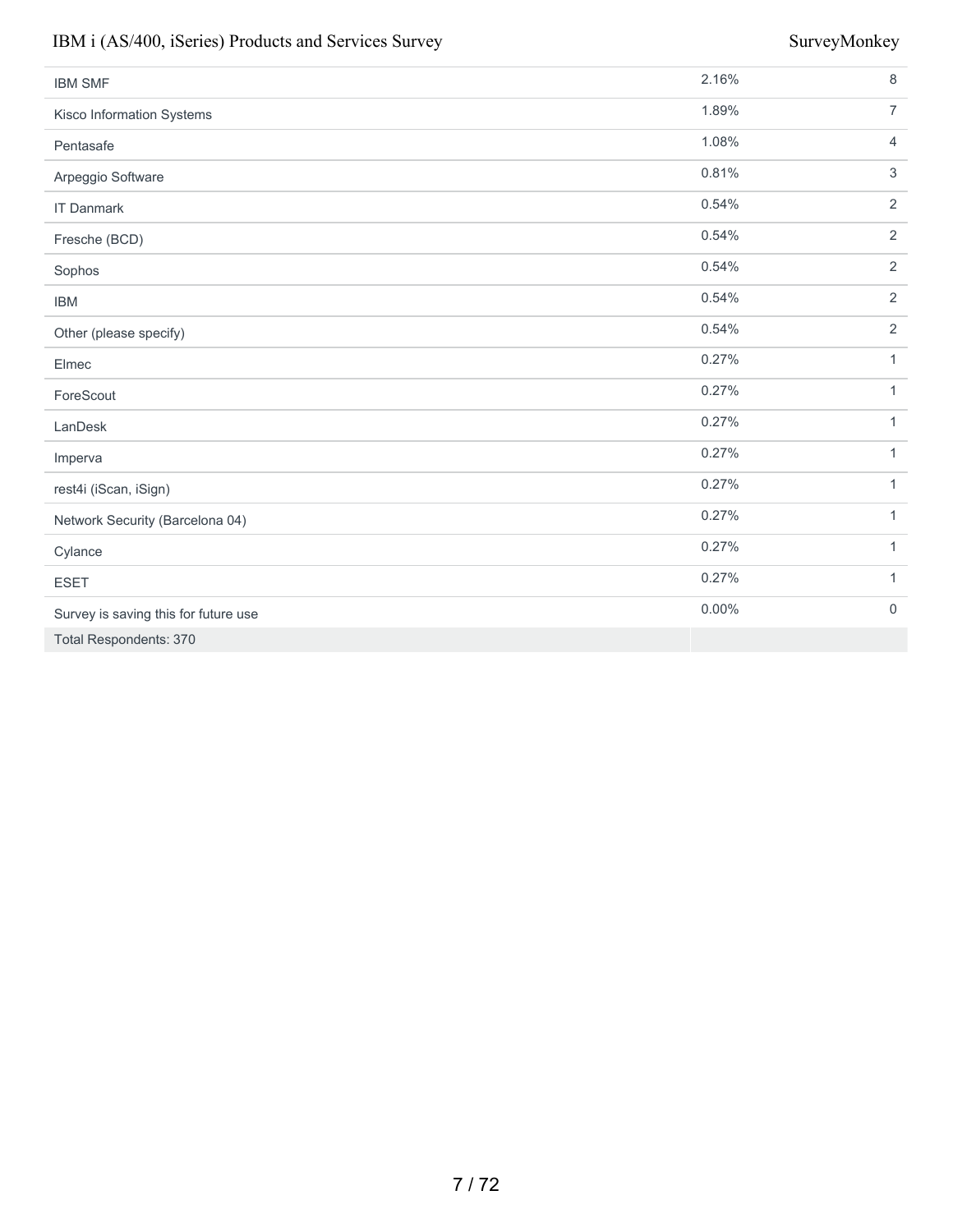## Q3 Who did you get your change management product from?

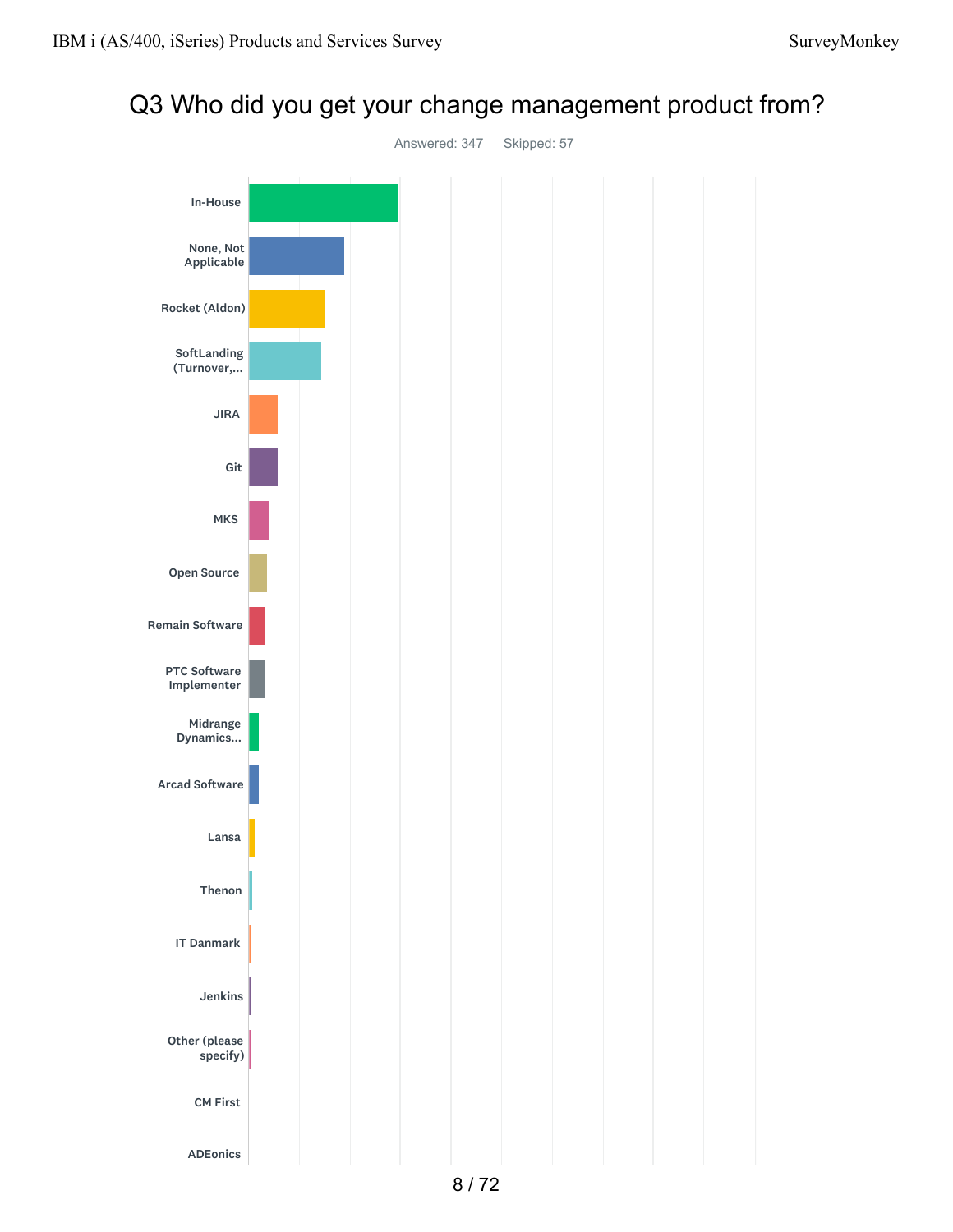

| <b>RESPONSES</b> |                |
|------------------|----------------|
| 29.68%           | 103            |
| 19.02%           | 66             |
| 14.99%           | 52             |
| 14.41%           | 50             |
| 5.76%            | 20             |
| 5.76%            | 20             |
| 4.03%            | 14             |
| 3.75%            | 13             |
| 3.17%            | 11             |
| 3.17%            | 11             |
| 2.02%            | $\overline{7}$ |
| 2.02%            | $\overline{7}$ |
|                  |                |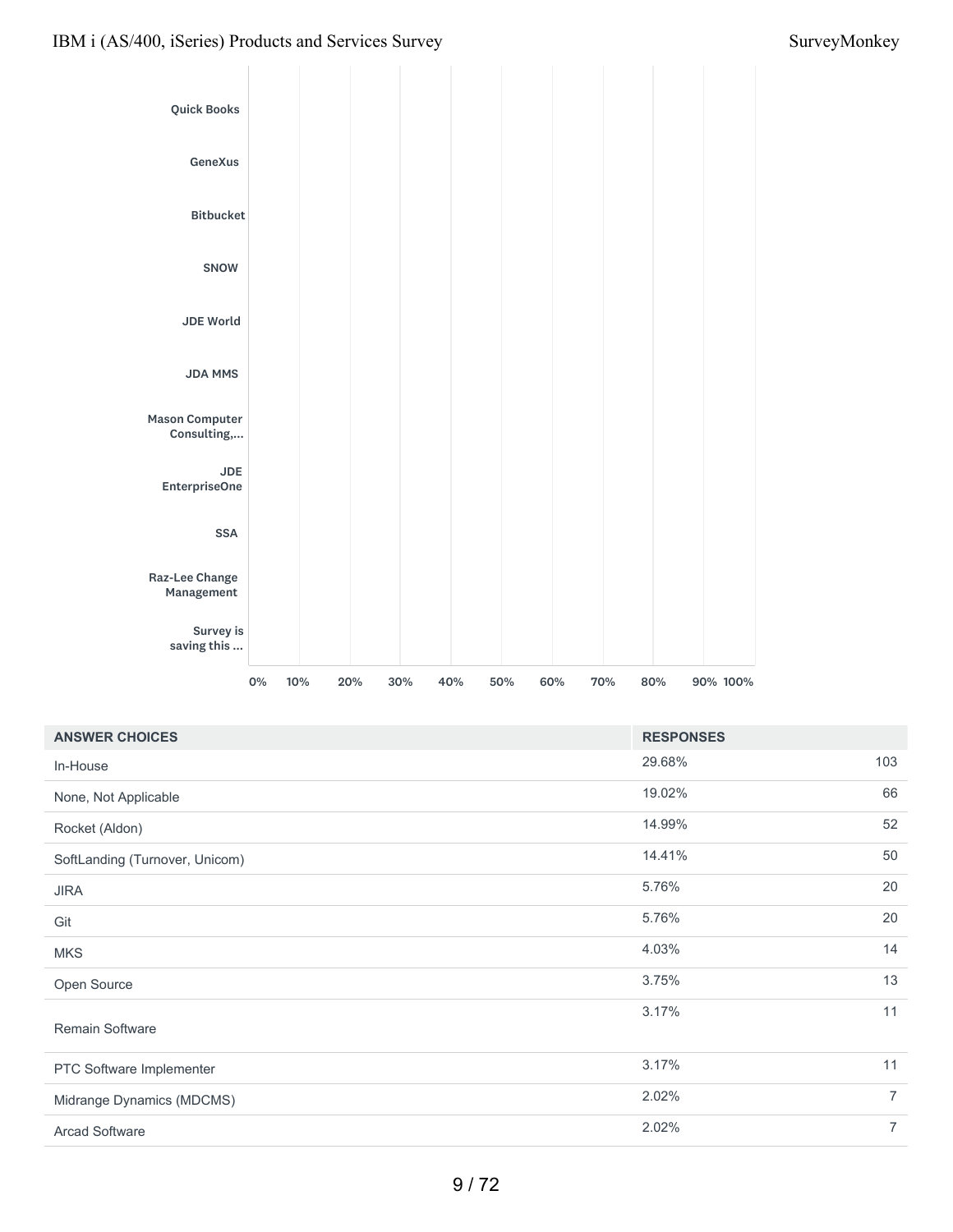| Lansa                                | 1.15%    | $\overline{4}$ |
|--------------------------------------|----------|----------------|
| Thenon                               | 0.86%    | $\mathfrak{S}$ |
| <b>IT Danmark</b>                    | 0.58%    | 2              |
| Jenkins                              | 0.58%    | 2              |
| Other (please specify)               | 0.58%    | 2              |
| <b>CM First</b>                      | 0.29%    | $\mathbf{1}$   |
| <b>ADEonics</b>                      | 0.29%    | $\mathbf{1}$   |
| Quick Books                          | 0.29%    | $\mathbf{1}$   |
| GeneXus                              | 0.29%    | $\mathbf{1}$   |
| <b>Bitbucket</b>                     | 0.29%    | $\mathbf{1}$   |
| SNOW                                 | 0.29%    | $\mathbf{1}$   |
| JDE World                            | 0.29%    | $\mathbf{1}$   |
| <b>JDA MMS</b>                       | 0.29%    | $\mathbf{1}$   |
| Mason Computer Consulting, Inc.      | 0.29%    | $\mathbf{1}$   |
| JDE EnterpriseOne                    | 0.29%    | $\mathbf{1}$   |
| <b>SSA</b>                           | 0.29%    | $\mathbf{1}$   |
| Raz-Lee Change Management            | $0.00\%$ | $\mathbf 0$    |
| Survey is saving this for future use | $0.00\%$ | $\mathbf 0$    |
| Total Respondents: 347               |          |                |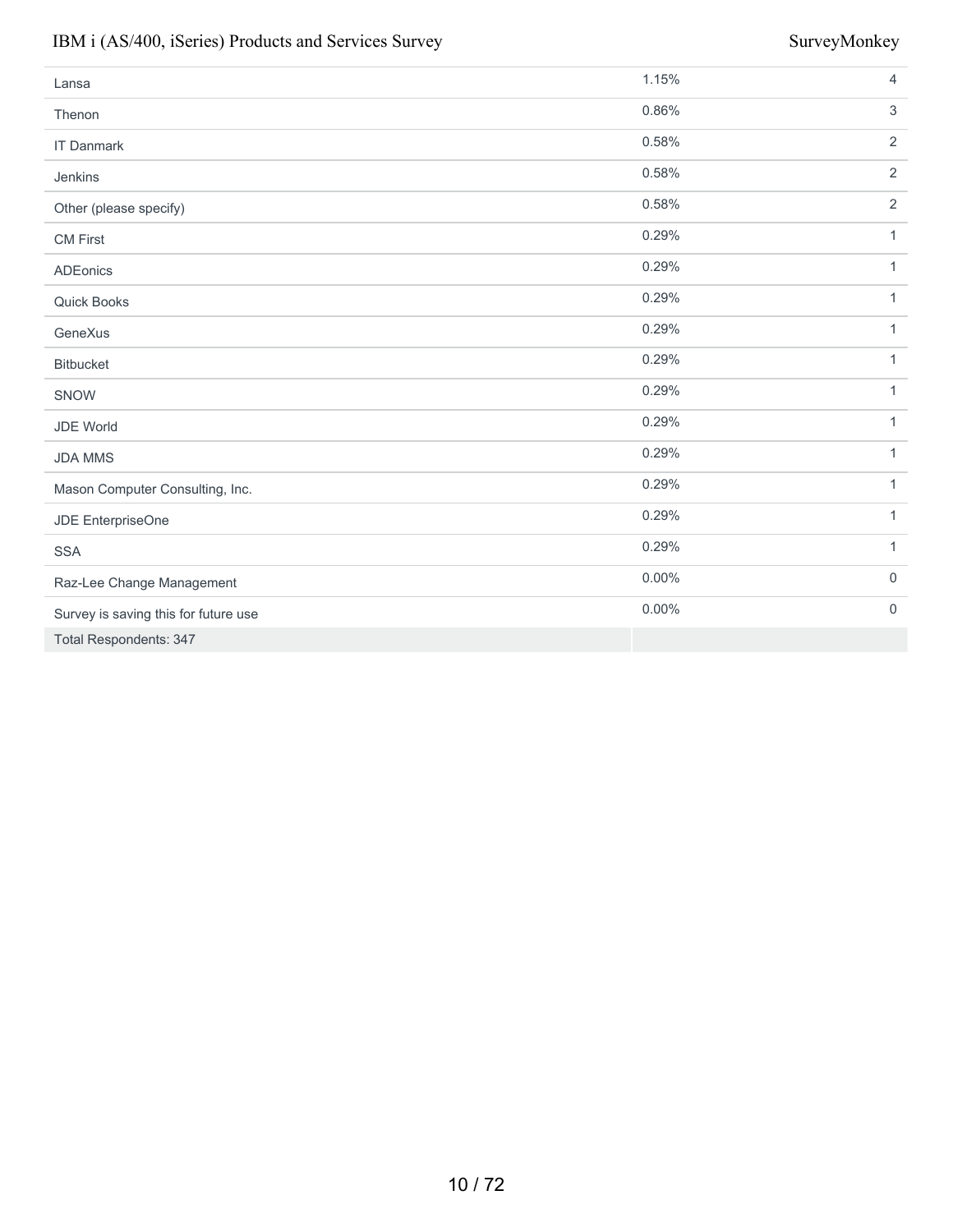

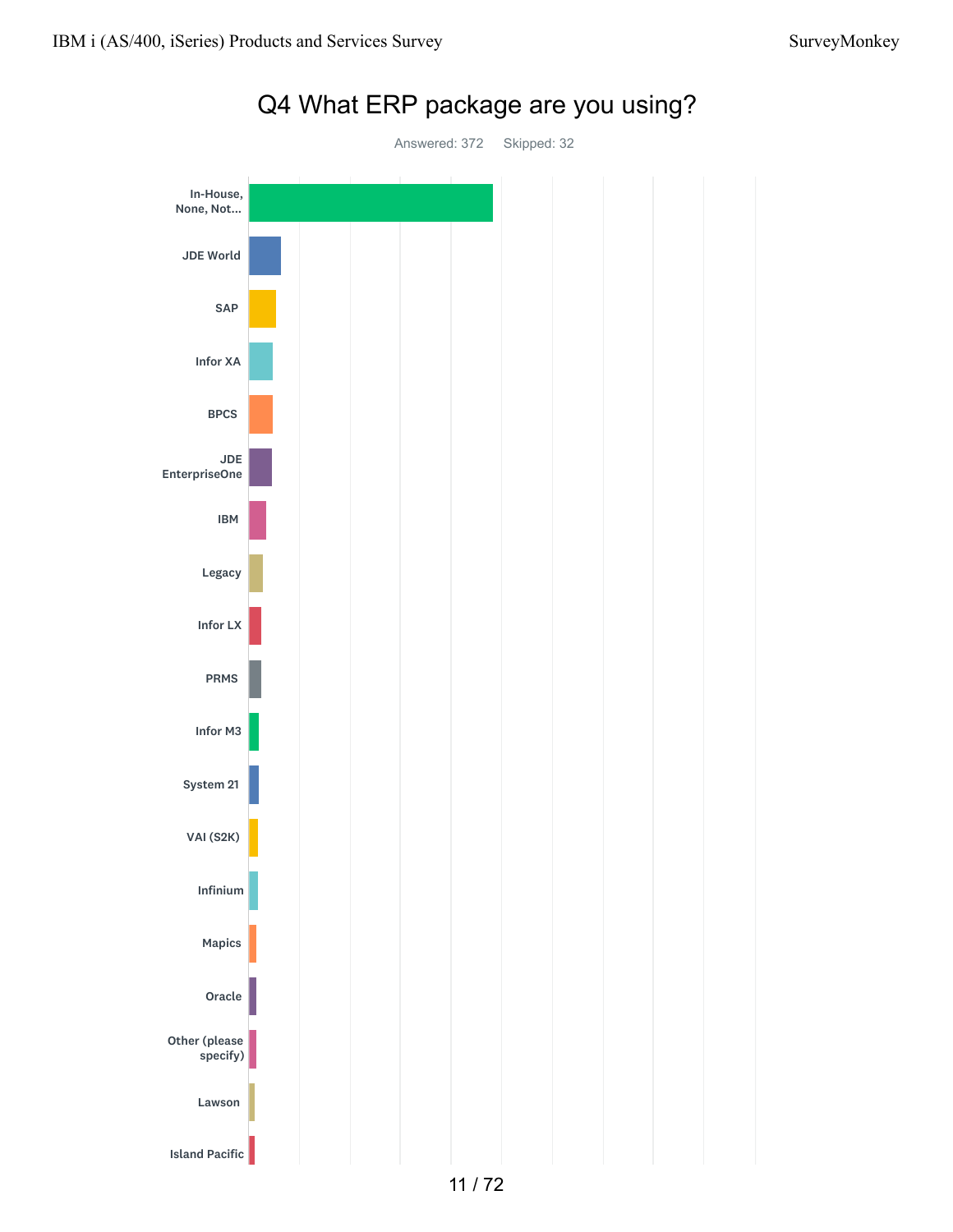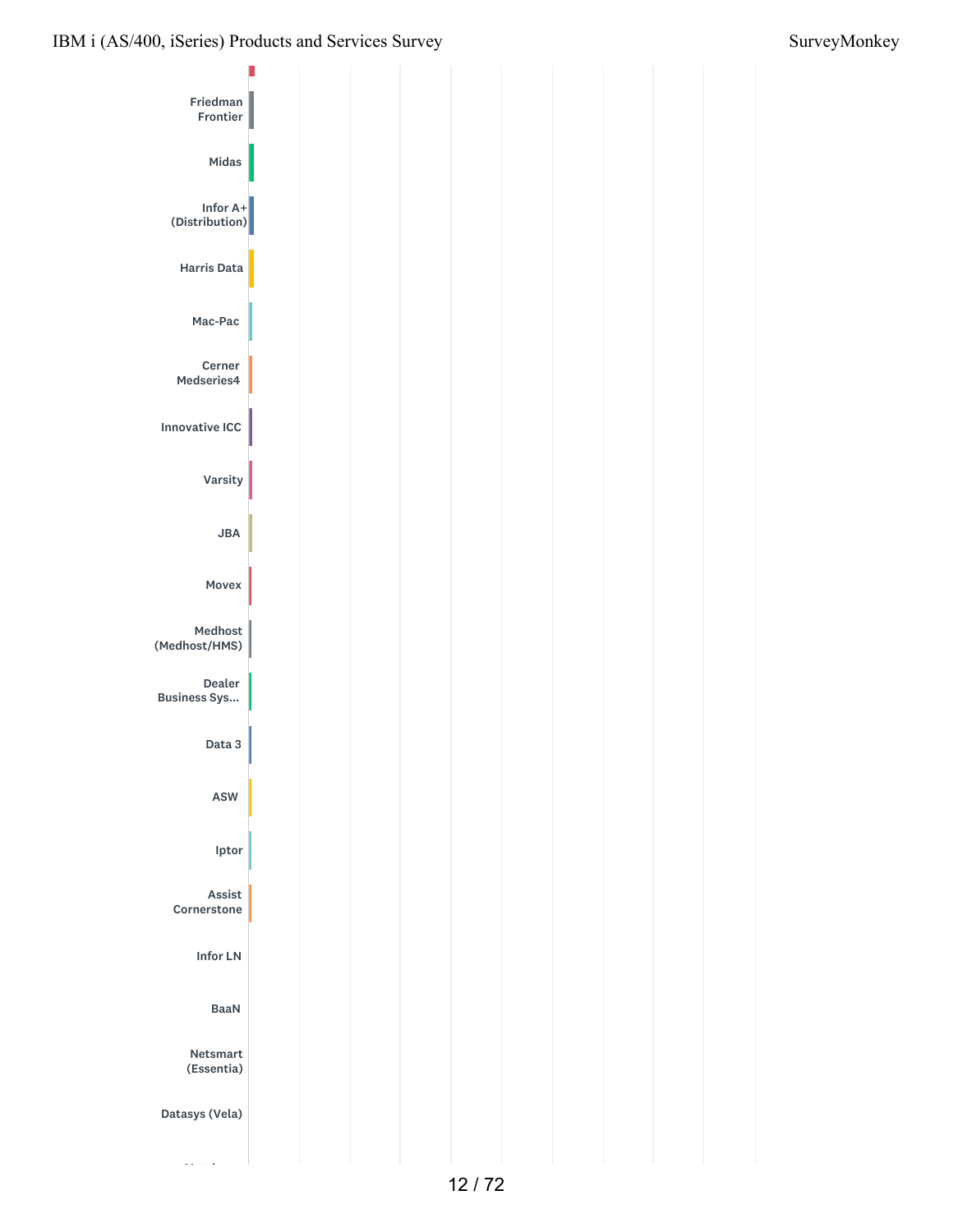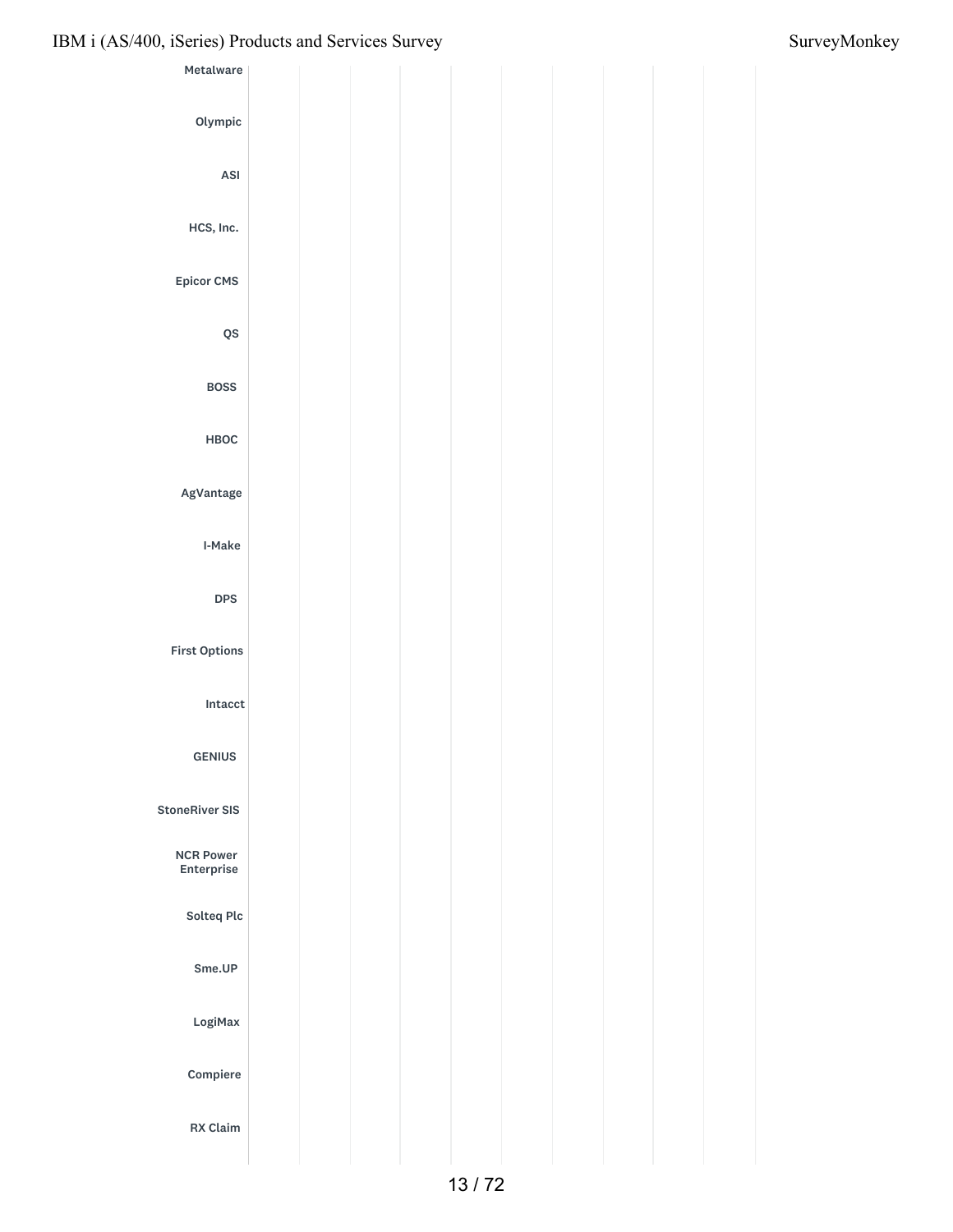

| <b>ANSWER CHOICES</b>          | <b>RESPONSES</b> |                  |
|--------------------------------|------------------|------------------|
| In-House, None, Not Applicable | 48.39%           | 180              |
| JDE World                      | 6.45%            | 24               |
| SAP                            | 5.38%            | 20               |
| Infor XA                       | 4.84%            | 18               |
| <b>BPCS</b>                    | 4.84%            | 18               |
| JDE EnterpriseOne              | 4.57%            | 17               |
| <b>IBM</b>                     | 3.49%            | 13               |
| Legacy                         | 2.96%            | 11               |
| Infor LX                       | 2.42%            | $9\,$            |
| <b>PRMS</b>                    | 2.42%            | $\boldsymbol{9}$ |
| Infor M3                       | 2.15%            | $\,8\,$          |
| System 21                      | 2.15%            | $\,8\,$          |
| VAI (S2K)                      | 1.88%            | $\overline{7}$   |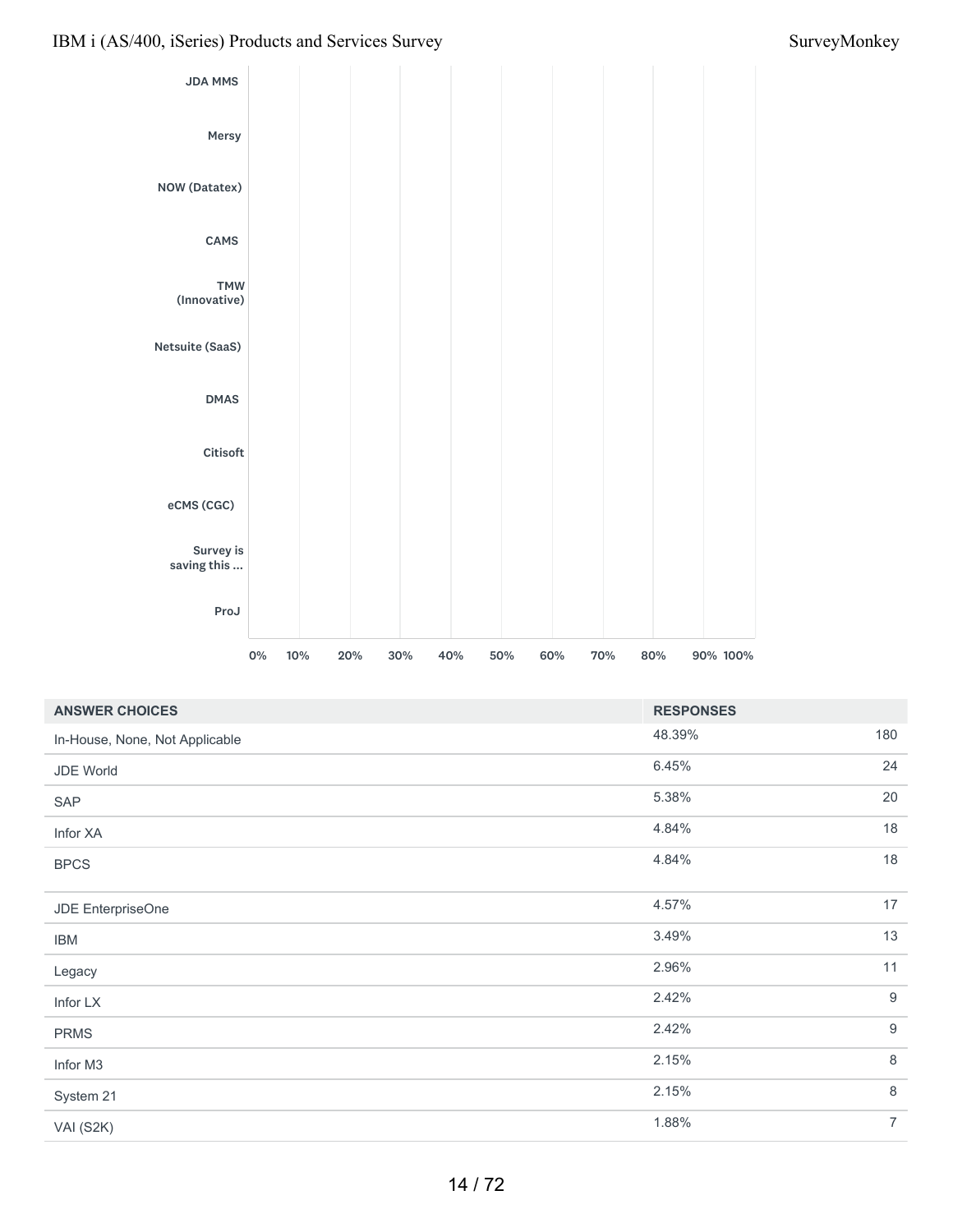| Infinium                           | 1.88% | $\boldsymbol{7}$          |
|------------------------------------|-------|---------------------------|
| Mapics                             | 1.61% | $\,6$                     |
| Oracle                             | 1.61% | $\,6\,$                   |
| Other (please specify)             | 1.61% | $\,6$                     |
| Lawson                             | 1.34% | $\,$ 5 $\,$               |
| <b>Island Pacific</b>              | 1.34% | $\,$ 5 $\,$               |
| Friedman Frontier                  | 1.08% | $\overline{4}$            |
| Midas                              | 1.08% | $\overline{4}$            |
| Infor A+ (Distribution)            | 1.08% | $\overline{4}$            |
| Harris Data                        | 1.08% | $\overline{4}$            |
| Mac-Pac                            | 0.81% | $\ensuremath{\mathsf{3}}$ |
| Cerner Medseries4                  | 0.81% | $\ensuremath{\mathsf{3}}$ |
| Innovative ICC                     | 0.81% | $\sqrt{3}$                |
| Varsity                            | 0.81% | $\ensuremath{\mathsf{3}}$ |
| <b>JBA</b>                         | 0.81% | $\ensuremath{\mathsf{3}}$ |
| Movex                              | 0.54% | $\sqrt{2}$                |
| Medhost (Medhost/HMS)              | 0.54% | $\overline{2}$            |
| Dealer Business System (Accenture) | 0.54% | $\overline{2}$            |
| Data 3                             | 0.54% | $\sqrt{2}$                |
| <b>ASW</b>                         | 0.54% | $\overline{2}$            |
| Iptor                              | 0.54% | $\overline{2}$            |
| Assist Cornerstone                 | 0.54% | $\sqrt{2}$                |
| Infor LN                           | 0.27% | $\mathbf{1}$              |
| BaaN                               | 0.27% | $\mathbf{1}$              |
| Netsmart (Essentia)                | 0.27% | $\mathbf{1}$              |
| Datasys (Vela)                     | 0.27% | $\mathbf{1}$              |
| Metalware                          | 0.27% | $\mathbf{1}$              |
| Olympic                            | 0.27% | $\mathbf{1}$              |
| ASI                                | 0.27% | $\mathbf{1}$              |
| HCS, Inc.                          | 0.27% | $\mathbf{1}$              |
| Epicor CMS                         | 0.27% | $\mathbf{1}$              |
| $\hbox{\bf Q}\hbox{\bf S}$         | 0.27% | $\mathbf{1}$              |
| <b>BOSS</b>                        | 0.27% | $\mathbf{1}$              |
| HBOC                               | 0.27% | $\mathbf{1}$              |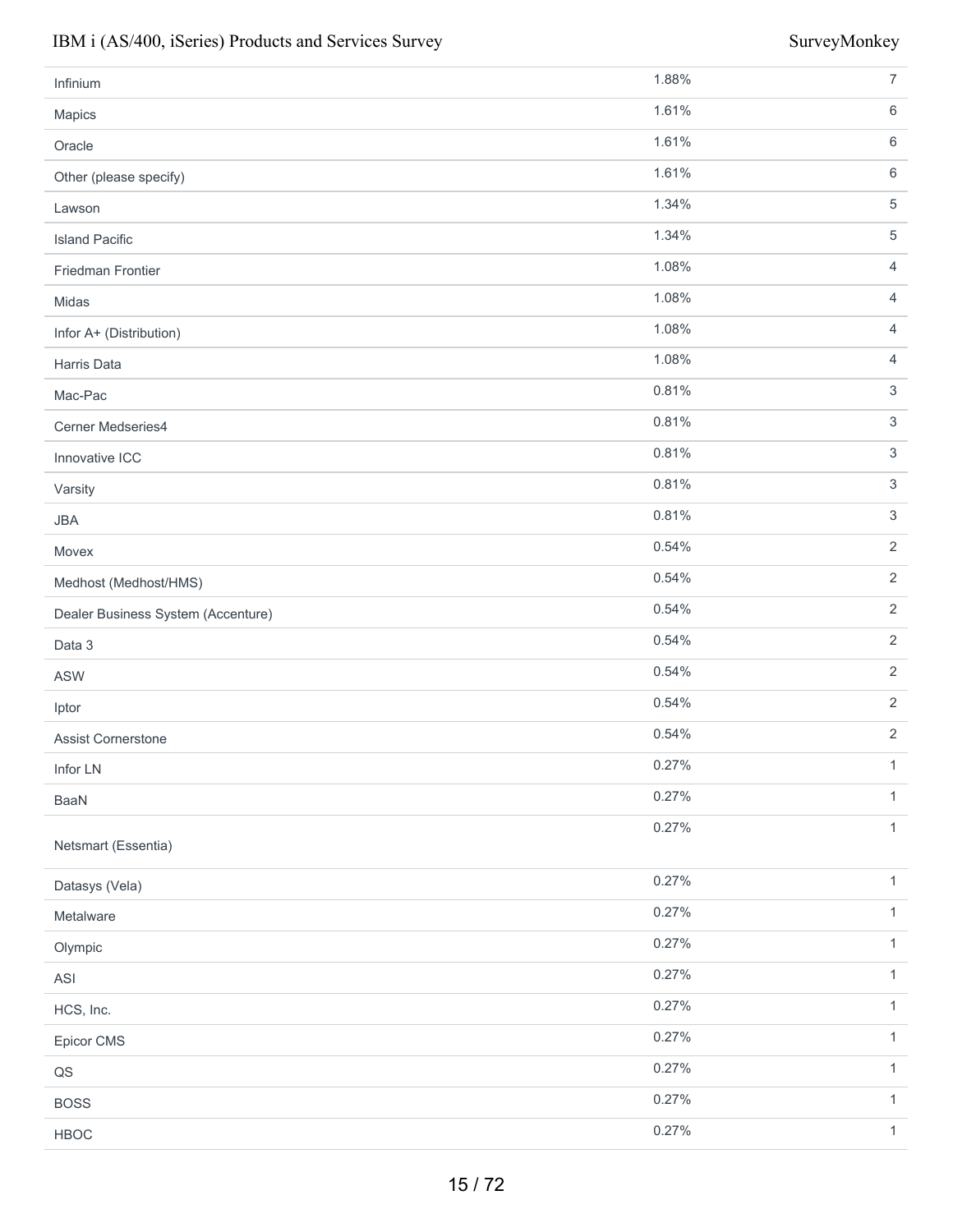| AgVantage                            | 0.27%    | $\mathbf{1}$        |
|--------------------------------------|----------|---------------------|
| I-Make                               | 0.27%    | $\mathbf{1}$        |
| <b>DPS</b>                           | 0.27%    | $\mathbf{1}$        |
| <b>First Options</b>                 | 0.27%    | $\mathbf{1}$        |
| Intacct                              | 0.27%    | $\mathbf{1}$        |
| <b>GENIUS</b>                        | 0.27%    | $\mathbf{1}$        |
| StoneRiver SIS                       | 0.27%    | $\mathbf{1}$        |
| <b>NCR Power Enterprise</b>          | 0.27%    | $\mathbf{1}$        |
| Solteq Plc                           | 0.27%    | $\mathbf{1}$        |
| Sme.UP                               | 0.27%    | $\mathbf{1}$        |
| LogiMax                              | 0.27%    | $\mathbf{1}$        |
| Compiere                             | 0.27%    | $\mathbf{1}$        |
| RX Claim                             | 0.27%    | $\mathbf{1}$        |
| <b>JDA MMS</b>                       | 0.27%    | $\mathbf{1}$        |
| Mersy                                | 0.27%    | $\mathbf{1}$        |
| NOW (Datatex)                        | 0.27%    | $\mathbf{1}$        |
| CAMS                                 | 0.27%    | $\mathbf{1}$        |
| TMW (Innovative)                     | 0.27%    | $\mathbf{1}$        |
| Netsuite (SaaS)                      | 0.27%    | $\mathbf{1}$        |
| <b>DMAS</b>                          | 0.27%    | $\mathbf{1}$        |
| Citisoft                             | 0.27%    | $\mathbf{1}$        |
| eCMS (CGC)                           | 0.27%    | $\mathbf{1}$        |
| Survey is saving this for future use | $0.00\%$ | $\mathsf{O}\xspace$ |
| ProJ                                 | 0.00%    | $\mathsf{O}\xspace$ |
| <b>Total Respondents: 372</b>        |          |                     |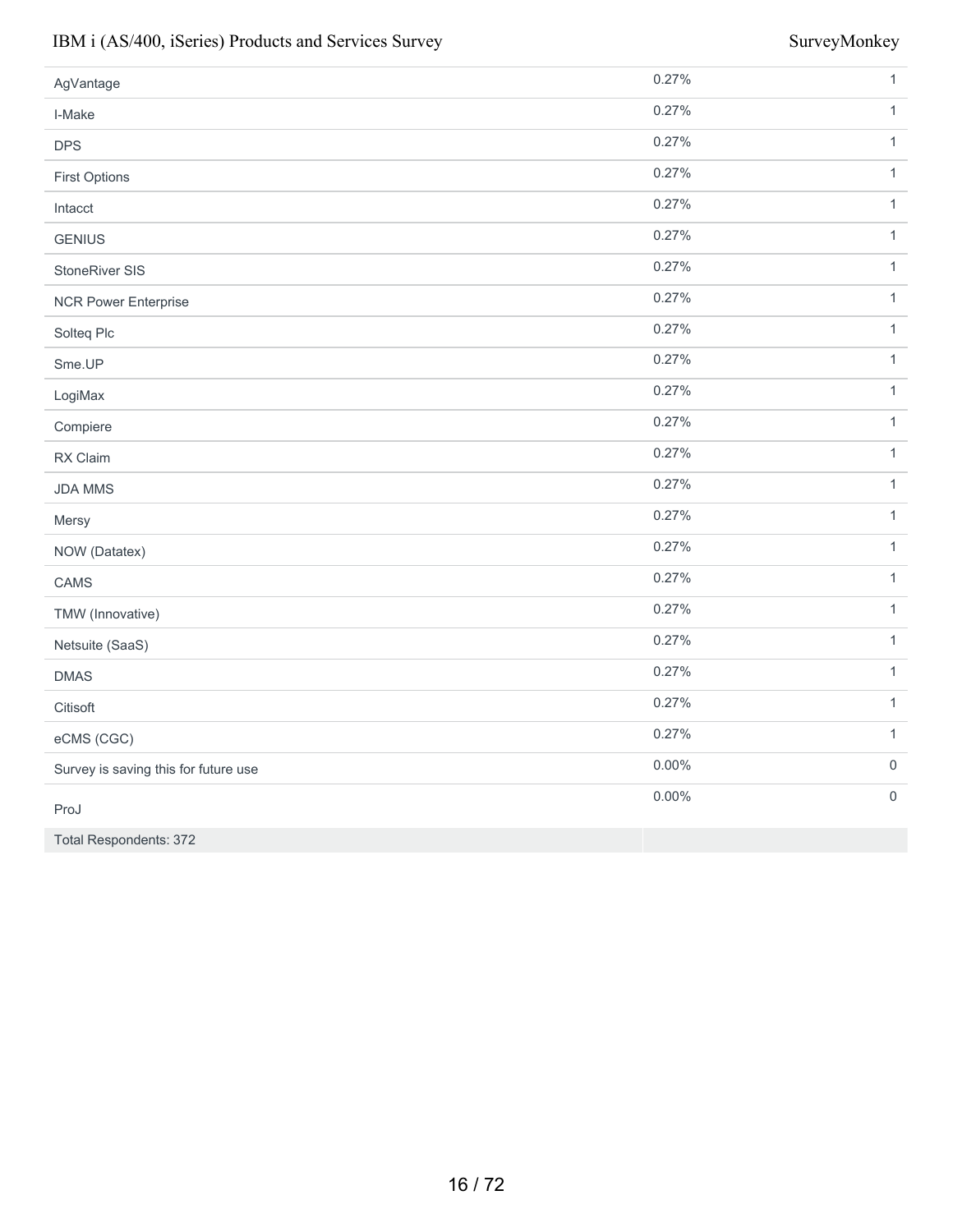

Q5 What do you use for system automation?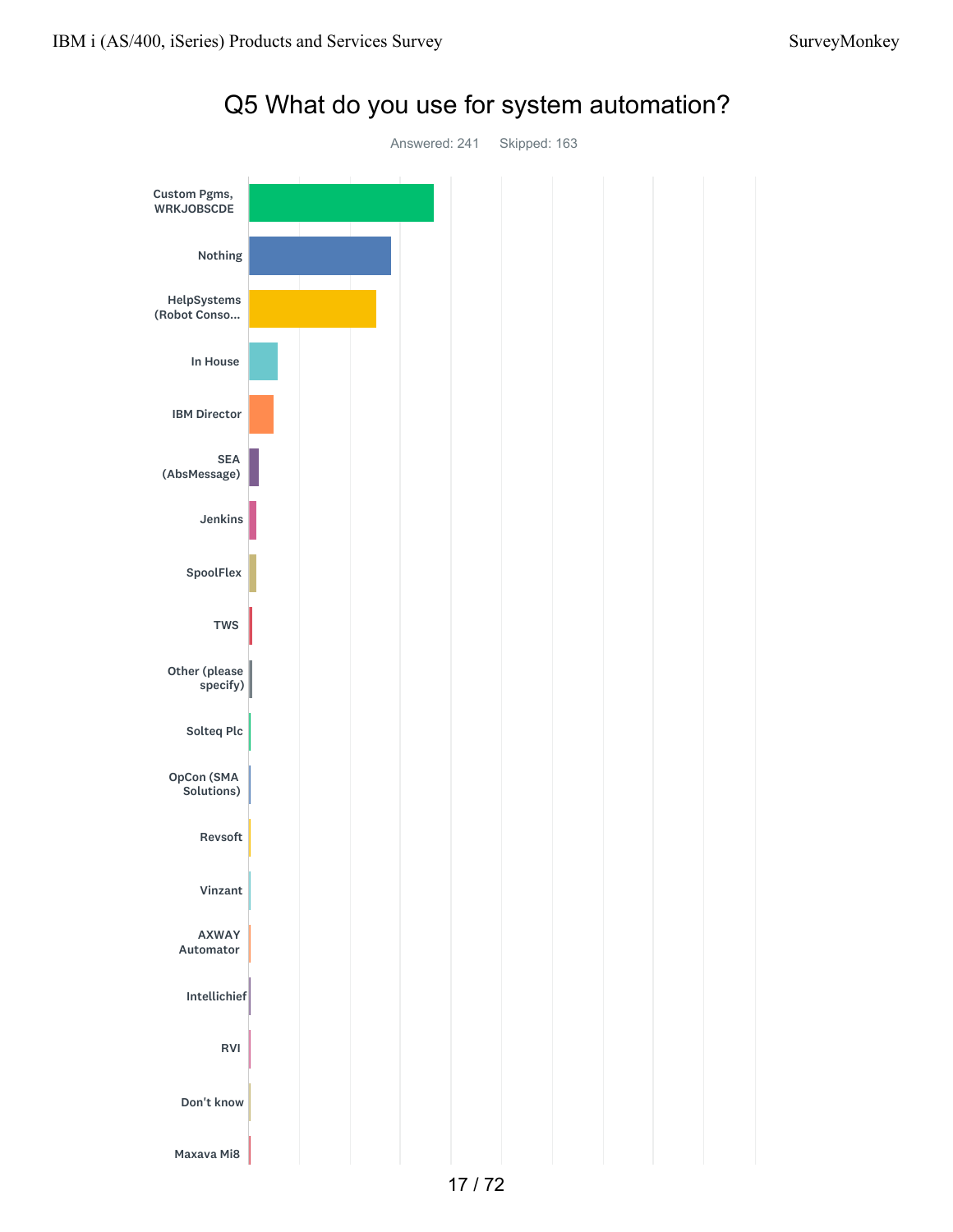

| <b>ANSWER CHOICES</b>                                 | <b>RESPONSES</b> |                     |
|-------------------------------------------------------|------------------|---------------------|
| Custom Pgms, WRKJOBSCDE                               | 36.51%           | 88                  |
| Nothing                                               | 28.22%           | 68                  |
| HelpSystems (Robot Console, Halcyon, Skybot AutoMATE) | 25.31%           | 61                  |
| In House                                              | 5.81%            | 14                  |
| <b>IBM Director</b>                                   | 4.98%            | 12                  |
| SEA (AbsMessage)                                      | 2.07%            | $\,$ 5 $\,$         |
| Jenkins                                               | 1.66%            | $\overline{4}$      |
| SpoolFlex                                             | 1.66%            | $\overline{4}$      |
| <b>TWS</b>                                            | 0.83%            | $\sqrt{2}$          |
| Other (please specify)                                | 0.83%            | $\sqrt{2}$          |
| Solteq Plc                                            | 0.41%            | $\mathbf{1}$        |
| OpCon (SMA Solutions)                                 | 0.41%            | $\mathbf{1}$        |
| Revsoft                                               | 0.41%            | $\mathbf{1}$        |
| Vinzant                                               | 0.41%            | $\mathbf{1}$        |
| <b>AXWAY Automator</b>                                | 0.41%            | $\mathbf{1}$        |
| Intellichief                                          | 0.41%            | $\mathbf{1}$        |
| <b>RVI</b>                                            | 0.41%            | $\mathbf{1}$        |
| Don't know                                            | 0.41%            | $\mathbf{1}$        |
| Maxava Mi8                                            | 0.41%            | $\mathbf{1}$        |
| Unitrax                                               | 0.41%            | $\mathbf{1}$        |
| Pinnacle/400                                          | 0.00%            | $\mathsf{O}\xspace$ |
| AJS (Advanced Job Scheduler)                          | $0.00\%$         | $\mathsf{O}\xspace$ |
| Survey is saving this for future use                  | 0.00%            | $\mathsf{O}$        |
| <b>Total Respondents: 241</b>                         |                  |                     |

### 18 / 72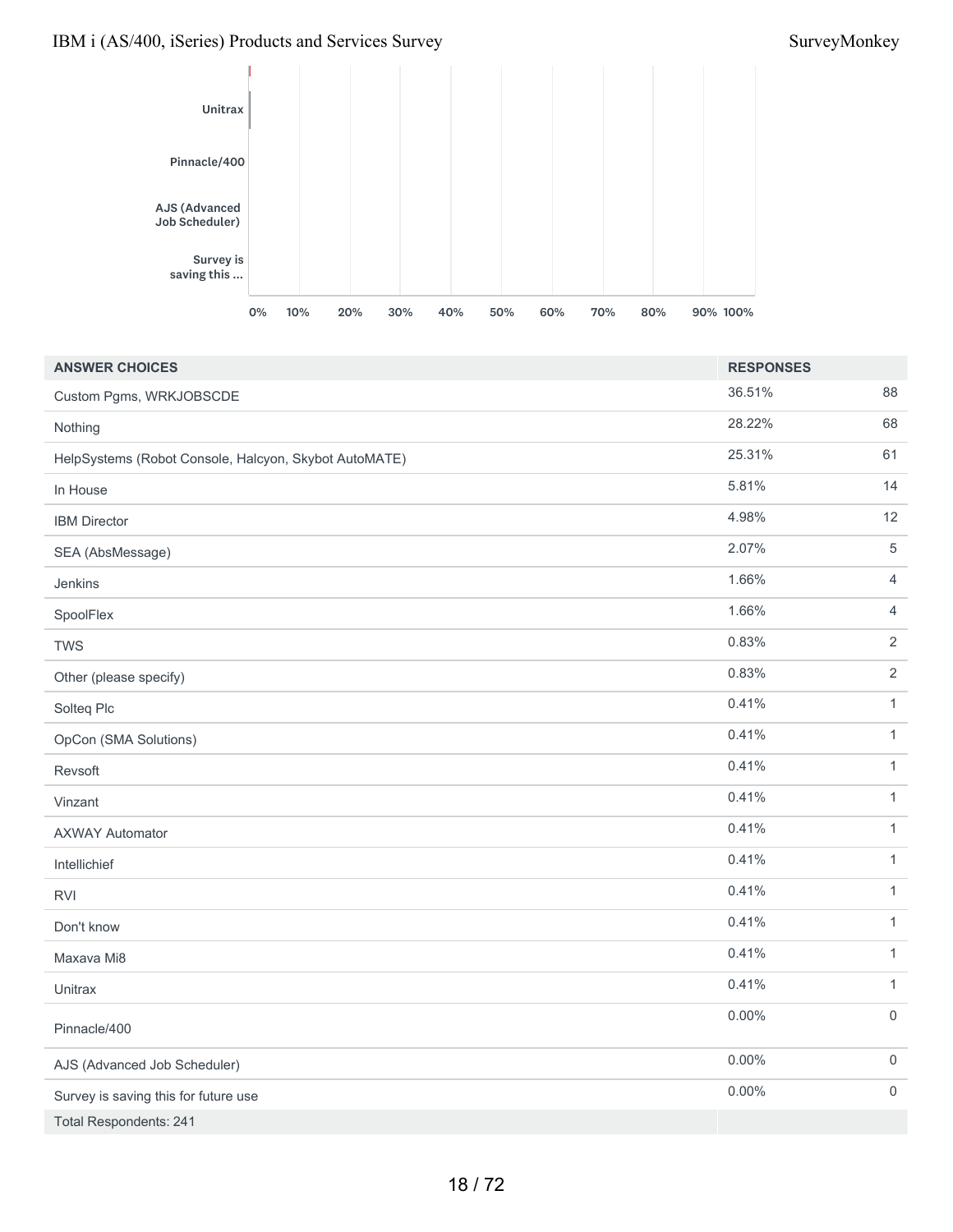



Q6 What do you use for job scheduling?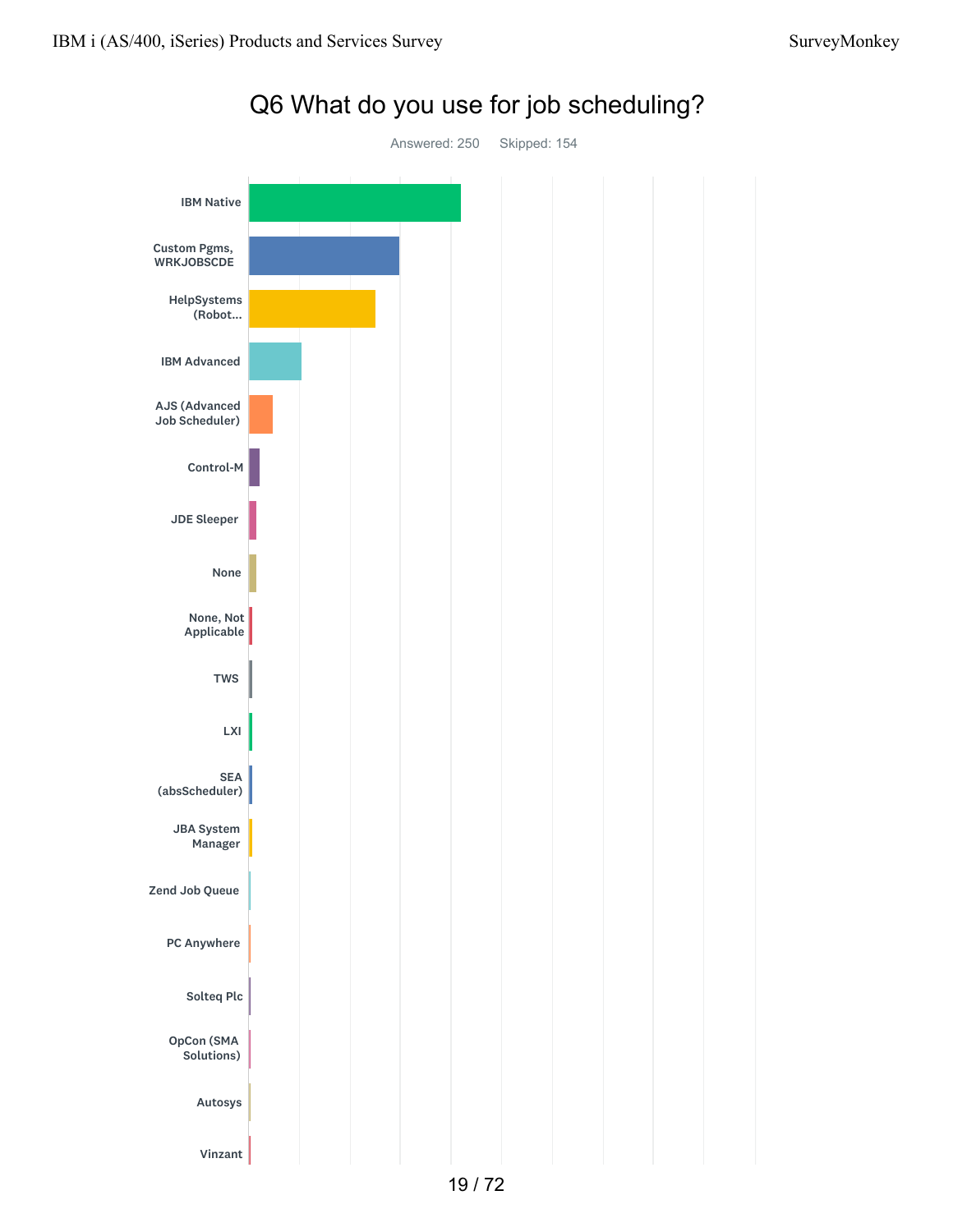

| <b>ANSWER CHOICES</b>                                   | <b>RESPONSES</b> |                |
|---------------------------------------------------------|------------------|----------------|
| <b>IBM Native</b>                                       | 42.00%           | 105            |
| Custom Pgms, WRKJOBSCDE                                 | 30.00%           | 75             |
| HelpSystems (Robot Scheduler, Halcyon, Skybot AutoMATE) | 25.20%           | 63             |
| <b>IBM Advanced</b>                                     | 10.40%           | 26             |
| AJS (Advanced Job Scheduler)                            | 4.80%            | 12             |
| Control-M                                               | 2.40%            | $\,6\,$        |
| <b>JDE Sleeper</b>                                      | 1.60%            | $\overline{4}$ |
| None                                                    | 1.60%            | $\overline{4}$ |
| None, Not Applicable                                    | 0.80%            | 2              |
| <b>TWS</b>                                              | 0.80%            | $\overline{2}$ |
| <b>LXI</b>                                              | 0.80%            | $\overline{2}$ |
| SEA (absScheduler)                                      | 0.80%            | 2              |
| <b>JBA System Manager</b>                               | 0.80%            | $\overline{2}$ |
| Zend Job Queue                                          | 0.40%            | $\mathbf{1}$   |
| PC Anywhere                                             | 0.40%            | $\mathbf{1}$   |
| Solteq Plc                                              | 0.40%            | $\mathbf{1}$   |
| OpCon (SMA Solutions)                                   | 0.40%            | $\mathbf{1}$   |
| Autosys                                                 | 0.40%            | 1              |
| Vinzant                                                 | 0.40%            | $\mathbf{1}$   |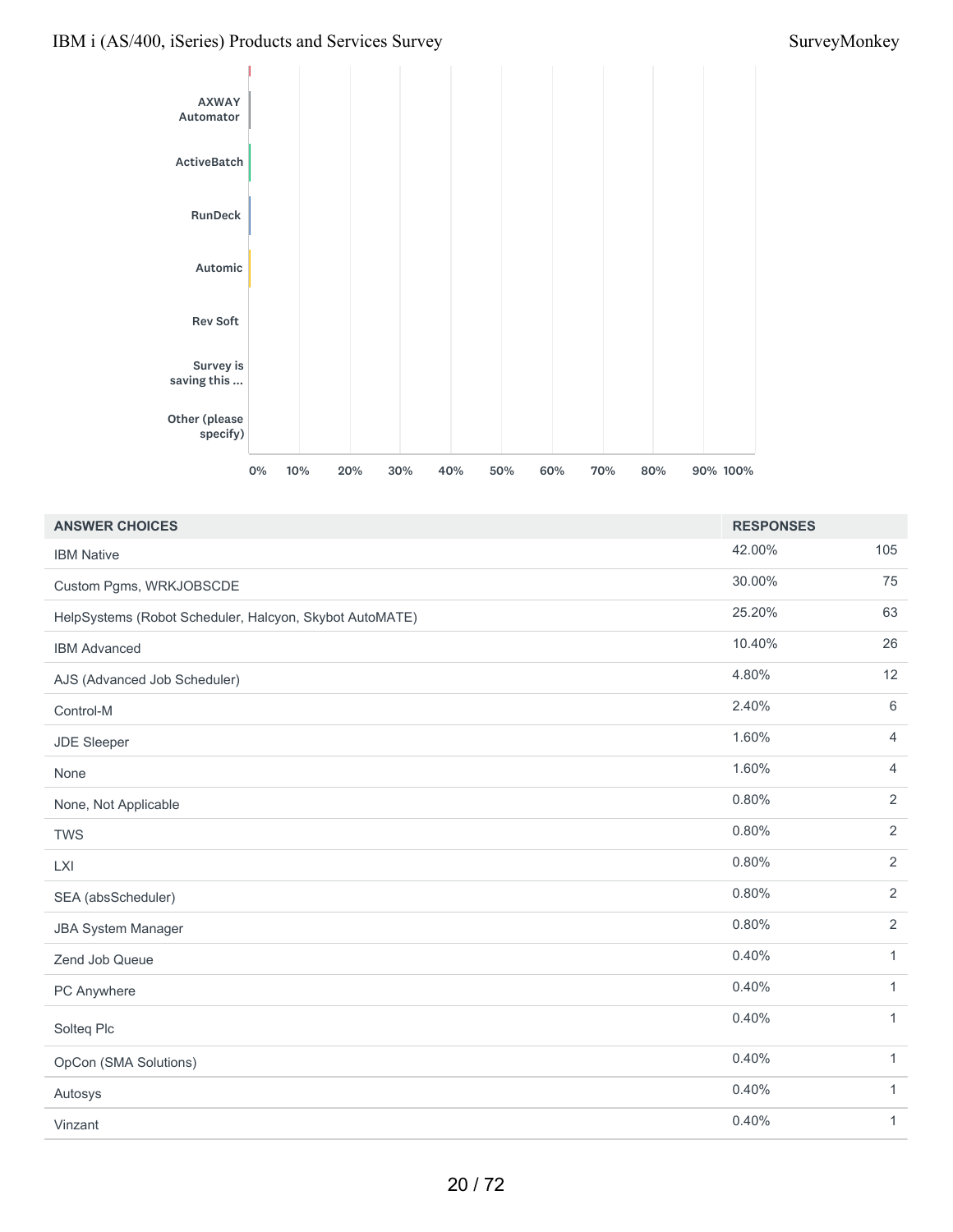| <b>AXWAY Automator</b>               | 0.40%    |              |
|--------------------------------------|----------|--------------|
| <b>ActiveBatch</b>                   | 0.40%    |              |
| <b>RunDeck</b>                       | 0.40%    |              |
| Automic                              | 0.40%    |              |
| Rev Soft                             | $0.00\%$ | $\mathbf 0$  |
| Survey is saving this for future use | $0.00\%$ | $\mathbf{0}$ |
| Other (please specify)               | $0.00\%$ | $\mathbf 0$  |
| <b>Total Respondents: 250</b>        |          |              |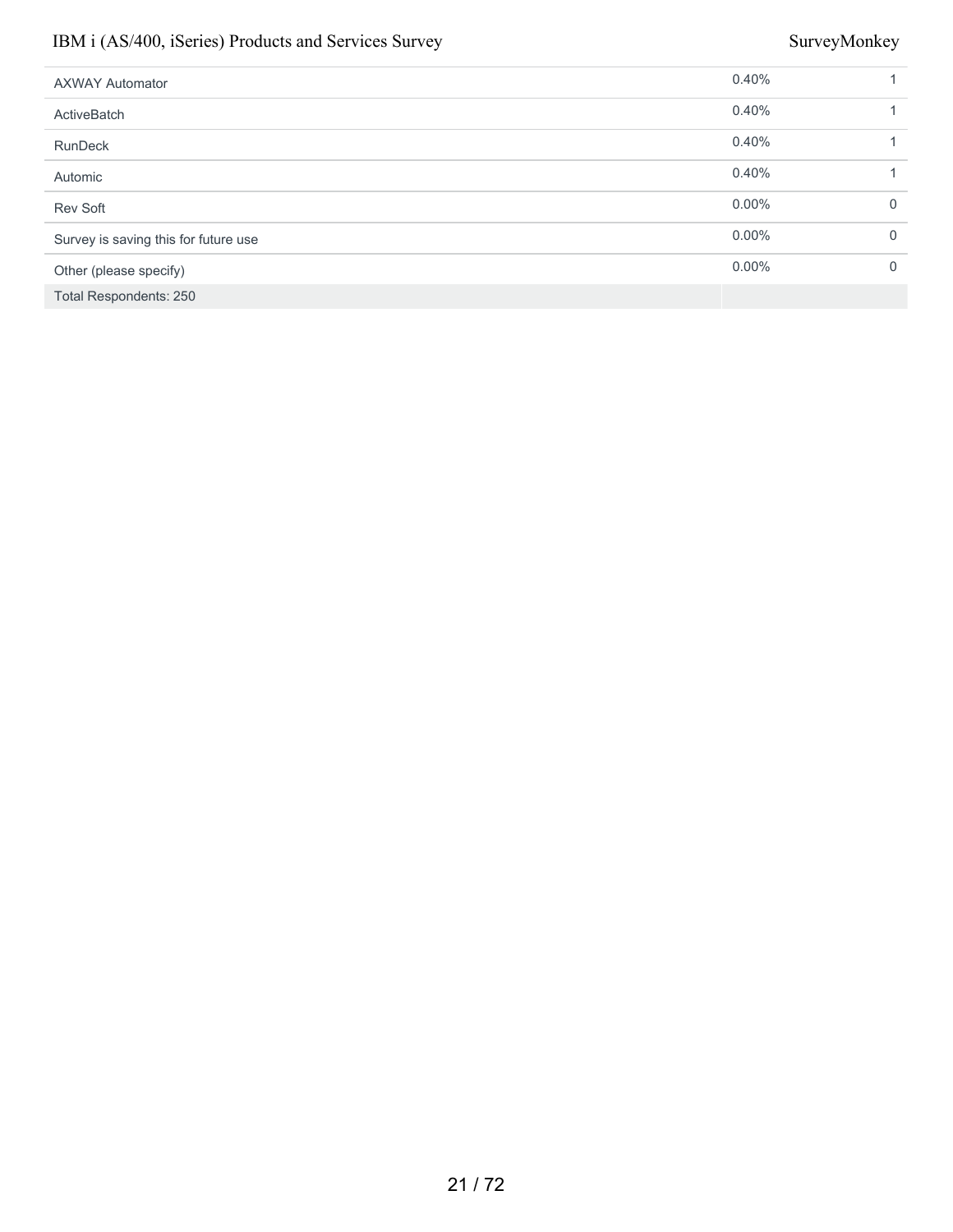## Q7 What native IBM 'i'- based software or SaaS provides you with credit card processing?

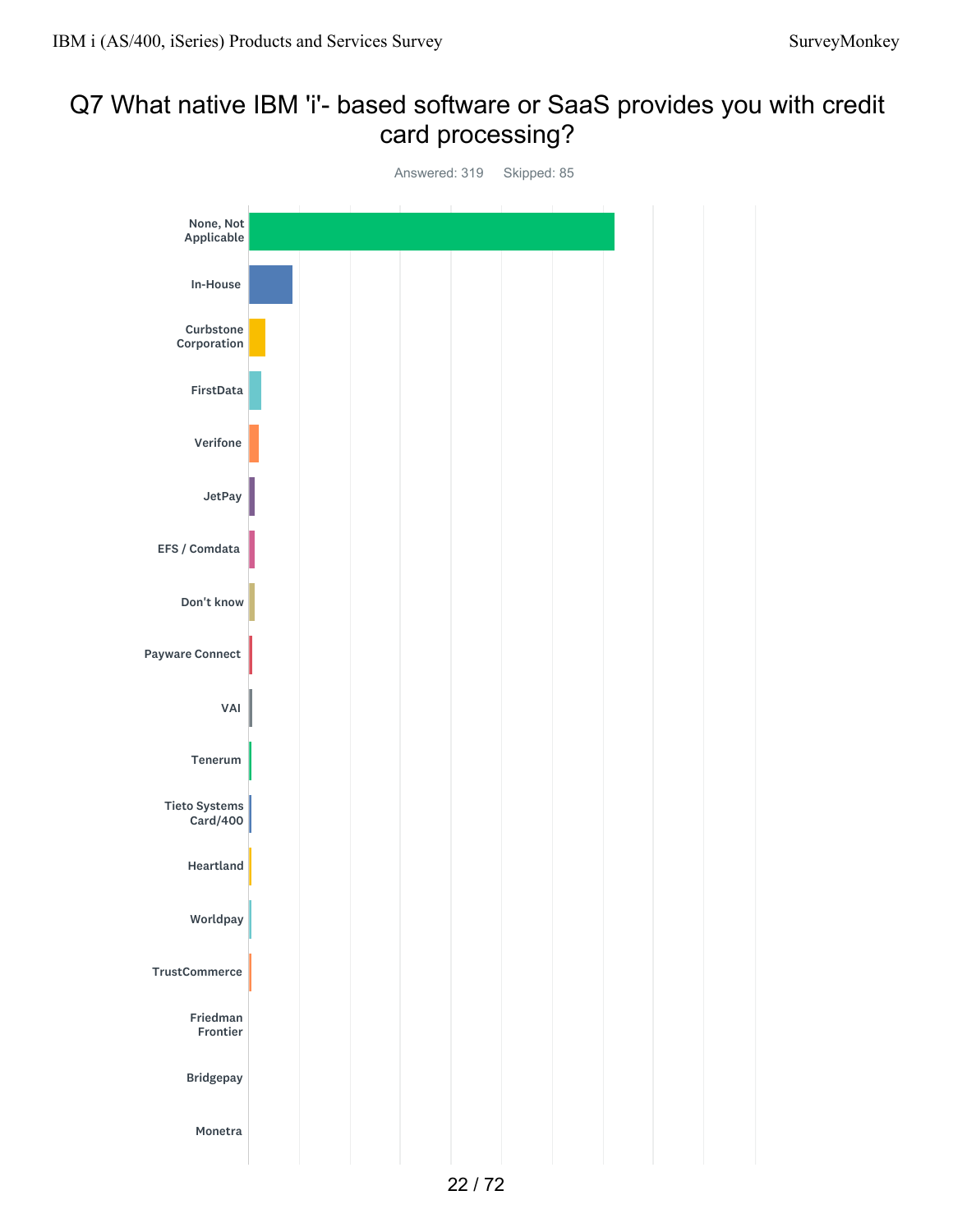

| <b>ANSWER CHOICES</b>        | <b>RESPONSES</b> |                |
|------------------------------|------------------|----------------|
| None, Not Applicable         | 72.41%           | 231            |
| In-House                     | 8.78%            | 28             |
| <b>Curbstone Corporation</b> | 3.45%            | 11             |
| FirstData                    | 2.51%            | $\,8\,$        |
| Verifone                     | 2.19%            | $\overline{7}$ |
| JetPay                       | 1.25%            | $\overline{4}$ |
| EFS / Comdata                | 1.25%            | $\overline{4}$ |
| Don't know                   | 1.25%            | $\overline{4}$ |
| Payware Connect              | 0.94%            | $\sqrt{3}$     |
| VAI                          | 0.94%            | $\mathfrak{Z}$ |
| Tenerum                      | 0.63%            | $\overline{2}$ |
| Tieto Systems Card/400       | 0.63%            | $\overline{2}$ |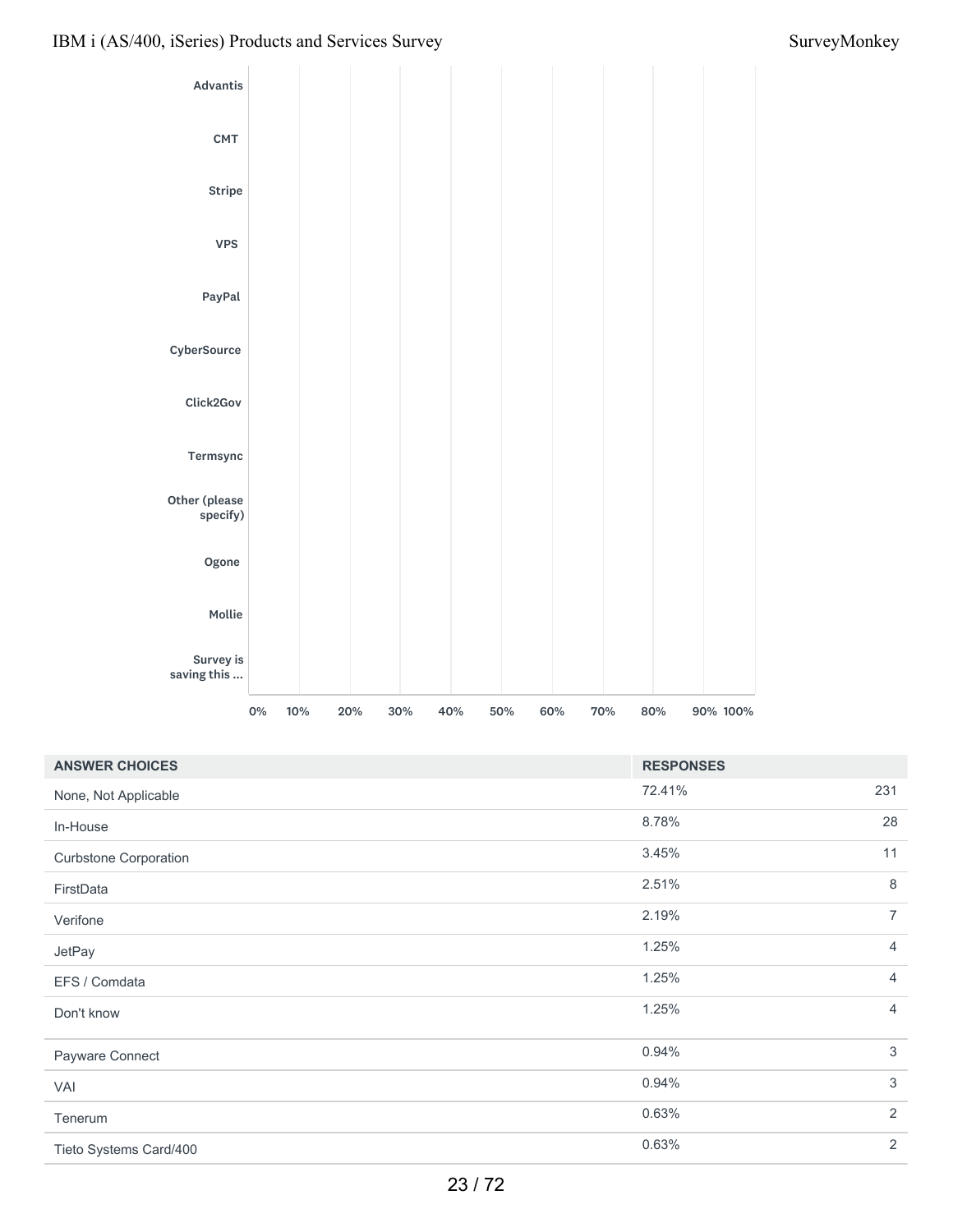| Heartland                            | 0.63%    | $\overline{2}$   |
|--------------------------------------|----------|------------------|
| Worldpay                             | 0.63%    | $\overline{2}$   |
| TrustCommerce                        | 0.63%    | $\overline{2}$   |
| Friedman Frontier                    | 0.31%    | $\mathbf{1}$     |
| Bridgepay                            | 0.31%    | $\mathbf{1}$     |
| Monetra                              | 0.31%    | $\mathbf{1}$     |
| Advantis                             | 0.31%    | $\mathbf{1}$     |
| <b>CMT</b>                           | 0.31%    | $\mathbf{1}$     |
| Stripe                               | 0.31%    | $\mathbf{1}$     |
| <b>VPS</b>                           | 0.31%    | $\mathbf{1}$     |
| PayPal                               | 0.31%    | $\mathbf{1}$     |
| CyberSource                          | 0.31%    | $\mathbf{1}$     |
| Click2Gov                            | 0.31%    | $\mathbf{1}$     |
| Termsync                             | 0.31%    | $\mathbf{1}$     |
| Other (please specify)               | 0.31%    | $\mathbf{1}$     |
| Ogone                                | $0.00\%$ | $\boldsymbol{0}$ |
| Mollie                               | $0.00\%$ | $\boldsymbol{0}$ |
| Survey is saving this for future use | $0.00\%$ | $\mathbf 0$      |
| <b>Total Respondents: 319</b>        |          |                  |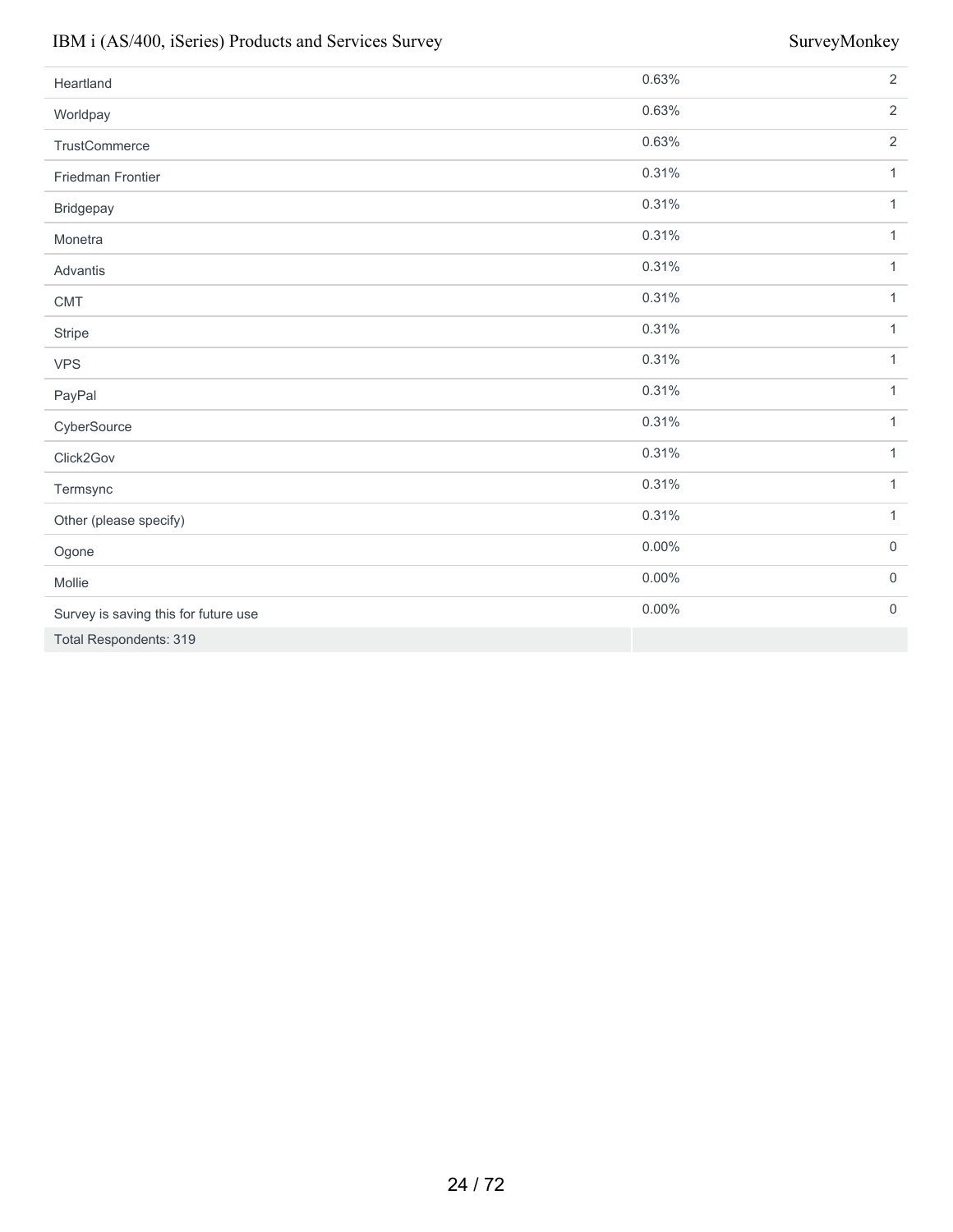## Q8 What programming languages are being used in your IT Dept?

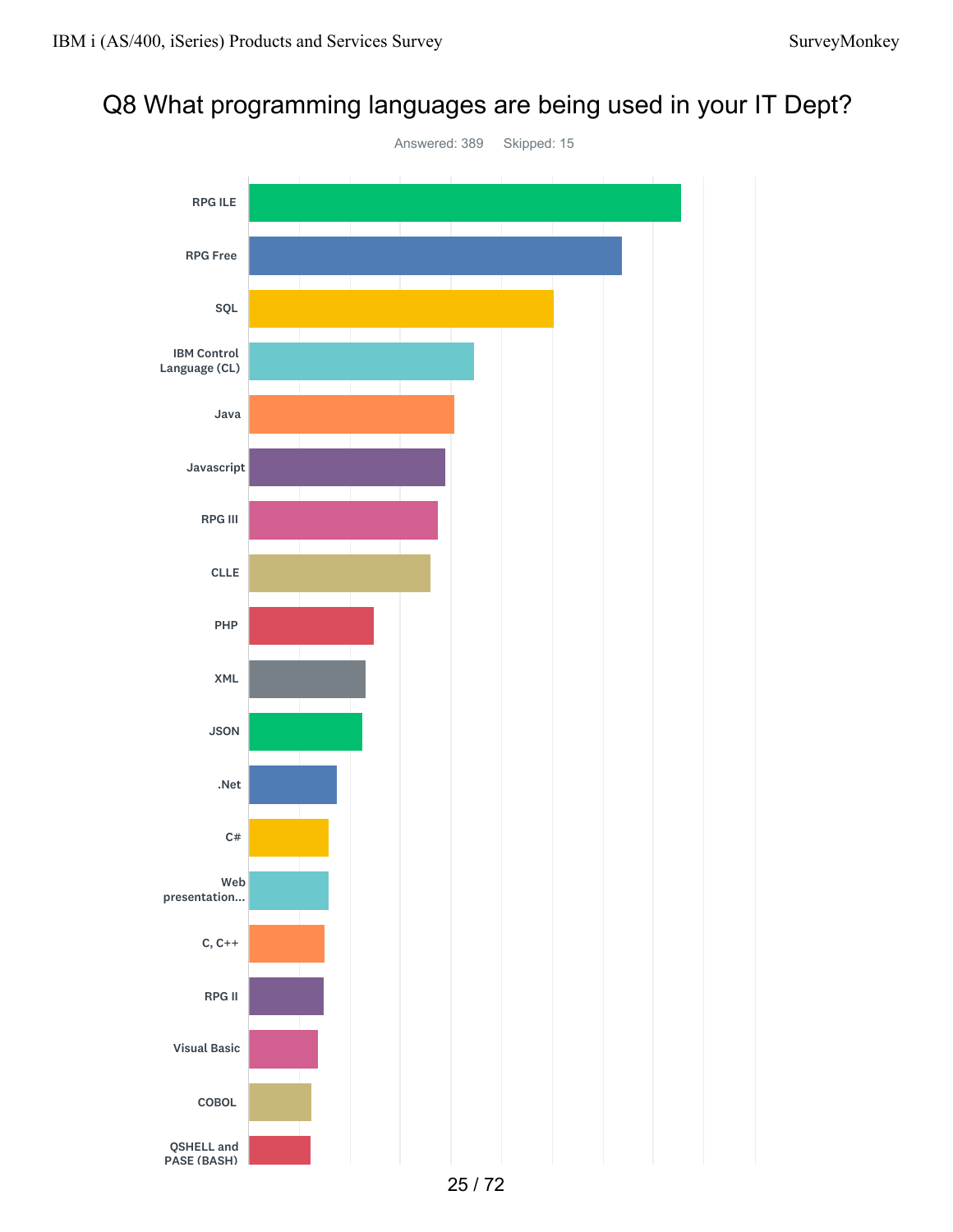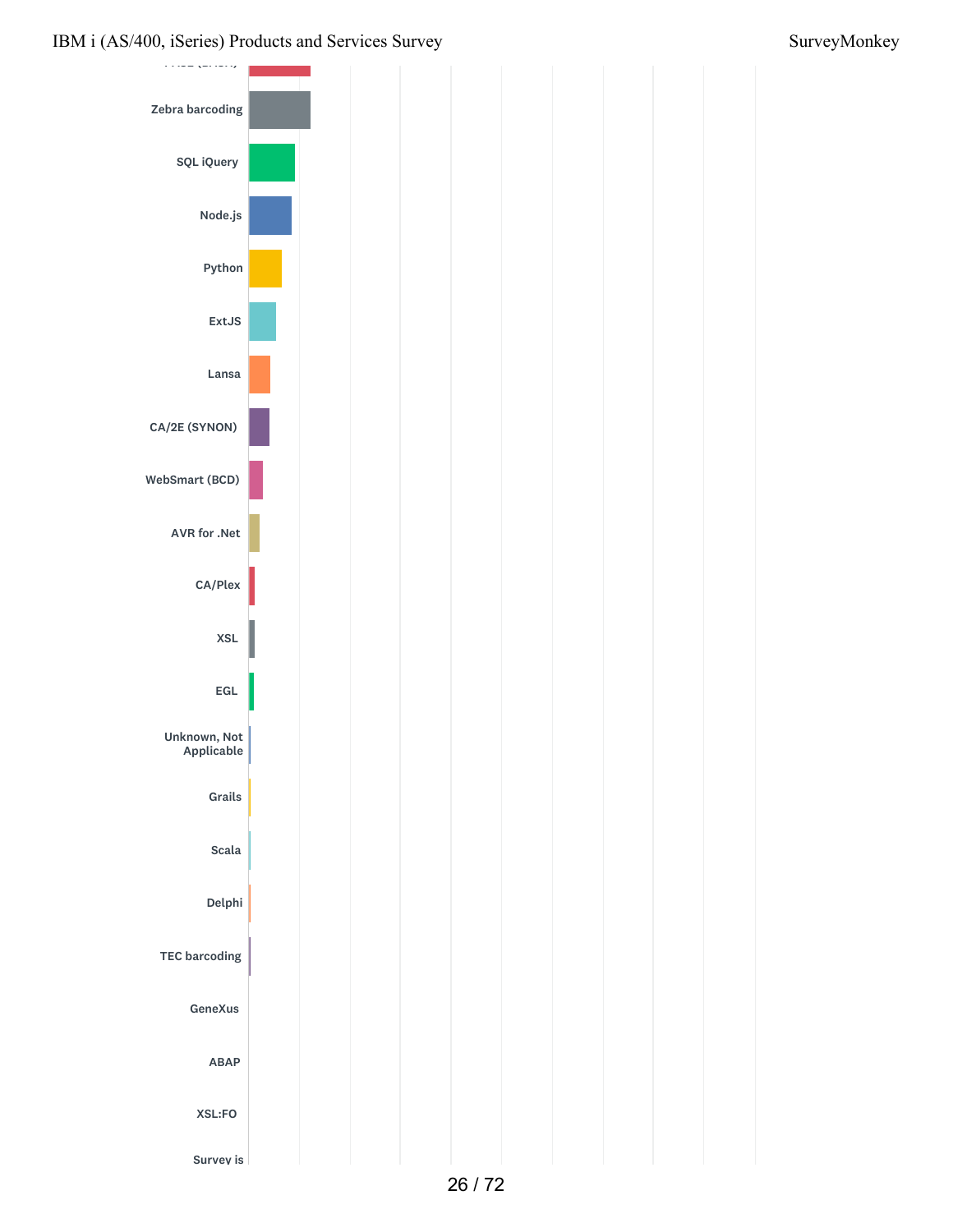

| <b>ANSWER CHOICES</b>                    | <b>RESPONSES</b> |            |
|------------------------------------------|------------------|------------|
| <b>RPG ILE</b>                           | 85.60%           | 333        |
| <b>RPG Free</b>                          | 73.78%           | 287        |
| SQL                                      | 60.41%           | 235        |
| IBM Control Language (CL)                | 44.47%           | 173        |
| Java                                     | 40.87%           | 159        |
| Javascript                               | 38.82%           | 151        |
| RPG III                                  | 37.53%           | 146        |
| CLLE                                     | 35.99%           | 140        |
| PHP                                      | 24.94%           | 97         |
| XML                                      | 23.14%           | 90         |
| <b>JSON</b>                              | 22.62%           | 88         |
| $.$ Net                                  | 17.48%           | 68         |
| C#                                       | 15.94%           | 62         |
| Web presentation languages (HTML5, CCS3) | 15.94%           | 62         |
| $C, C++$                                 | 15.17%           | 59         |
| RPG II                                   | 14.91%           | 58         |
| <b>Visual Basic</b>                      | 13.88%           | 54         |
| COBOL                                    | 12.60%           | 49         |
| QSHELL and PASE (BASH)                   | 12.34%           | 48         |
| Zebra barcoding                          | 12.34%           | 48         |
| SQL iQuery                               | 9.25%            | 36         |
| Node.js                                  | 8.48%            | 33         |
| Python                                   | 6.68%            | 26         |
| ExtJS                                    | 5.40%            | 21         |
| Lansa                                    | 4.37%            | 17         |
| CA/2E (SYNON)                            | 4.11%            | 16         |
| WebSmart (BCD)                           | 2.83%            | 11         |
| AVR for .Net                             | 2.31%            | $9\,$      |
| CA/Plex                                  | 1.29%            | $\sqrt{5}$ |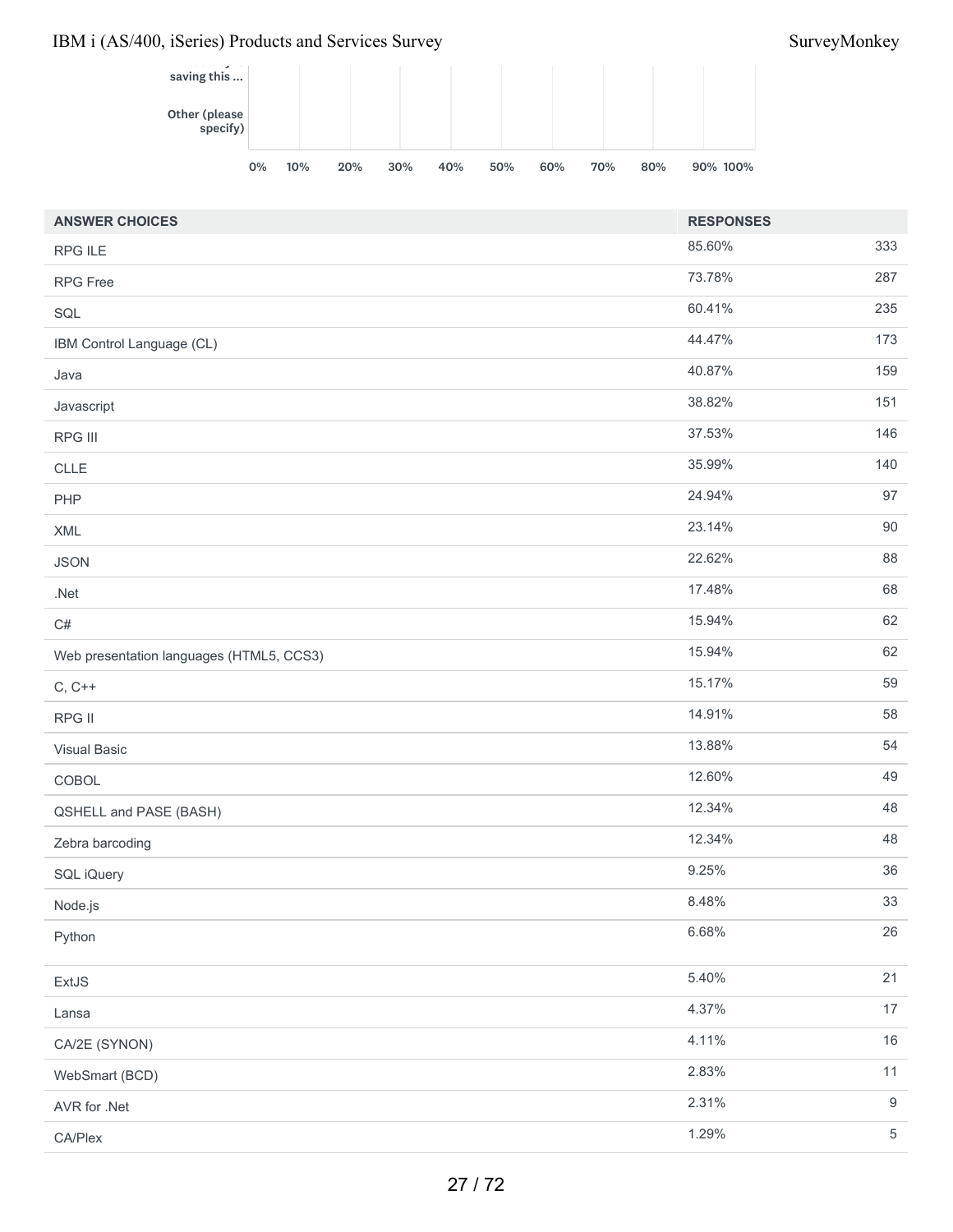| <b>XSL</b>                           | 1.29%    | 5           |
|--------------------------------------|----------|-------------|
| EGL                                  | 1.03%    | 4           |
| Unknown, Not Applicable              | 0.51%    | 2           |
| Grails                               | 0.51%    | 2           |
| Scala                                | 0.51%    | 2           |
| Delphi                               | 0.51%    | 2           |
| TEC barcoding                        | 0.51%    | 2           |
| GeneXus                              | 0.26%    | 1           |
| ABAP                                 | 0.26%    | 1           |
| XSL:FO                               | 0.26%    | 1           |
| Survey is saving this for future use | $0.00\%$ | $\mathbf 0$ |
| Other (please specify)               | $0.00\%$ | $\mathbf 0$ |
| <b>Total Respondents: 389</b>        |          |             |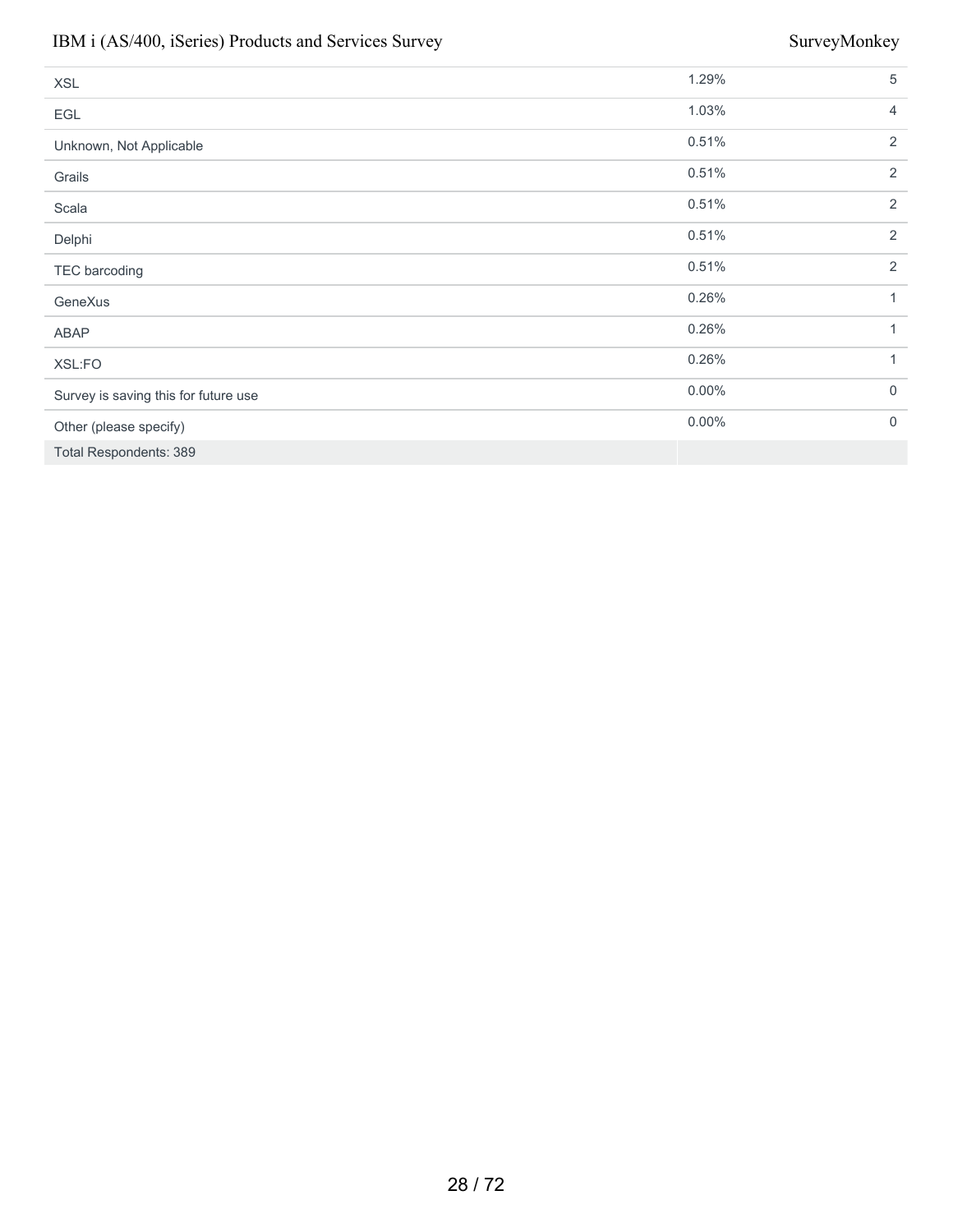# Q9 Are you using DDS, DDL or SQL (Create Table)? Answered: 337 Skipped: 67 DDS SQL (Create Table) DDL Other (please specify) Don't know Not Applicable Survey is saving this ... 0% 10% 20% 30% 40% 50% 60% 70% 80% 90% 100%

| <b>ANSWER CHOICES</b>                | <b>RESPONSES</b> |             |
|--------------------------------------|------------------|-------------|
| <b>DDS</b>                           | 87.83%           | 296         |
| SQL (Create Table)                   | 35.61%           | 120         |
| DDL                                  | 33.23%           | 112         |
| Other (please specify)               | 0.89%            | 3           |
| Don't know                           | 0.59%            | 2           |
| Not Applicable                       | $0.00\%$         | $\mathbf 0$ |
| Survey is saving this for future use | $0.00\%$         | $\mathbf 0$ |
| <b>Total Respondents: 337</b>        |                  |             |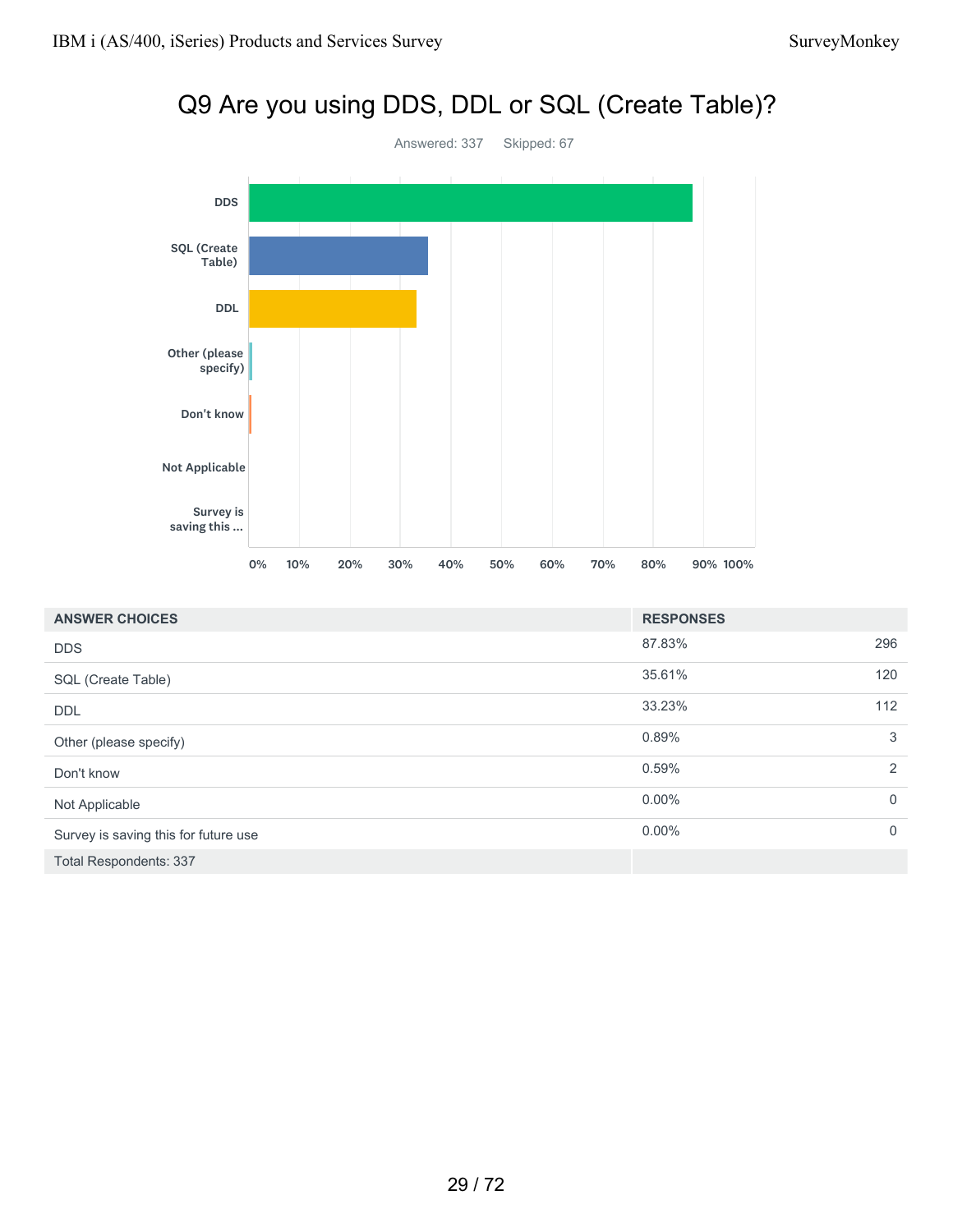## Q10 What IDE are you using, ADTS (SEU, PDM, etc..) or RDi?

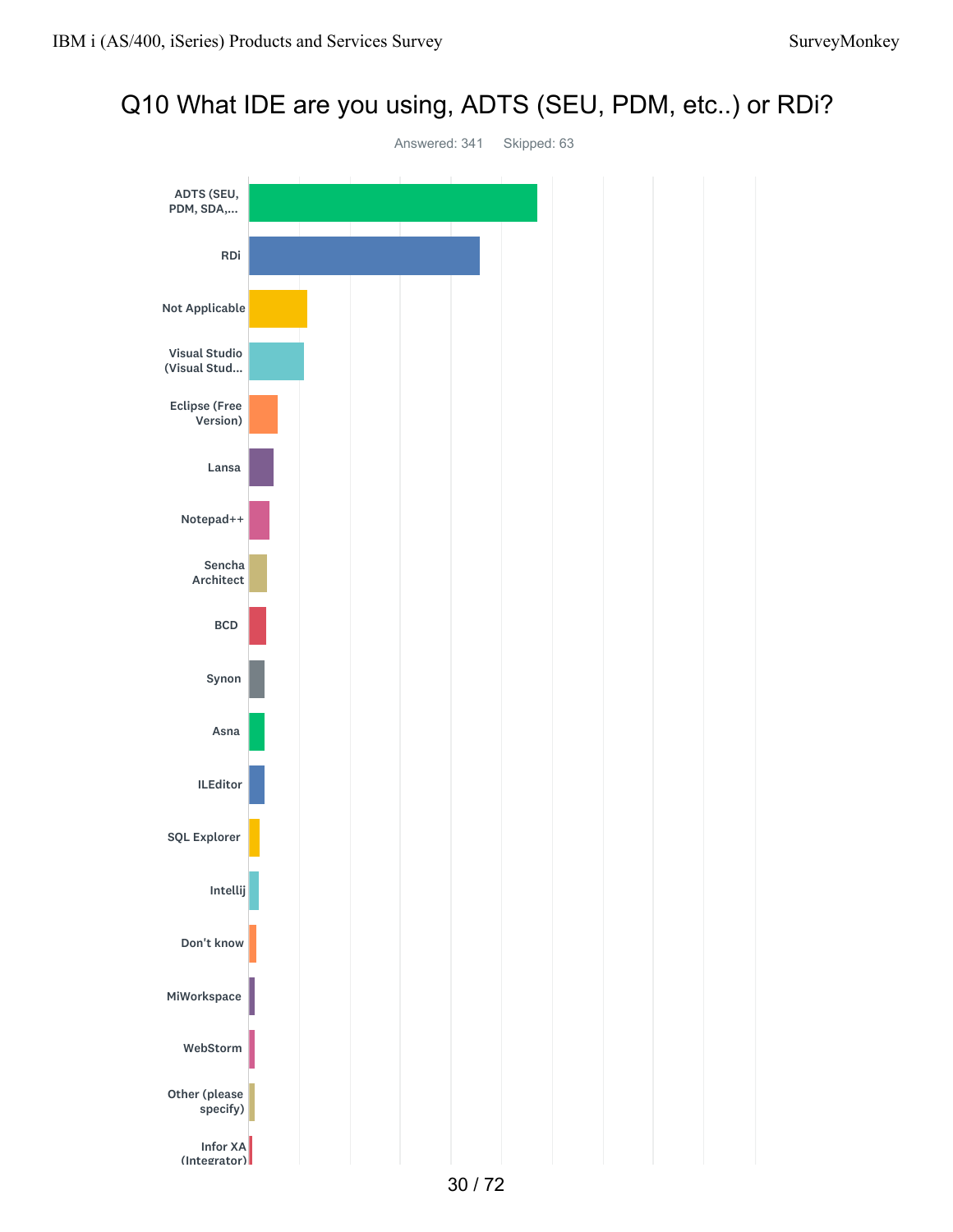

| <b>ANSWER CHOICES</b>              | <b>RESPONSES</b> |                |
|------------------------------------|------------------|----------------|
| ADTS (SEU, PDM, SDA, etc)          | 57.18%           | 195            |
| <b>RDi</b>                         | 45.75%           | 156            |
| Not Applicable                     | 11.73%           | 40             |
| Visual Studio (Visual Studio Code) | 11.14%           | 38             |
| Eclipse (Free Version)             | 5.87%            | 20             |
| Lansa                              | 4.99%            | 17             |
| Notepad++                          | 4.11%            | 14             |
| Sencha Architect                   | 3.81%            | 13             |
| <b>BCD</b>                         | 3.52%            | 12             |
| Synon                              | 3.23%            | 11             |
| Asna                               | 3.23%            | 11             |
| <b>ILEditor</b>                    | 3.23%            | 11             |
| <b>SQL Explorer</b>                | 2.35%            | 8              |
| Intellij                           | 2.05%            | $\overline{7}$ |
| Don't know                         | 1.76%            | $\,6\,$        |
| MiWorkspace                        | 1.17%            | $\overline{4}$ |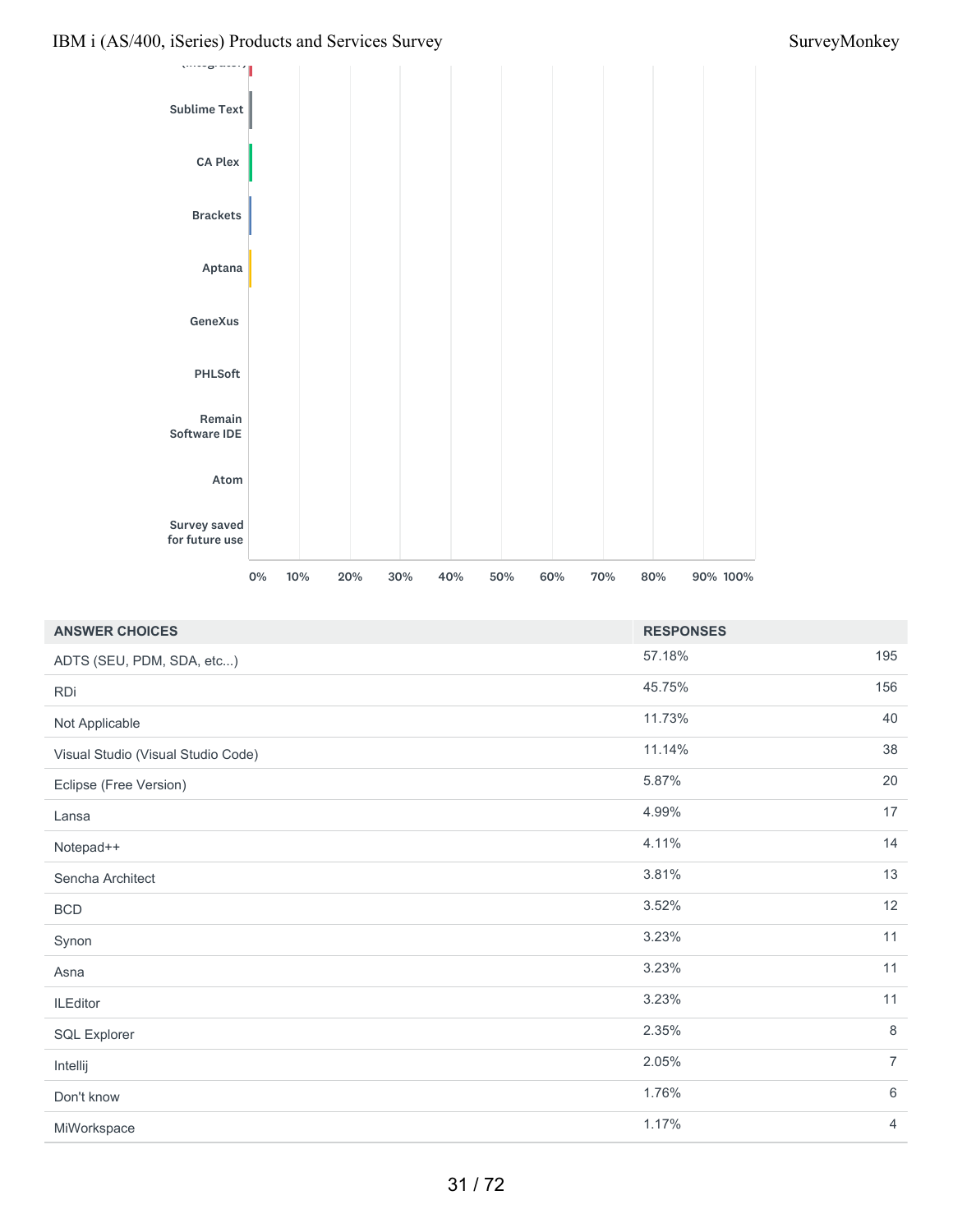| WebStorm                      | 1.17%    | $\overline{4}$ |
|-------------------------------|----------|----------------|
| Other (please specify)        | 1.17%    | $\overline{4}$ |
| Infor XA (Integrator)         | 0.88%    | 3              |
| Sublime Text                  | 0.88%    | 3              |
| <b>CA Plex</b>                | 0.88%    | 3              |
| <b>Brackets</b>               | 0.59%    | 2              |
| Aptana                        | 0.59%    | 2              |
| GeneXus                       | 0.29%    | 1              |
| <b>PHLSoft</b>                | 0.29%    | 1              |
| Remain Software IDE           | 0.29%    | 1              |
| Atom                          | 0.29%    | 1              |
| Survey saved for future use   | $0.00\%$ | $\mathbf 0$    |
| <b>Total Respondents: 341</b> |          |                |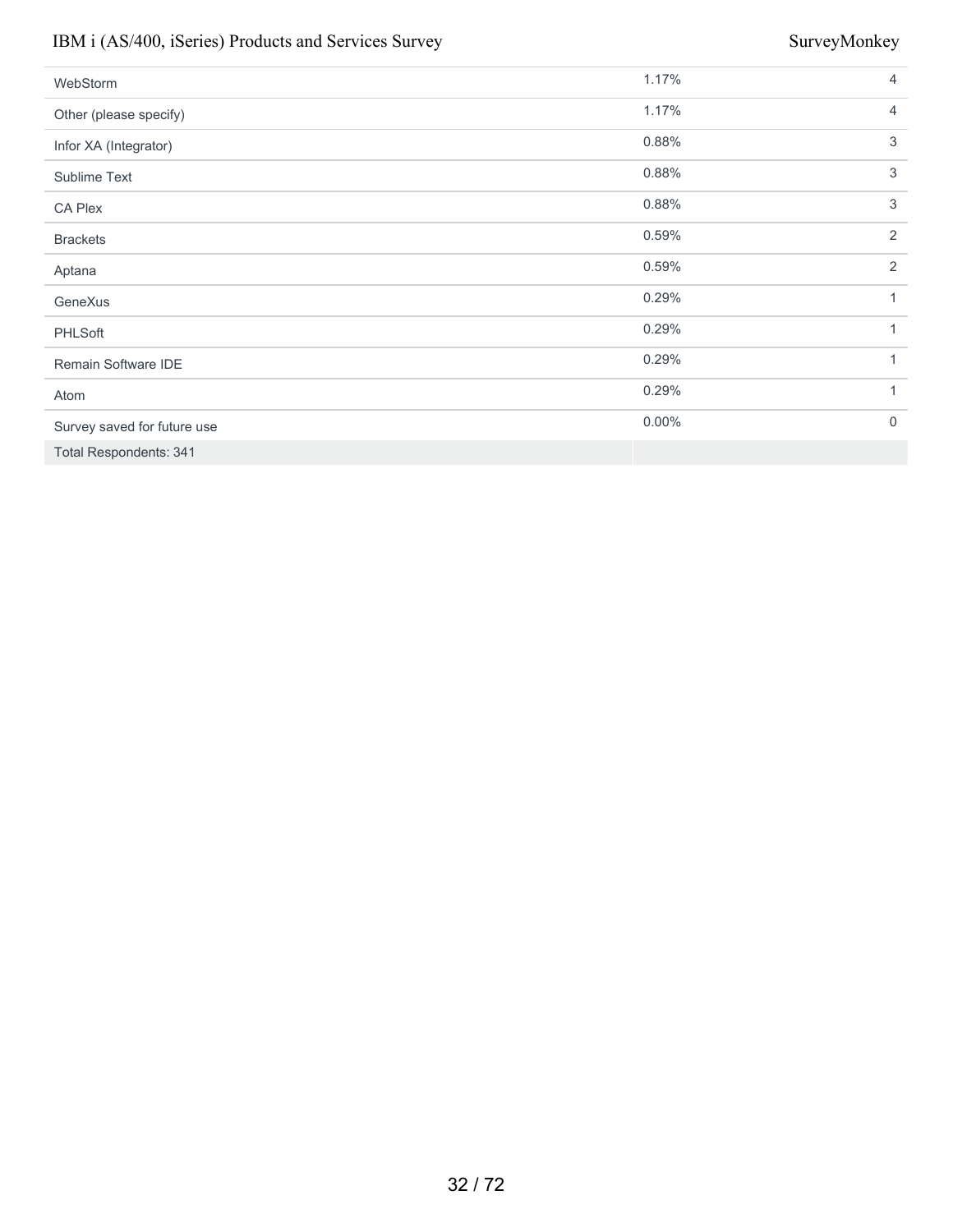

## Q11 What do you utilize for IBM i backups?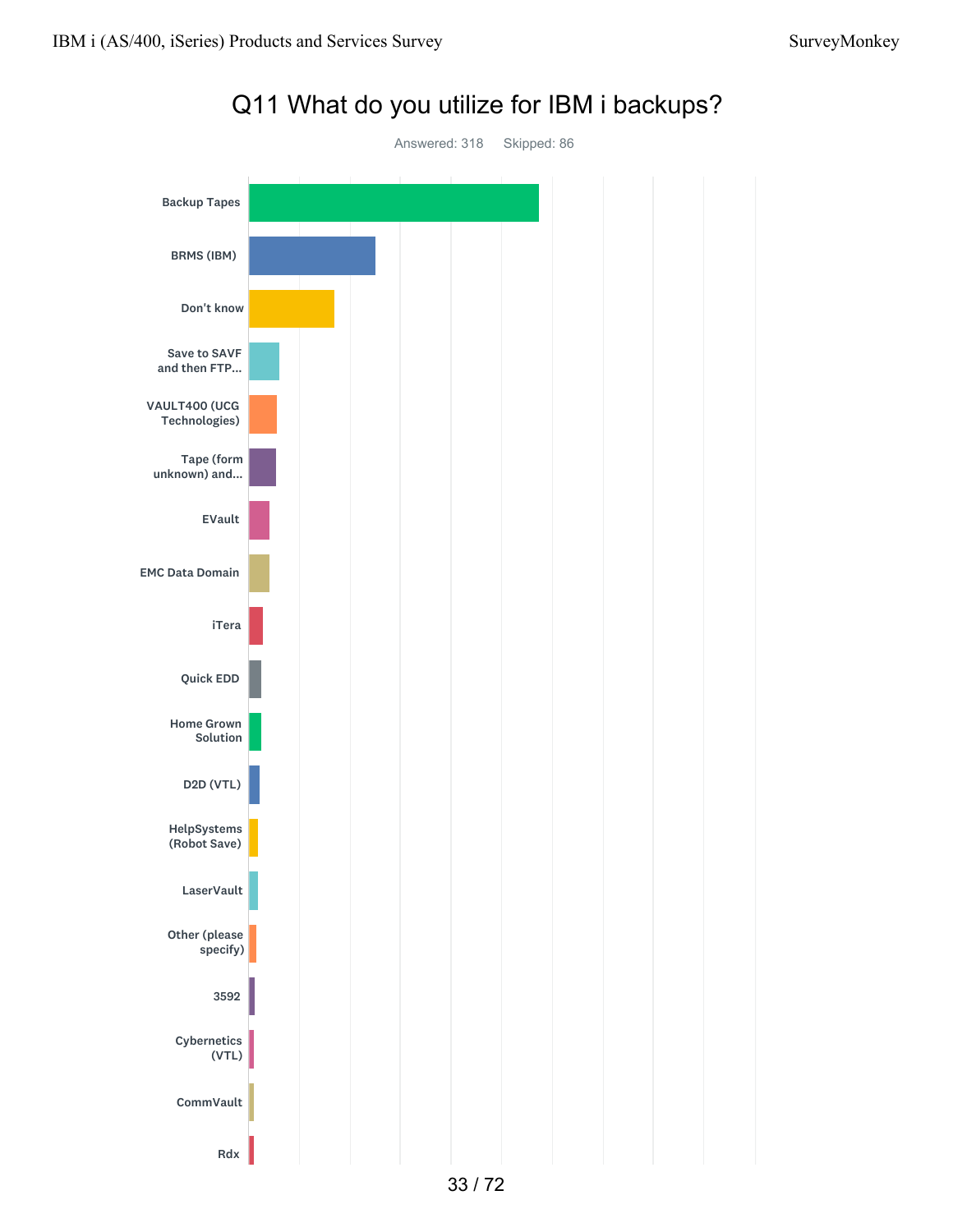

| <b>ANSWER CHOICES</b>                         | <b>RESPONSES</b> |                  |
|-----------------------------------------------|------------------|------------------|
| <b>Backup Tapes</b>                           | 57.55%           | 183              |
| BRMS (IBM)                                    | 25.16%           | 80               |
| Don't know                                    | 16.98%           | 54               |
| Save to SAVF and then FTP to another location | 5.97%            | 19               |
| VAULT400 (UCG Technologies)                   | 5.66%            | 18               |
| Tape (form unknown) and/or FTP                | 5.35%            | 17               |
| EVault                                        | 4.09%            | 13               |
| <b>EMC Data Domain</b>                        | 4.09%            | 13               |
| iTera                                         | 2.83%            | $\boldsymbol{9}$ |
| Quick EDD                                     | 2.52%            | $\,8\,$          |
| Home Grown Solution                           | 2.52%            | 8                |
| D2D (VTL)                                     | 2.20%            | $\overline{7}$   |
| HelpSystems (Robot Save)                      | 1.89%            | 6                |
| LaserVault                                    | 1.89%            | $\,6\,$          |
| Other (please specify)                        | 1.57%            | $\sqrt{5}$       |
| 3592                                          | 1.26%            | $\overline{4}$   |
| Cybernetics (VTL)                             | 0.94%            | $\mathfrak{Z}$   |
| CommVault                                     | 0.94%            | 3                |
| Rdx                                           | 0.94%            | $\mathfrak{S}$   |
| Mimix                                         | 0.94%            | $\mathbf{3}$     |
| Corus360 eVault                               | 0.31%            | $\mathbf{1}$     |
| None, Nothing                                 | 0.31%            | $\mathbf{1}$     |
| Toolkit (IBM)                                 | 0.31%            | $\mathbf{1}$     |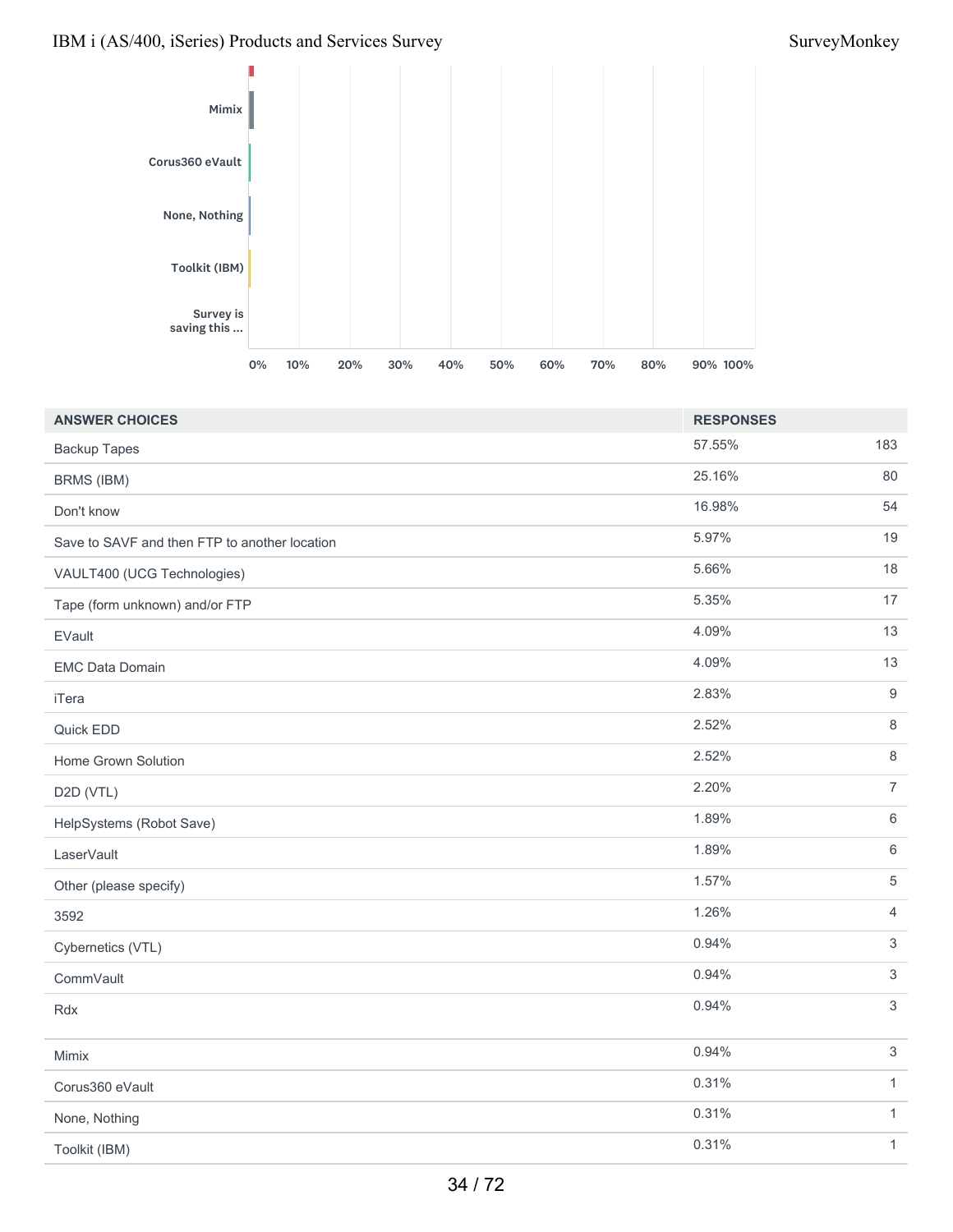Total Respondents: 318

0.00% 0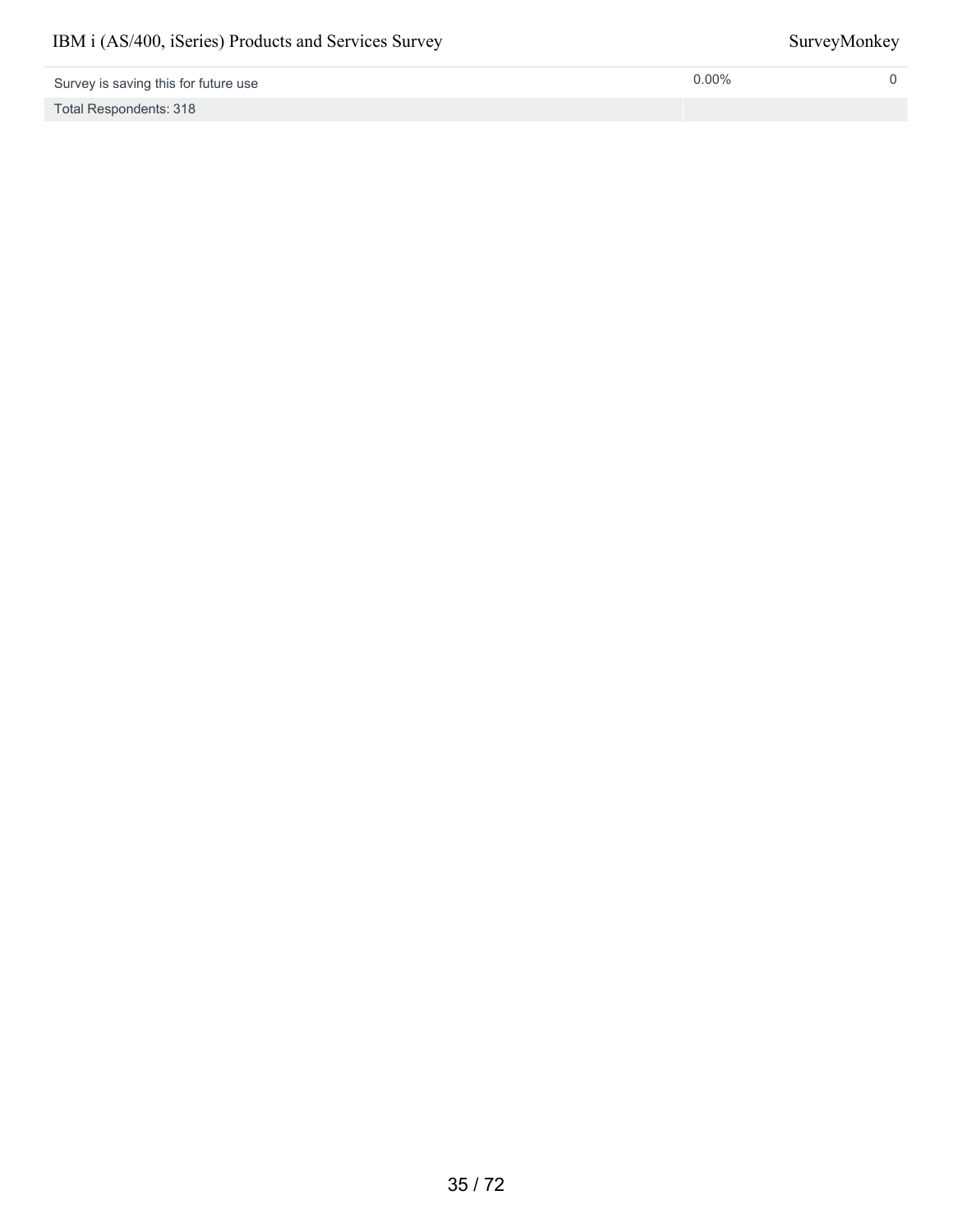## Q12 Which product do you use for high availability and disaster recovery (HA/DR)?

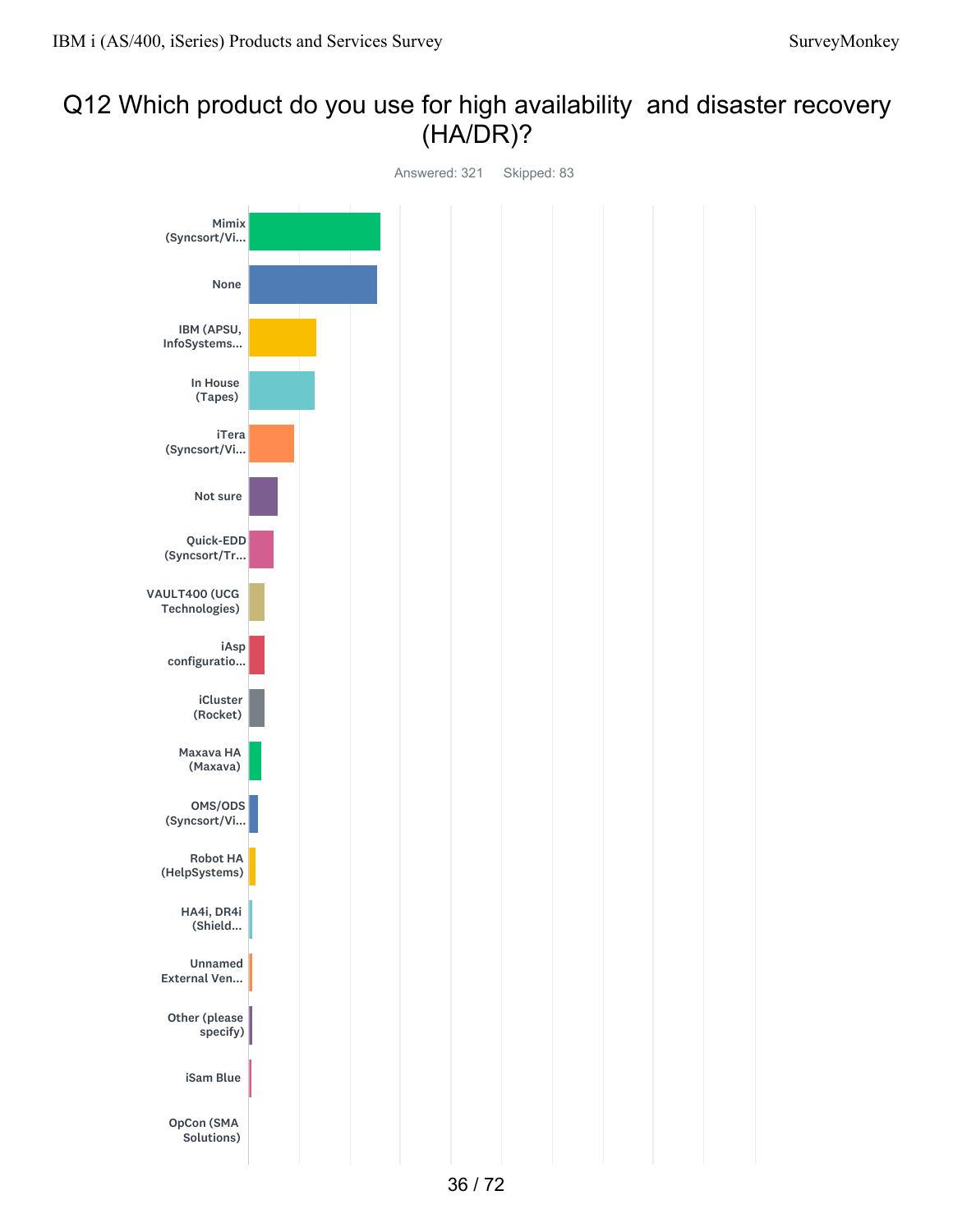

| <b>ANSWER CHOICES</b>                           | <b>RESPONSES</b> |                |
|-------------------------------------------------|------------------|----------------|
| Mimix (Syncsort/Vision Solutions)               | 26.17%           | 84             |
| None                                            | 25.55%           | 82             |
| IBM (APSU, InfoSystems HA/DR)                   | 13.40%           | 43             |
| In House (Tapes)                                | 13.08%           | 42             |
| iTera (Syncsort/Vision Solutions)               | 9.03%            | 29             |
| Not sure                                        | 5.92%            | 19             |
| Quick-EDD (Syncsort/Traders)                    | 4.98%            | 16             |
| VAULT400 (UCG Technologies)                     | 3.12%            | 10             |
| iAsp configuration, disk to disk replication    | 3.12%            | $10$           |
| iCluster (Rocket)                               | 3.12%            | 10             |
| Maxava HA (Maxava)                              | 2.49%            | 8              |
| OMS/ODS (Syncsort/Vision)                       | 1.87%            | 6              |
| Robot HA (HelpSystems)                          | 1.56%            | $\sqrt{5}$     |
| HA4i, DR4i (Shield Advanced Solutions)          | 0.93%            | $\mathfrak{S}$ |
| Unnamed External Vendor Service or Cloud Vendor | 0.93%            | 3              |
| Other (please specify)                          | 0.93%            | $\mathfrak{S}$ |
| iSam Blue                                       | 0.62%            | $\overline{2}$ |
| OpCon (SMA Solutions)                           | 0.31%            | $\mathbf{1}$   |
| Corus360 eVault                                 | 0.31%            | $\mathbf{1}$   |
| <b>IBM Global Mirror</b>                        | 0.31%            | $\mathbf{1}$   |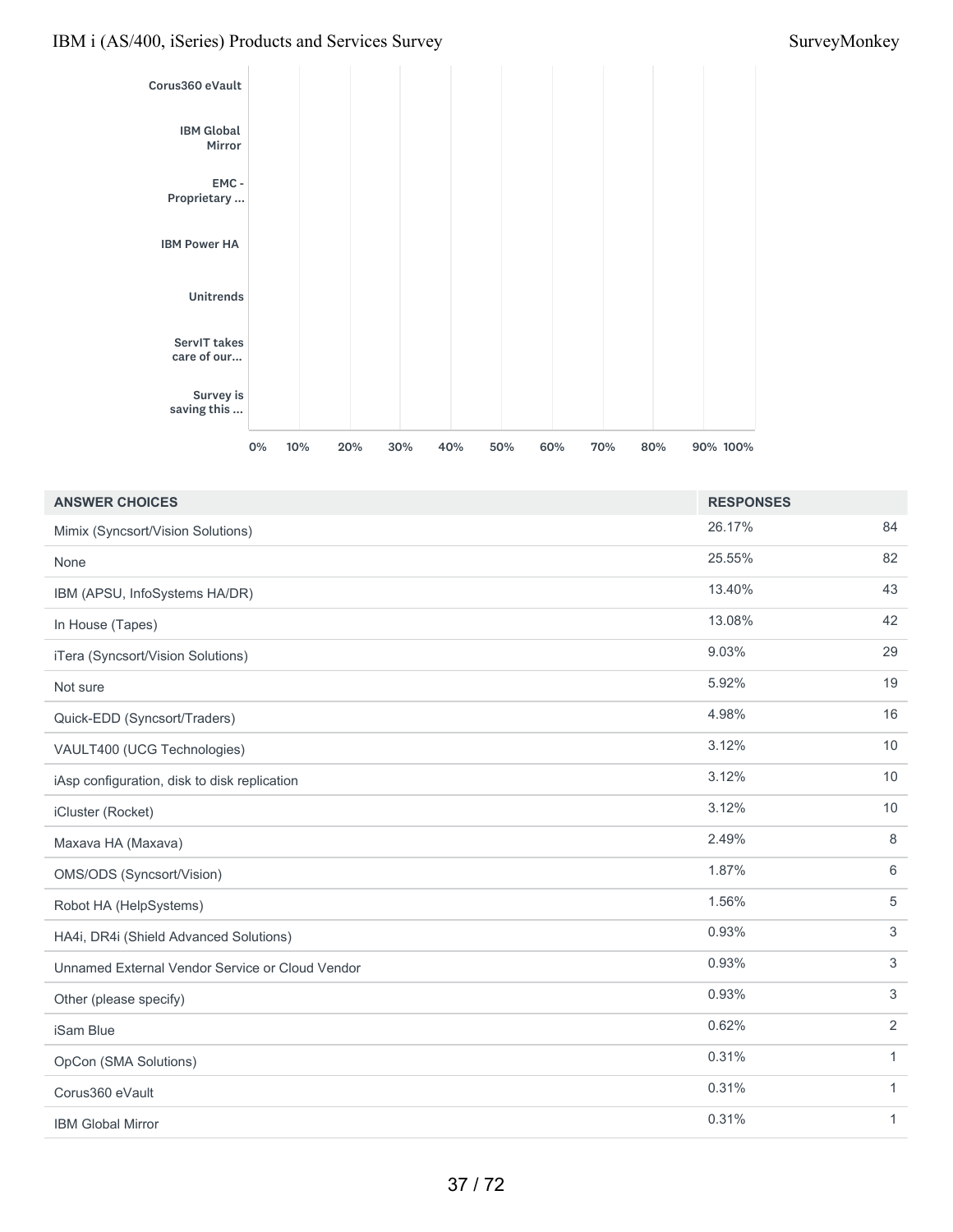| EMC - Proprietary bit for bit copy               | 0.31%    |   |
|--------------------------------------------------|----------|---|
| <b>IBM Power HA</b>                              | 0.31%    |   |
| Unitrends                                        | 0.31%    |   |
| ServIT takes care of our Disaster Recovery needs | 0.31%    |   |
| Survey is saving this for future use             | $0.00\%$ | 0 |
| <b>Total Respondents: 321</b>                    |          |   |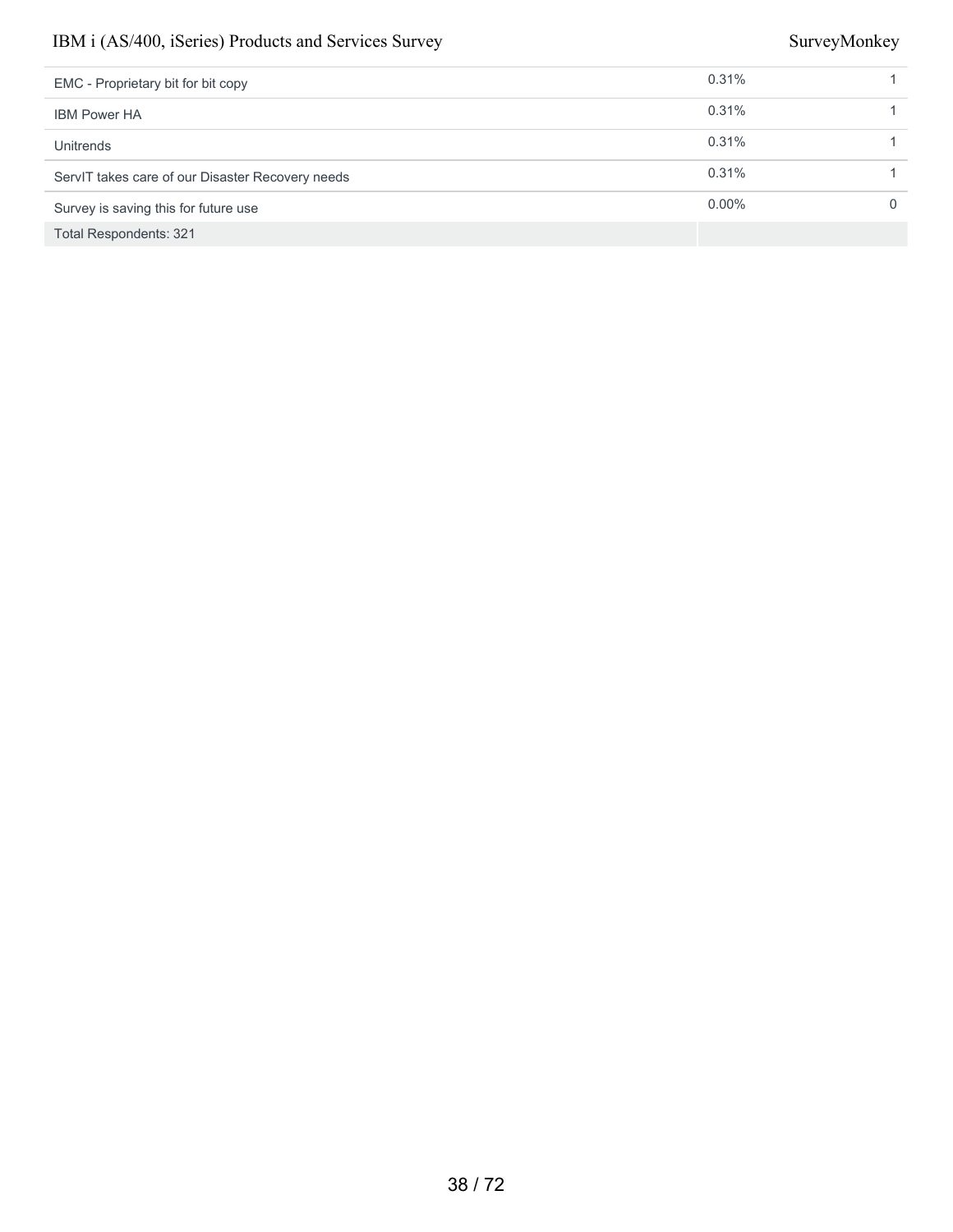

# Q13 What cloud hosting company do you use?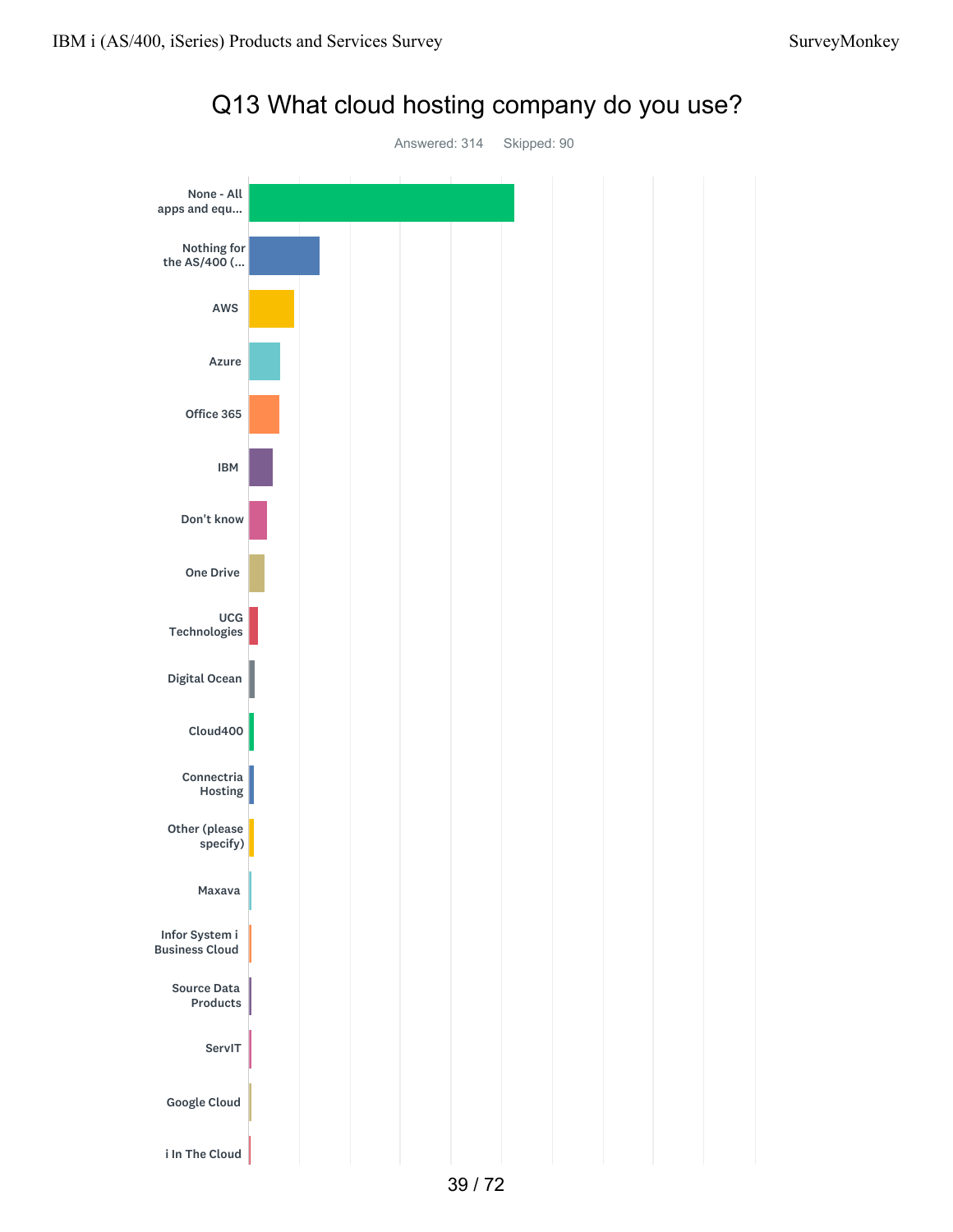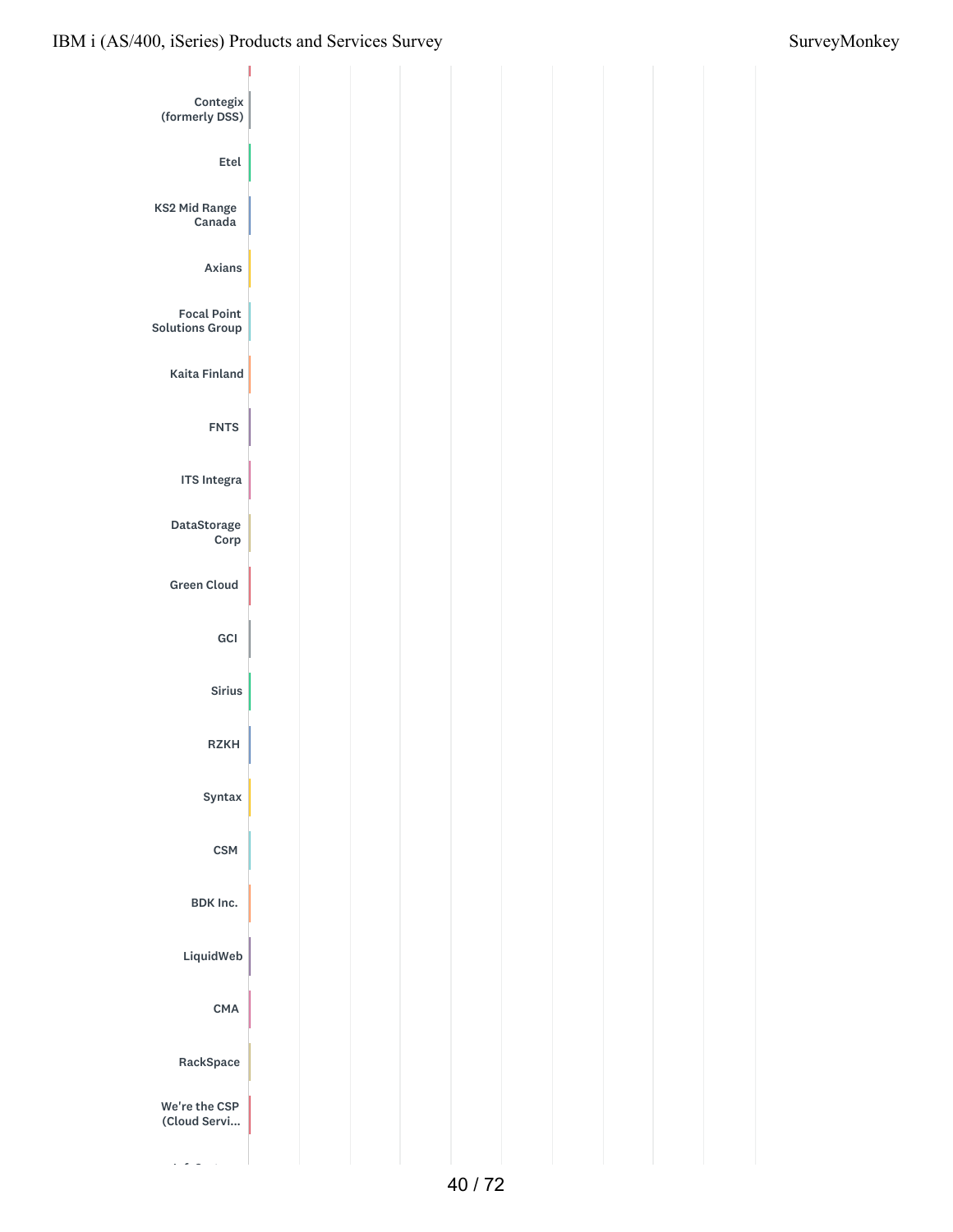

| <b>ANSWER CHOICES</b>                   | <b>RESPONSES</b> |                |
|-----------------------------------------|------------------|----------------|
| None - All apps and equip on premise    | 52.55%           | 165            |
| Nothing for the AS/400 (IBM i, iSeries) | 14.01%           | 44             |
| <b>AWS</b>                              | 8.92%            | 28             |
| Azure                                   | 6.37%            | 20             |
| Office 365                              | 6.05%            | 19             |
| <b>IBM</b>                              | 4.78%            | 15             |
| Don't know                              | 3.82%            | 12             |
| One Drive                               | 3.18%            | $10\,$         |
| <b>UCG Technologies</b>                 | 1.91%            | 6              |
| Digital Ocean                           | 1.27%            | $\overline{4}$ |
| Cloud400                                | 0.96%            | $\mathfrak{S}$ |
| Connectria Hosting                      | 0.96%            | $\mathfrak{S}$ |
| Other (please specify)                  | 0.96%            | $\mathfrak{S}$ |
| Maxava                                  | 0.64%            | $\overline{2}$ |
| Infor System i Business Cloud           | 0.64%            | $\overline{2}$ |
| Source Data Products                    | 0.64%            | $\overline{2}$ |
| ServIT                                  | 0.64%            | $\overline{2}$ |
| Google Cloud                            | 0.64%            | $\overline{2}$ |
| i In The Cloud                          | 0.32%            | $\mathbf{1}$   |
| Contegix (formerly DSS)                 | 0.32%            | $\mathbf{1}$   |
| Etel                                    | 0.32%            | $\mathbf{1}$   |
| KS2 Mid Range Canada                    | 0.32%            | 1              |
| Axians                                  | 0.32%            | $\mathbf{1}$   |
| <b>Focal Point Solutions Group</b>      | 0.32%            | $\mathbf{1}$   |
| Kaita Finland                           | 0.32%            | $\mathbf{1}$   |
| <b>FNTS</b>                             | 0.32%            | $\mathbf{1}$   |
| <b>ITS</b> Integra                      | 0.32%            | $\mathbf{1}$   |
| DataStorage Corp                        | 0.32%            | $\mathbf{1}$   |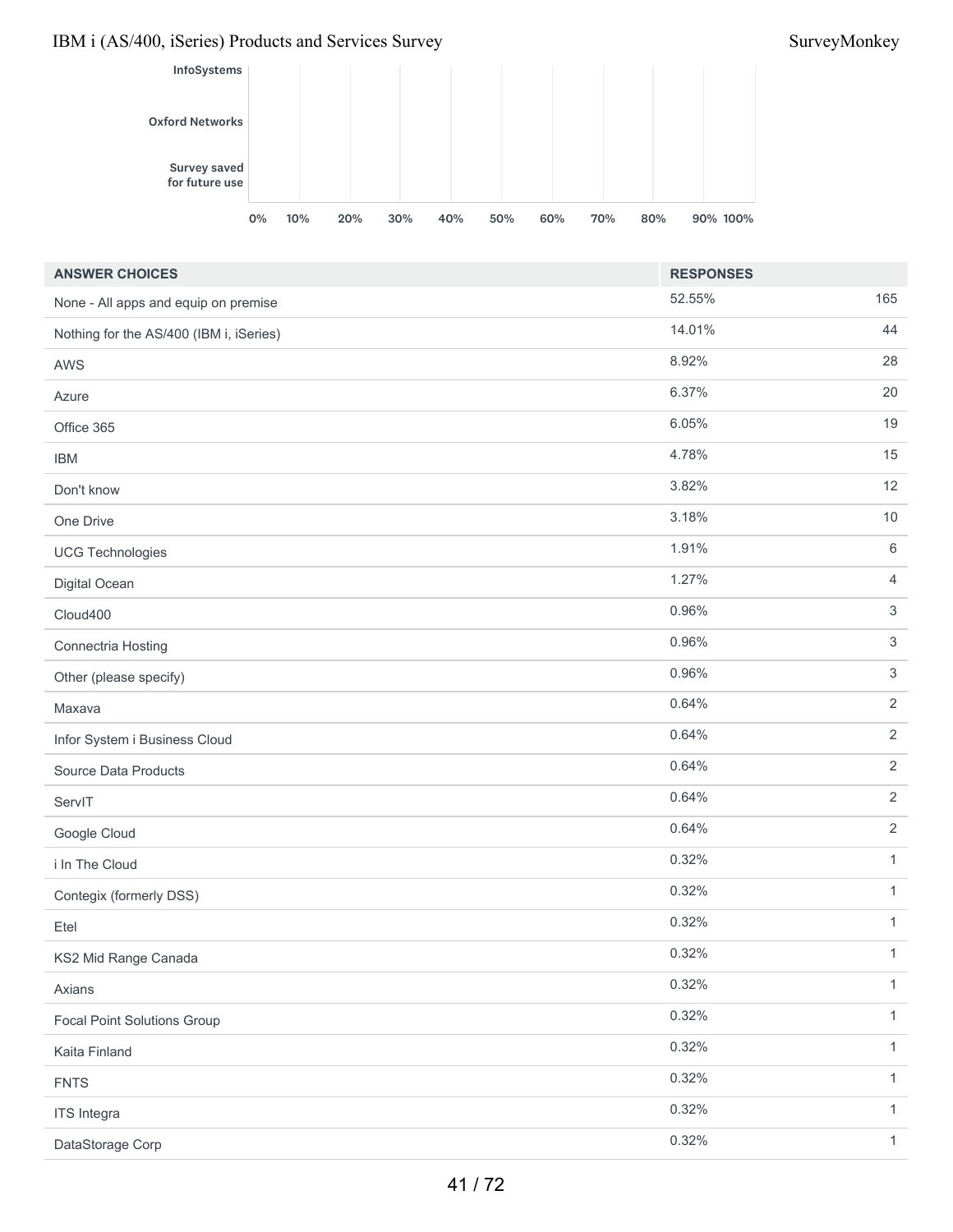| Green Cloud                            | 0.32%    | 1            |
|----------------------------------------|----------|--------------|
| GCI                                    | 0.32%    | 1            |
| Sirius                                 | 0.32%    | 1            |
| <b>RZKH</b>                            | 0.32%    | 1            |
| Syntax                                 | 0.32%    | $\mathbf{1}$ |
| <b>CSM</b>                             | 0.32%    | 1            |
| BDK Inc.                               | 0.32%    | 1            |
| LiquidWeb                              | 0.32%    | 1            |
| <b>CMA</b>                             | 0.32%    | $\mathbf{1}$ |
| RackSpace                              | 0.32%    | $\mathbf{1}$ |
| We're the CSP (Cloud Service Provider) | 0.32%    | 1            |
| InfoSystems                            | $0.00\%$ | $\mathbf 0$  |
| <b>Oxford Networks</b>                 | $0.00\%$ | $\mathbf 0$  |
| Survey saved for future use            | $0.00\%$ | $\mathbf 0$  |
| <b>Total Respondents: 314</b>          |          |              |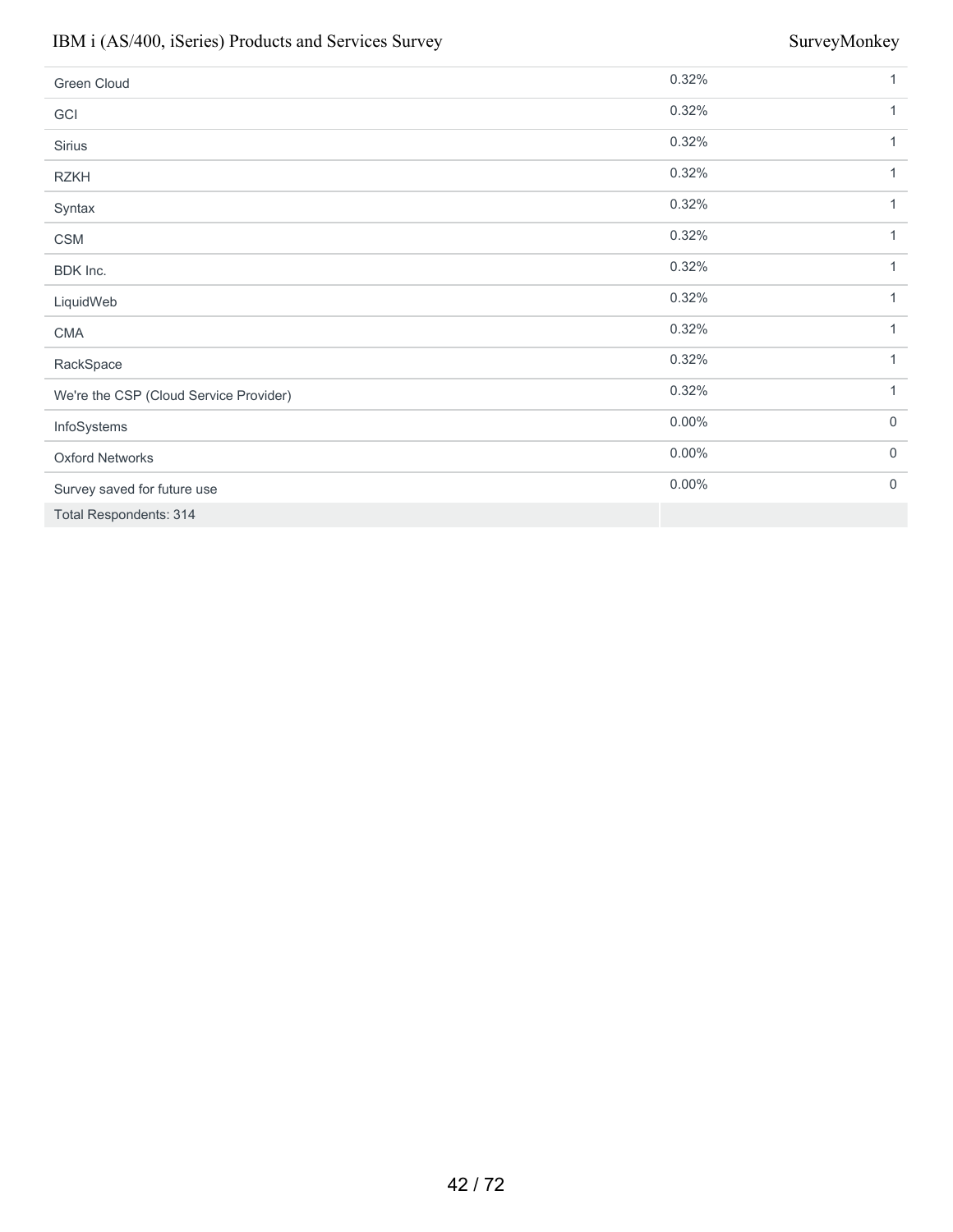# Q14 What is the oldest version of the operating system you're using in Production?



| <b>ANSWER CHOICES</b> | <b>RESPONSES</b> |                  |
|-----------------------|------------------|------------------|
| 7.1                   | 43.66%           | 155              |
| 7.2                   | 23.10%           | 82               |
| 7.3                   | 15.49%           | 55               |
| 5.4                   | 7.89%            | 28               |
| 6.1                   | 6.20%            | 22               |
| 5.3                   | 2.54%            | $\boldsymbol{9}$ |
| 5.1                   | 1.41%            | $\overline{5}$   |
| $6.0\,$               | 0.85%            | 3                |
| 5.2                   | 0.56%            | 2                |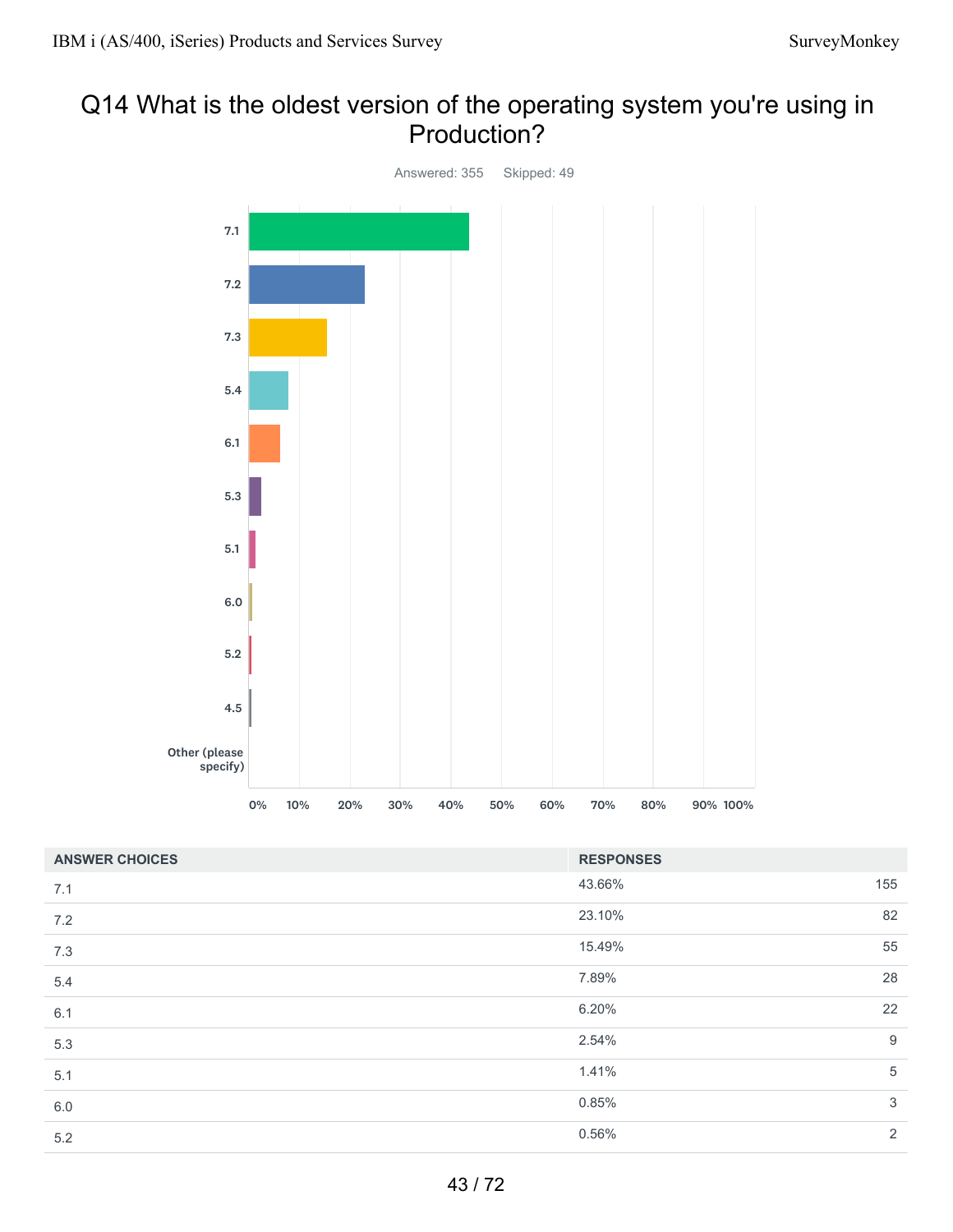| 4.5                    | $0.56\%$ |  |
|------------------------|----------|--|
| Other (please specify) | 0.28%    |  |
| Total Respondents: 355 |          |  |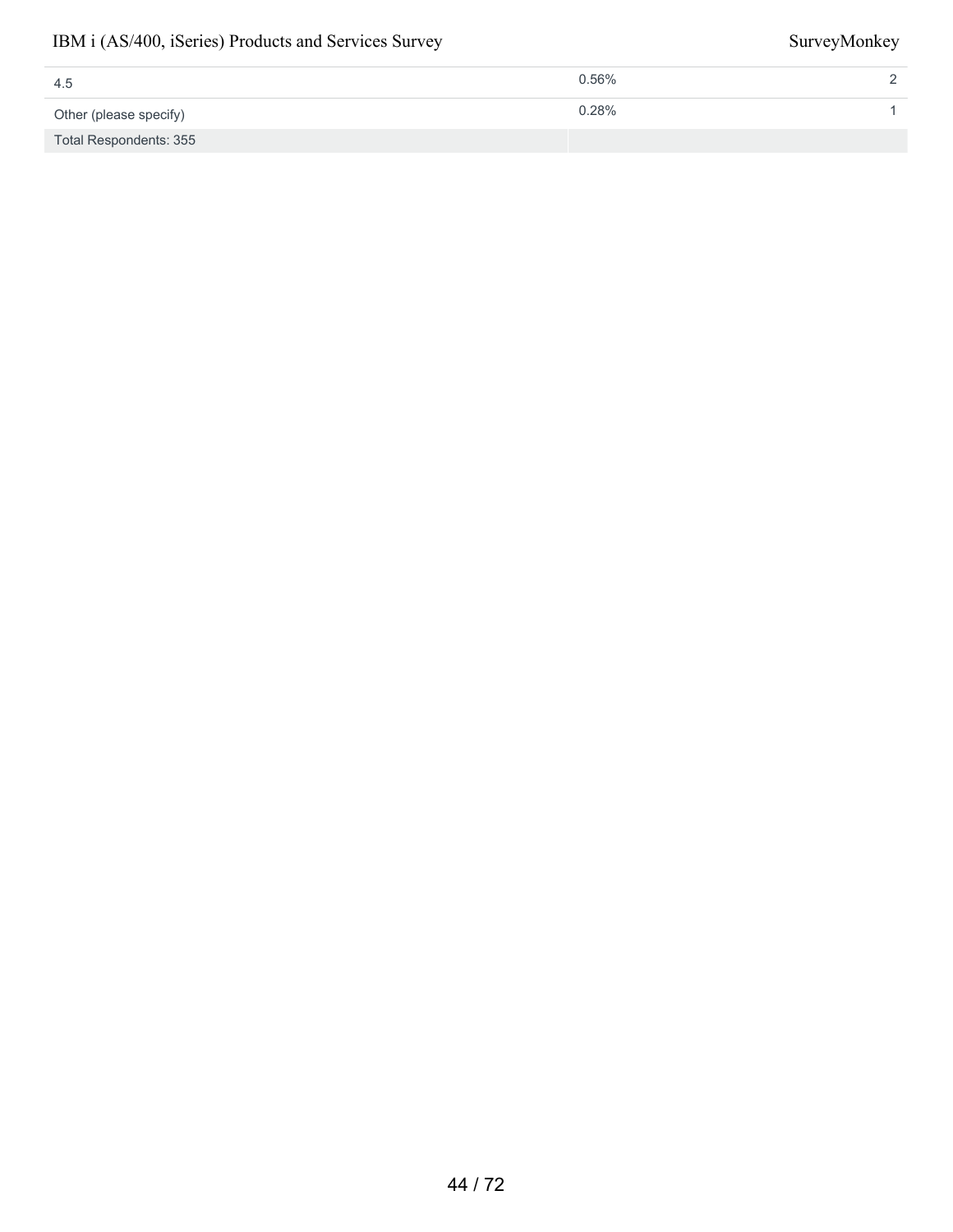# Q15 What is the newest version of the operating system you're using in Production?



| <b>ANSWER CHOICES</b> | <b>RESPONSES</b> |     |
|-----------------------|------------------|-----|
| 7.3                   | 34.56%           | 122 |
| 7.1                   | 32.86%           | 116 |
| 7.2                   | 26.63%           | 94  |
| 5.4                   | 2.55%            | 9   |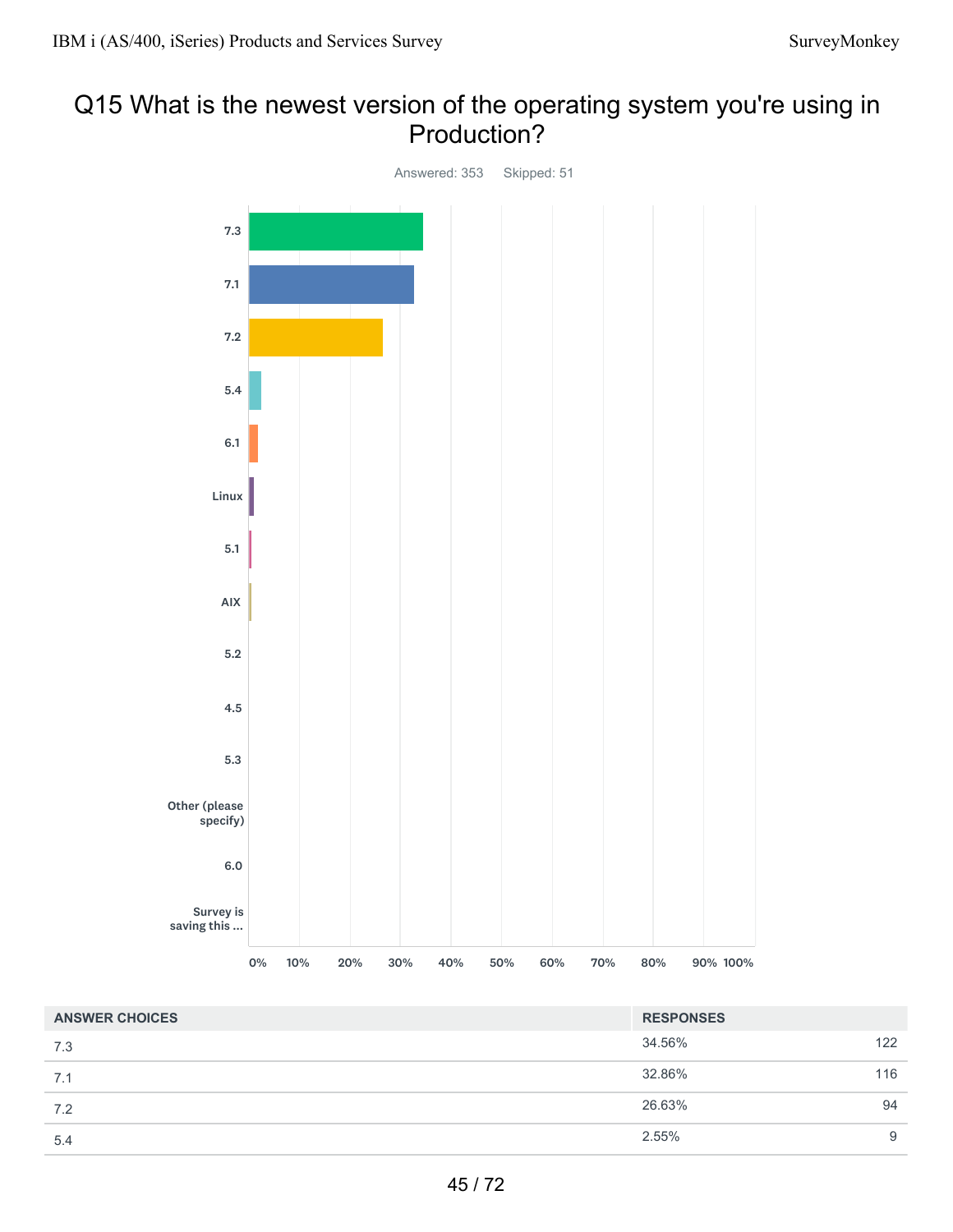| 6.1                                  | 1.98%    | $\overline{7}$ |
|--------------------------------------|----------|----------------|
| Linux                                | 1.13%    | $\overline{4}$ |
| 5.1                                  | 0.57%    | 2              |
| AIX                                  | 0.57%    | 2              |
| 5.2                                  | 0.28%    | 1              |
| 4.5                                  | 0.28%    | 1              |
| 5.3                                  | 0.28%    | 1              |
| Other (please specify)               | 0.28%    | 1              |
| 6.0                                  | $0.00\%$ | $\mathbf 0$    |
| Survey is saving this for future use | $0.00\%$ | $\mathbf 0$    |
| <b>Total Respondents: 353</b>        |          |                |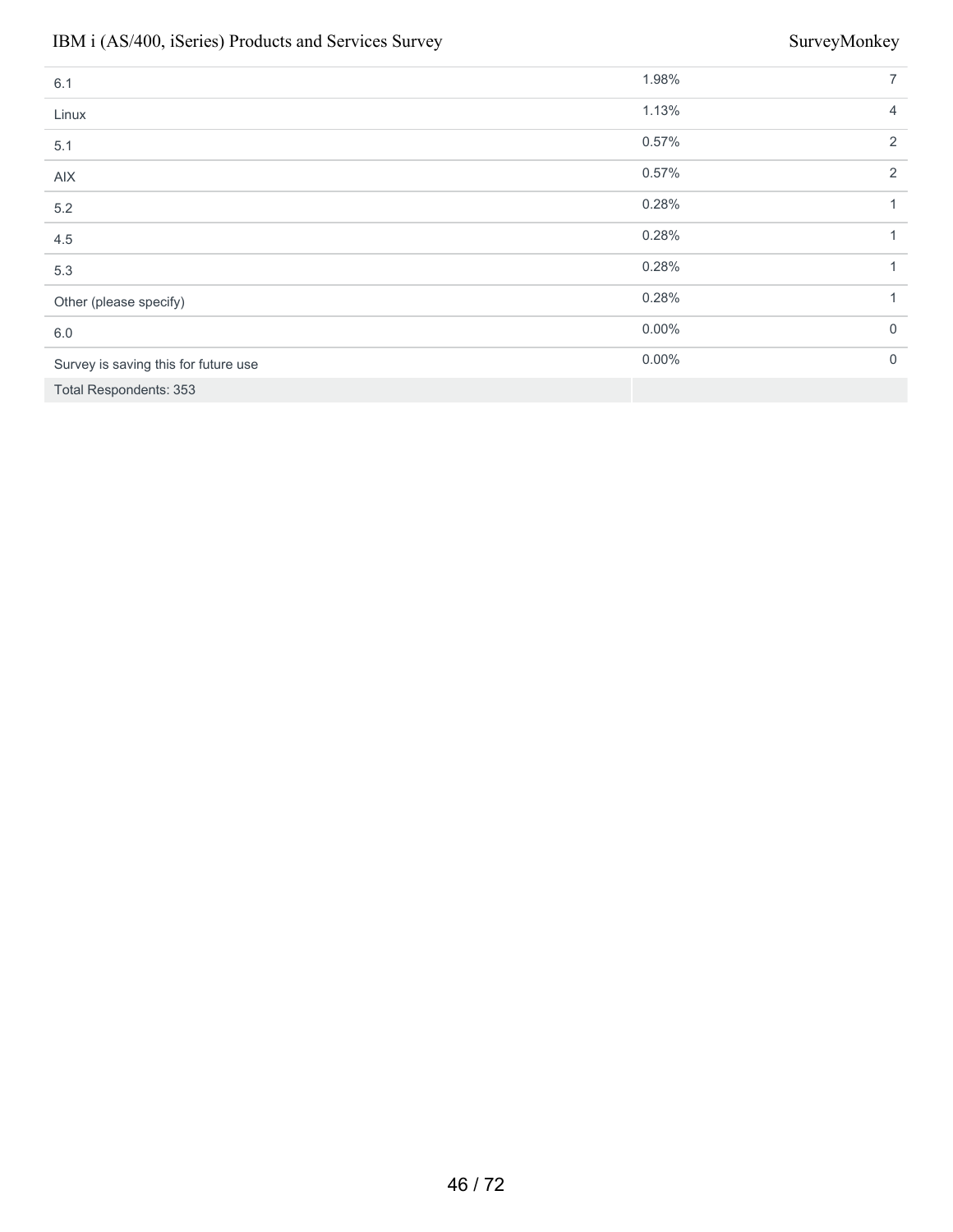# Q16 Regardless of your operating system or hardware, what do most of your users call the system?

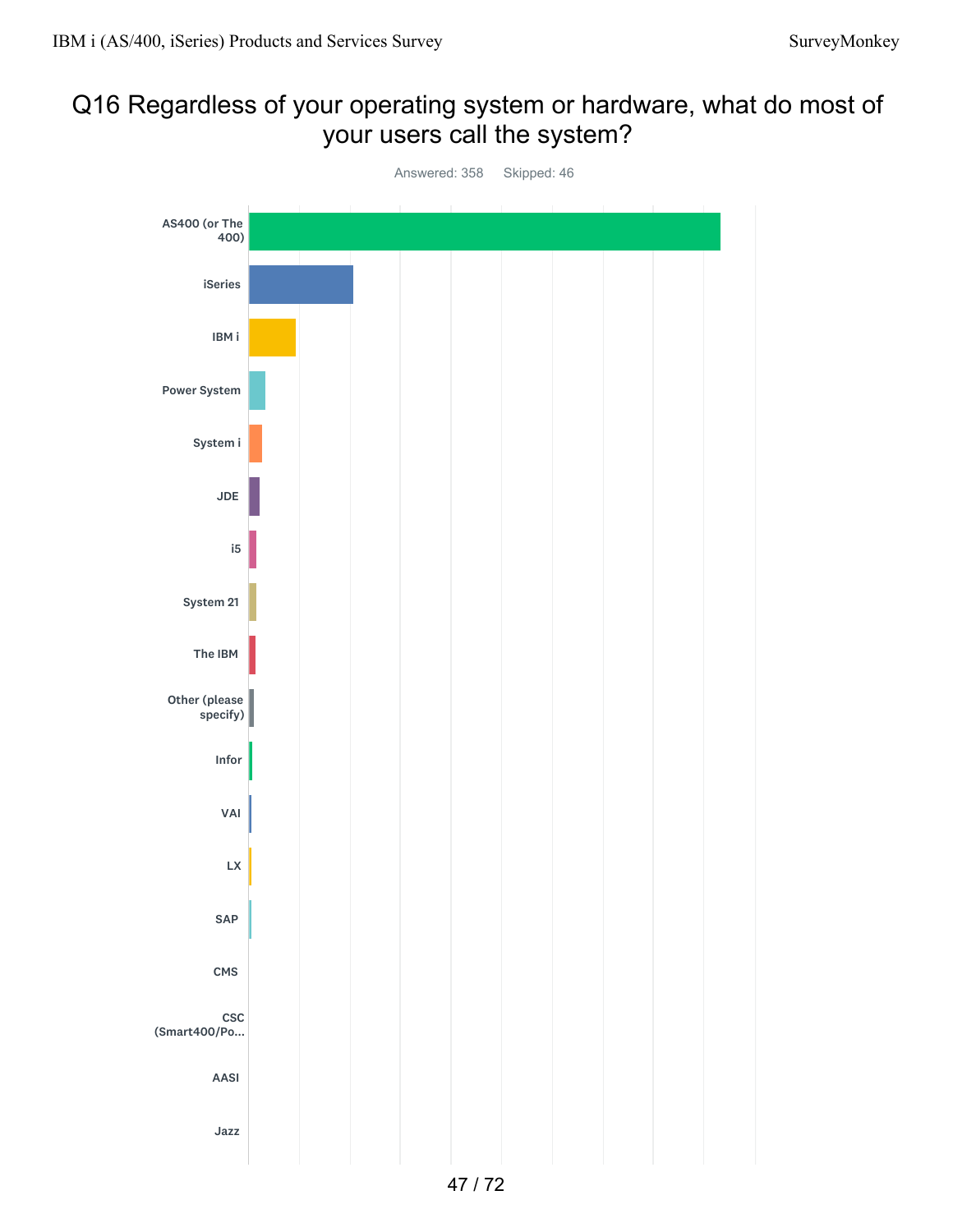

| <b>ANSWER CHOICES</b> | <b>RESPONSES</b> |     |
|-----------------------|------------------|-----|
| AS400 (or The 400)    | 93.30%           | 334 |
| <b>iSeries</b>        | 20.67%           | 74  |
| IBM i                 | 9.50%            | 34  |
| Power System          | 3.35%            | 12  |
| System i              | 2.79%            | 10  |
| <b>JDE</b>            | 2.23%            | 8   |
| i <sub>5</sub>        | 1.68%            | 6   |
| System 21             | 1.68%            | 6   |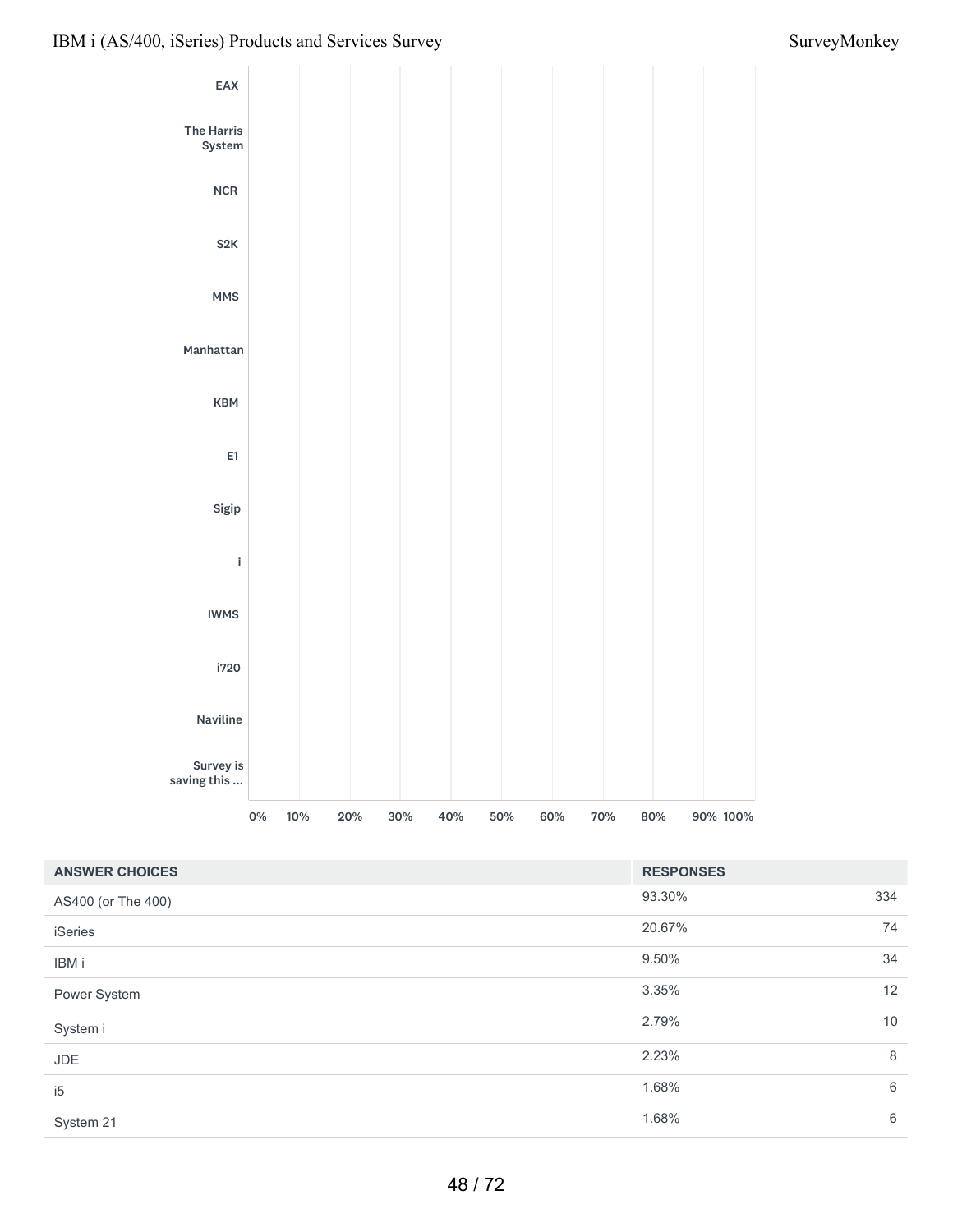| The IBM                              | 1.40% | $\sqrt{5}$     |
|--------------------------------------|-------|----------------|
| Other (please specify)               | 1.12% | $\overline{4}$ |
| Infor                                | 0.84% | $\sqrt{3}$     |
| VAI                                  | 0.56% | $\sqrt{2}$     |
| $\mathsf{L}\mathsf{X}$               | 0.56% | $\sqrt{2}$     |
| SAP                                  | 0.56% | $\overline{2}$ |
| CMS                                  | 0.28% | $\mathbf{1}$   |
| CSC (Smart400/Polisy/Group)          | 0.28% | $\mathbf{1}$   |
| AASI                                 | 0.28% | $\mathbf{1}$   |
| Jazz                                 | 0.28% | $\mathbf{1}$   |
| EAX                                  | 0.28% | $\mathbf{1}$   |
| The Harris System                    | 0.28% | $\mathbf{1}$   |
| ${\sf NCR}$                          | 0.28% | $\mathbf{1}$   |
| S <sub>2</sub> K                     | 0.28% | $\mathbf{1}$   |
| <b>MMS</b>                           | 0.28% | $\mathbf{1}$   |
| Manhattan                            | 0.28% | $\mathbf{1}$   |
| KBM                                  | 0.28% | $\mathbf{1}$   |
| E1                                   | 0.28% | $\mathbf{1}$   |
| Sigip                                | 0.28% | $\mathbf{1}$   |
| $\mathbf i$                          | 0.28% | $\mathbf{1}$   |
| <b>IWMS</b>                          | 0.28% | $\mathbf{1}$   |
| i720                                 | 0.28% | $\mathbf{1}$   |
| Naviline                             | 0.28% | $\mathbf{1}$   |
| Survey is saving this for future use | 0.00% | $\mathbf 0$    |
| Total Respondents: 358               |       |                |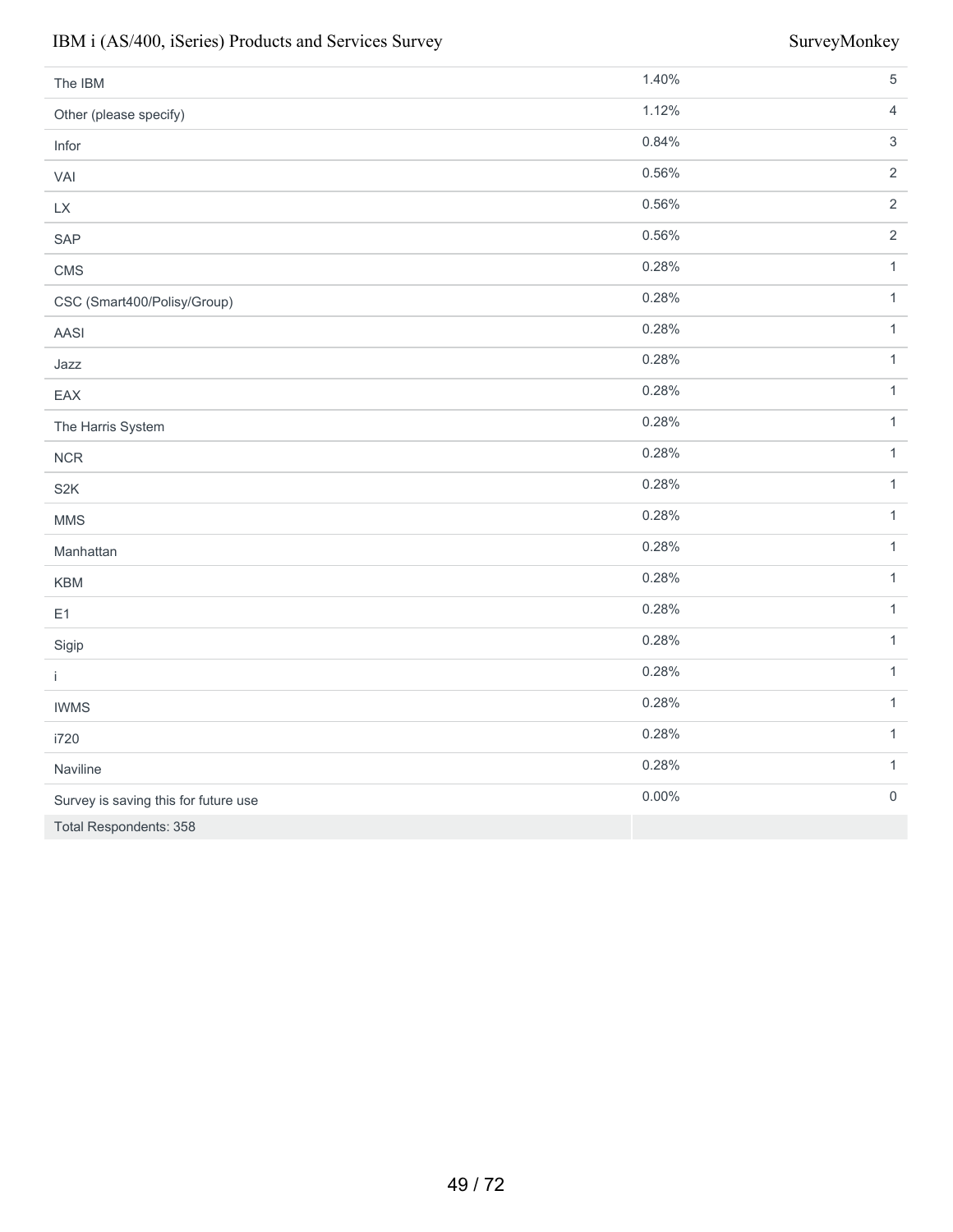# Q17 Regardless of your operating system or hardware, what does the person with the highest title in your company (CEO, Owner, President, etc..) call the system?

Answered: 142 Skipped: 262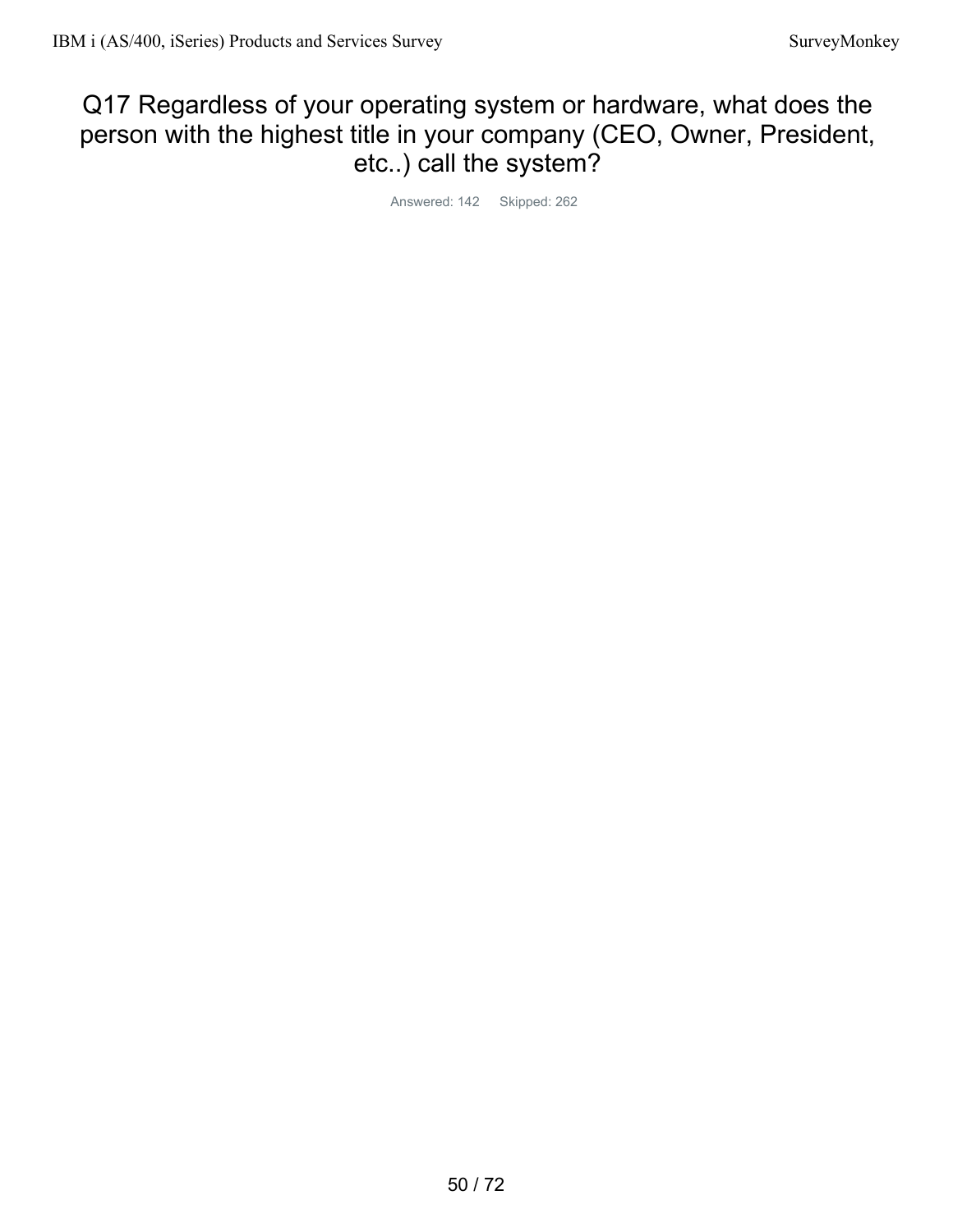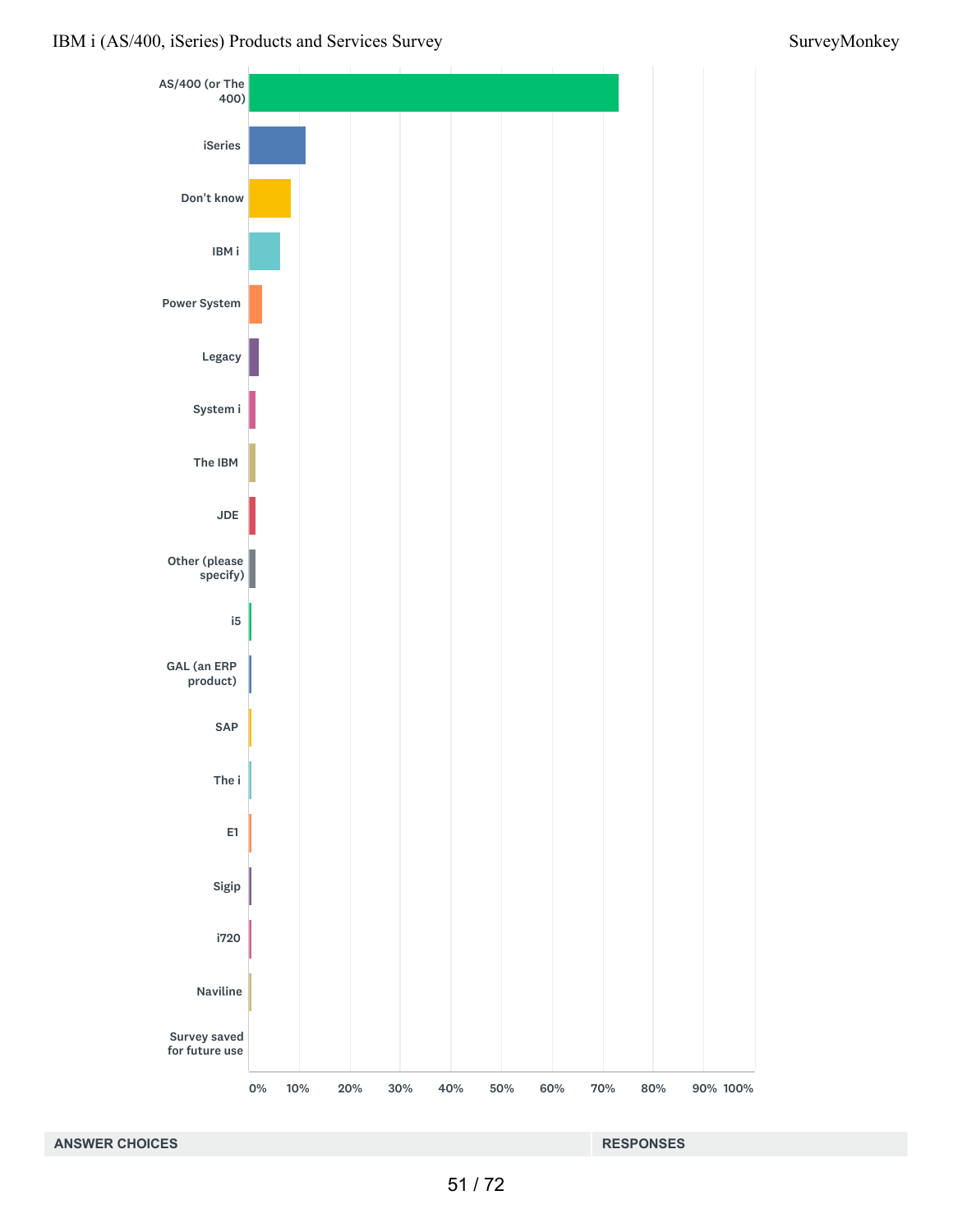| AS/400 (or The 400)         | 73.24%   | 104                 |
|-----------------------------|----------|---------------------|
| iSeries                     | 11.27%   | 16                  |
| Don't know                  | 8.45%    | 12                  |
| IBM i                       | 6.34%    | $9\,$               |
| Power System                | 2.82%    | $\overline{4}$      |
| Legacy                      | 2.11%    | $\mathfrak{Z}$      |
| System i                    | 1.41%    | $\overline{2}$      |
| The IBM                     | 1.41%    | $\overline{2}$      |
| JDE                         | 1.41%    | $\sqrt{2}$          |
| Other (please specify)      | 1.41%    | $\overline{2}$      |
| i5                          | 0.70%    | $\mathbf{1}$        |
| GAL (an ERP product)        | 0.70%    | $\mathbf{1}$        |
| SAP                         | 0.70%    | $\mathbf{1}$        |
| The i                       | 0.70%    | $\mathbf{1}$        |
| E1                          | 0.70%    | $\mathbf{1}$        |
| Sigip                       | 0.70%    | $\mathbf{1}$        |
| i720                        | 0.70%    | $\mathbf{1}$        |
| Naviline                    | 0.70%    | $\mathbf{1}$        |
| Survey saved for future use | $0.00\%$ | $\mathsf{O}\xspace$ |
| Total Respondents: 142      |          |                     |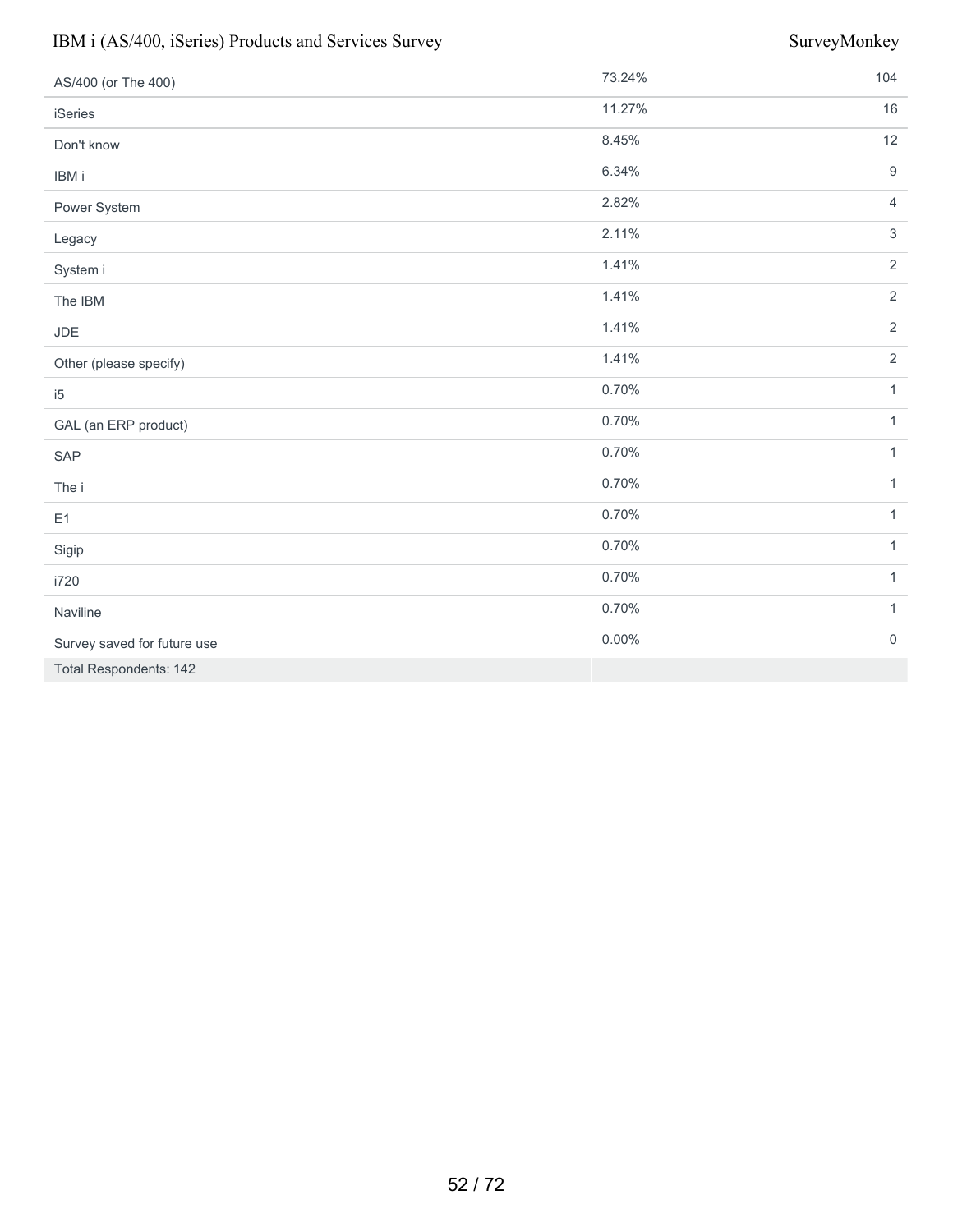# Q18 Did your company migrate from some other platform to the IBM i (AS400)?



| <b>ANSWER CHOICES</b>                | <b>RESPONSES</b> |                |
|--------------------------------------|------------------|----------------|
| No, we've always been on it          | 81.82%           | 270            |
| Yes, more than fifteen years ago.    | 13.03%           | 43             |
| Yes, within the last fifteen years.  | 2.42%            | 8              |
| Yes, within the last year.           | 1.21%            | $\overline{4}$ |
| Don't know                           | 1.21%            | $\overline{4}$ |
| Yes, within the last five years.     | 0.91%            | 3              |
| Yes, within the last two years.      | 0.61%            | 2              |
| Yes, within the last ten years.      | $0.30\%$         | $\mathbf{1}$   |
| Survey is saving this for future use | $0.00\%$         | $\mathbf 0$    |
| Other (please specify)               | $0.00\%$         | $\mathbf 0$    |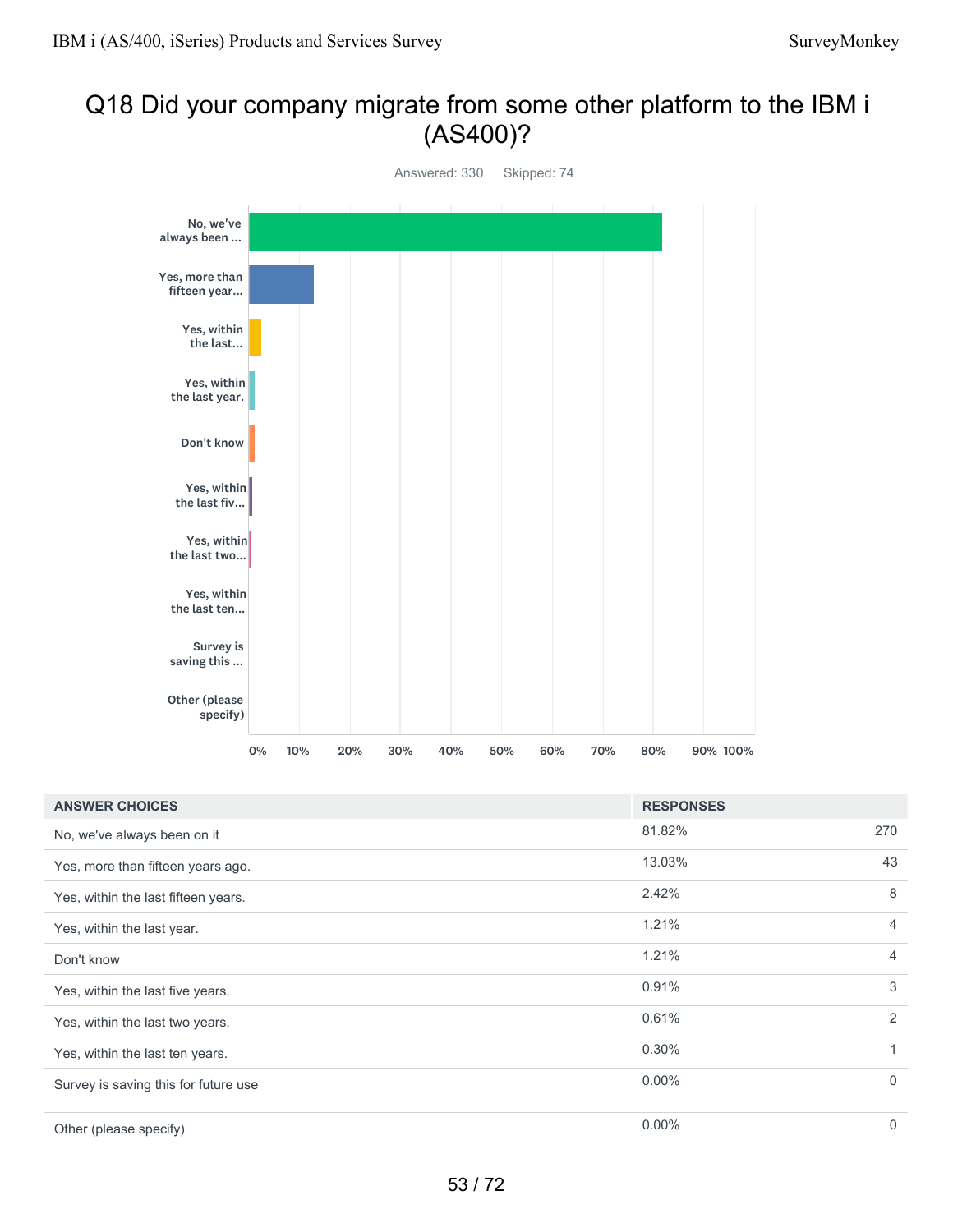Total Respondents: 330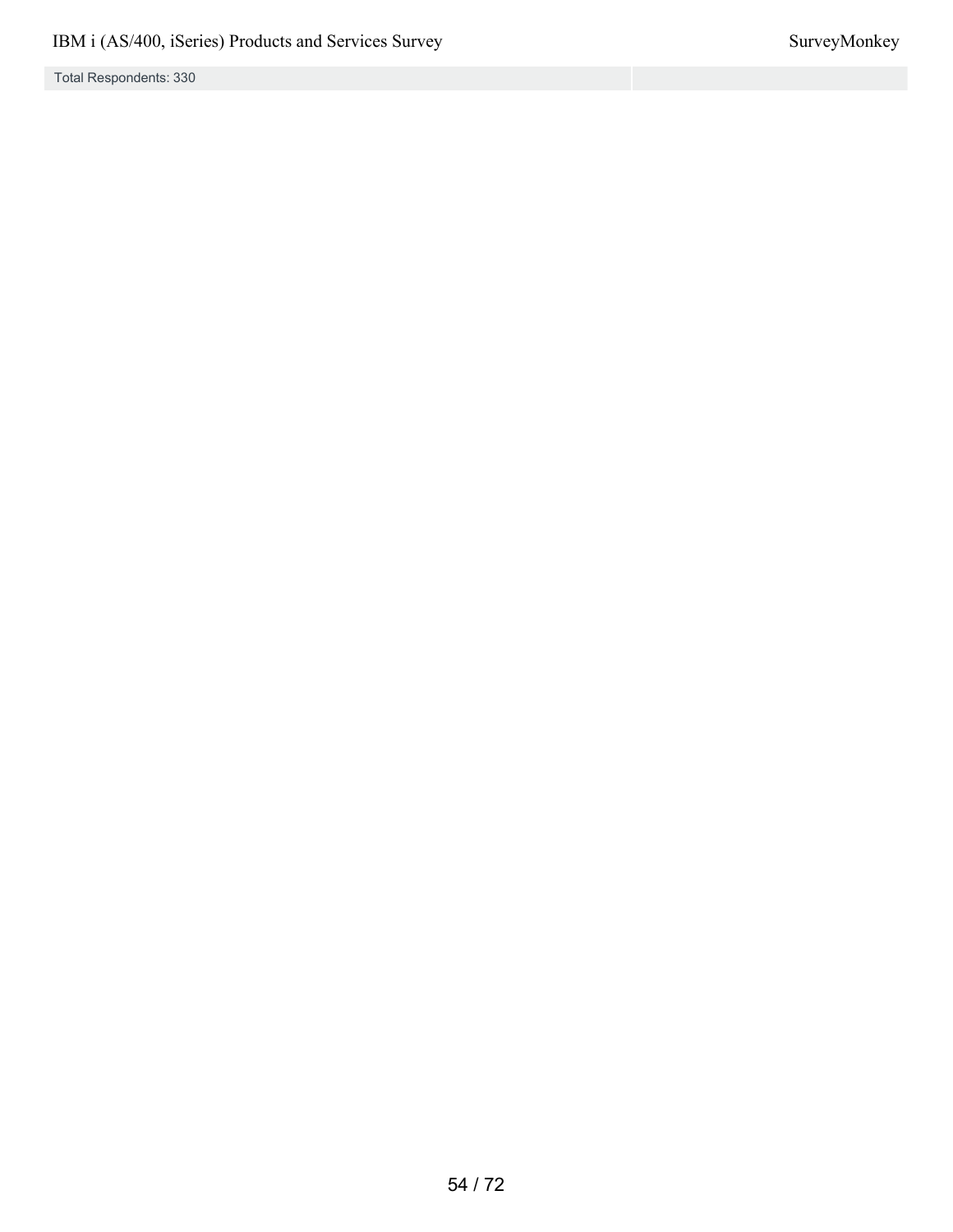# Q19 Does your company plan to completely migrate off of the platform?



| <b>ANSWER CHOICES</b>                     | <b>RESPONSES</b> |                |
|-------------------------------------------|------------------|----------------|
| No                                        | 57.56%           | 198            |
| Maybe                                     | 14.53%           | 50             |
| Yes - some time in the next 5 years       | 9.59%            | 33             |
| Eventually                                | 9.59%            | 33             |
| Yes - within 2 years                      | 4.65%            | 16             |
| Yes - this year                           | 4.36%            | 15             |
| We already did - within the last 10 years | 1.74%            | 6              |
| Other (please specify)                    | 1.16%            | $\overline{4}$ |
| We already did - within the last 5 years  | 0.87%            | 3              |
| We already did - within the last 2 years  | 0.58%            | 2              |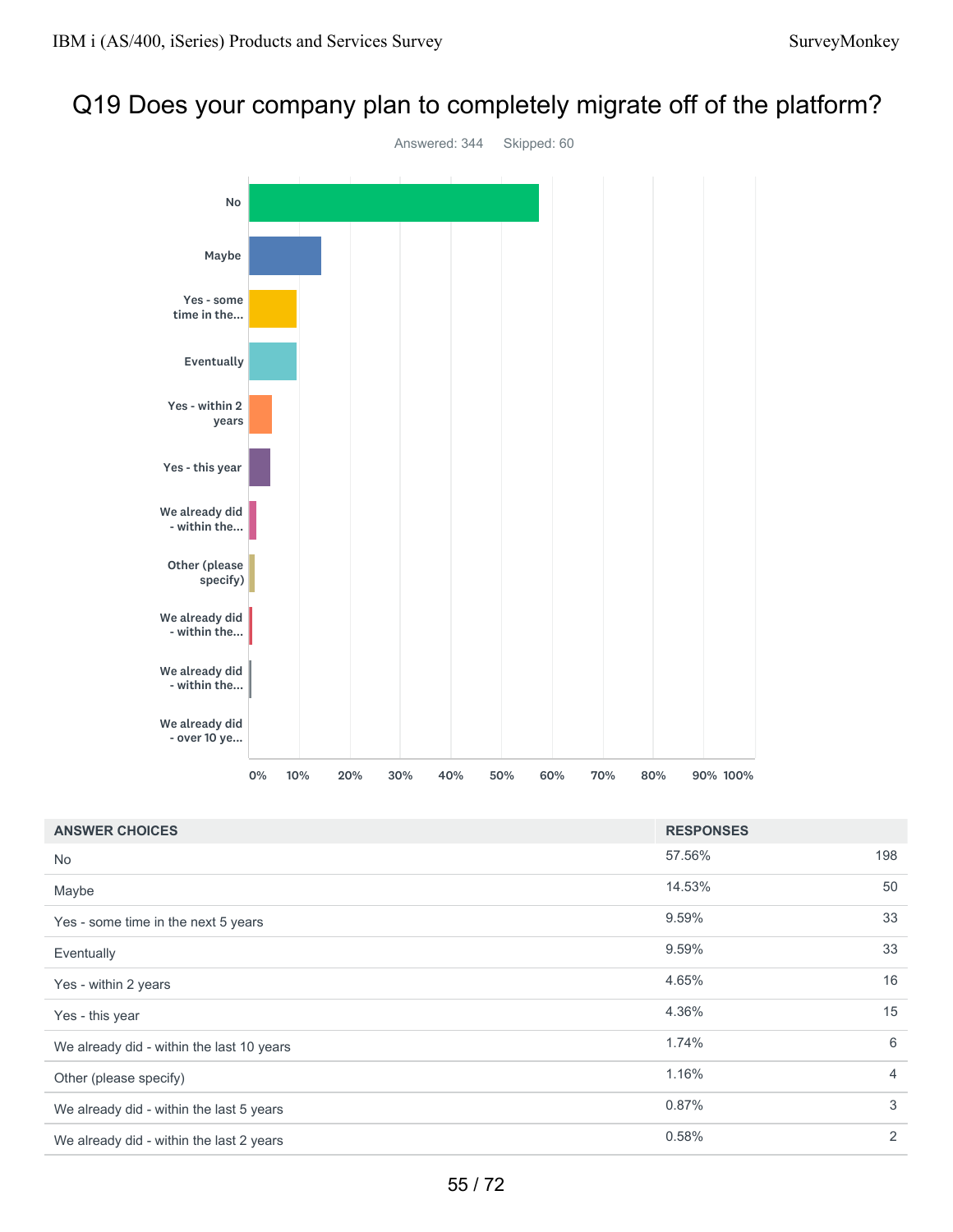We already did - over 10 years ago

Total Respondents: 344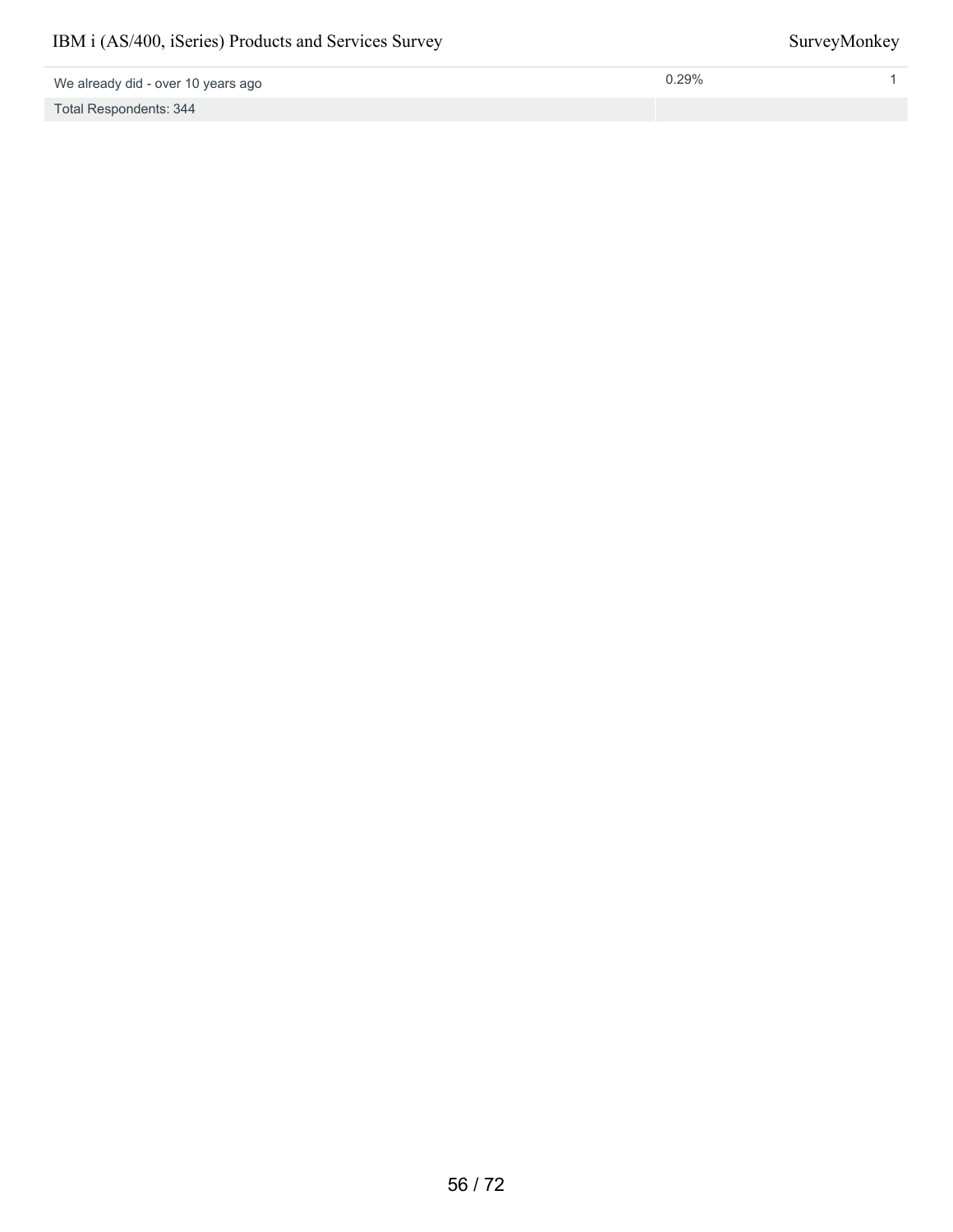



Q20 What industry is your company in?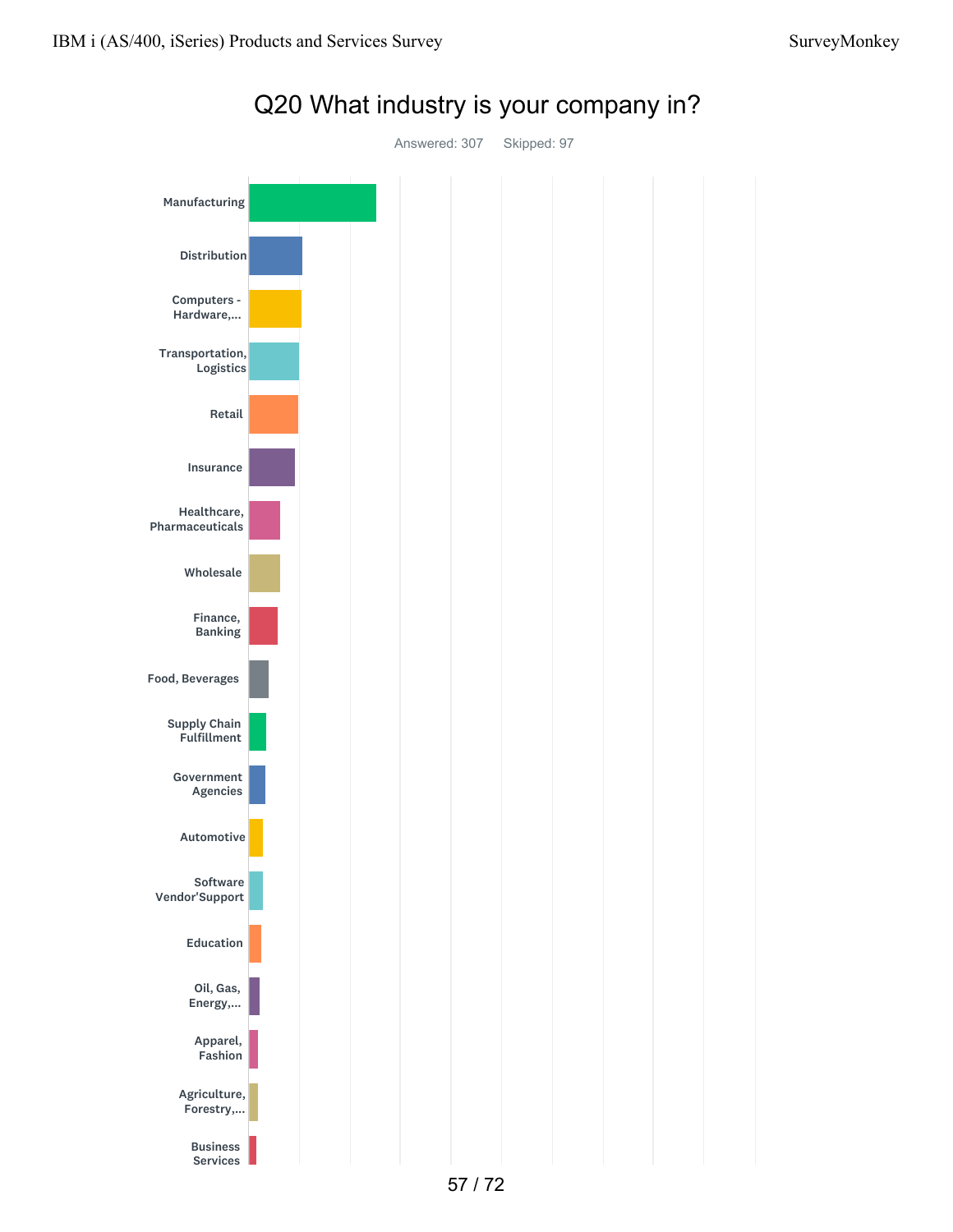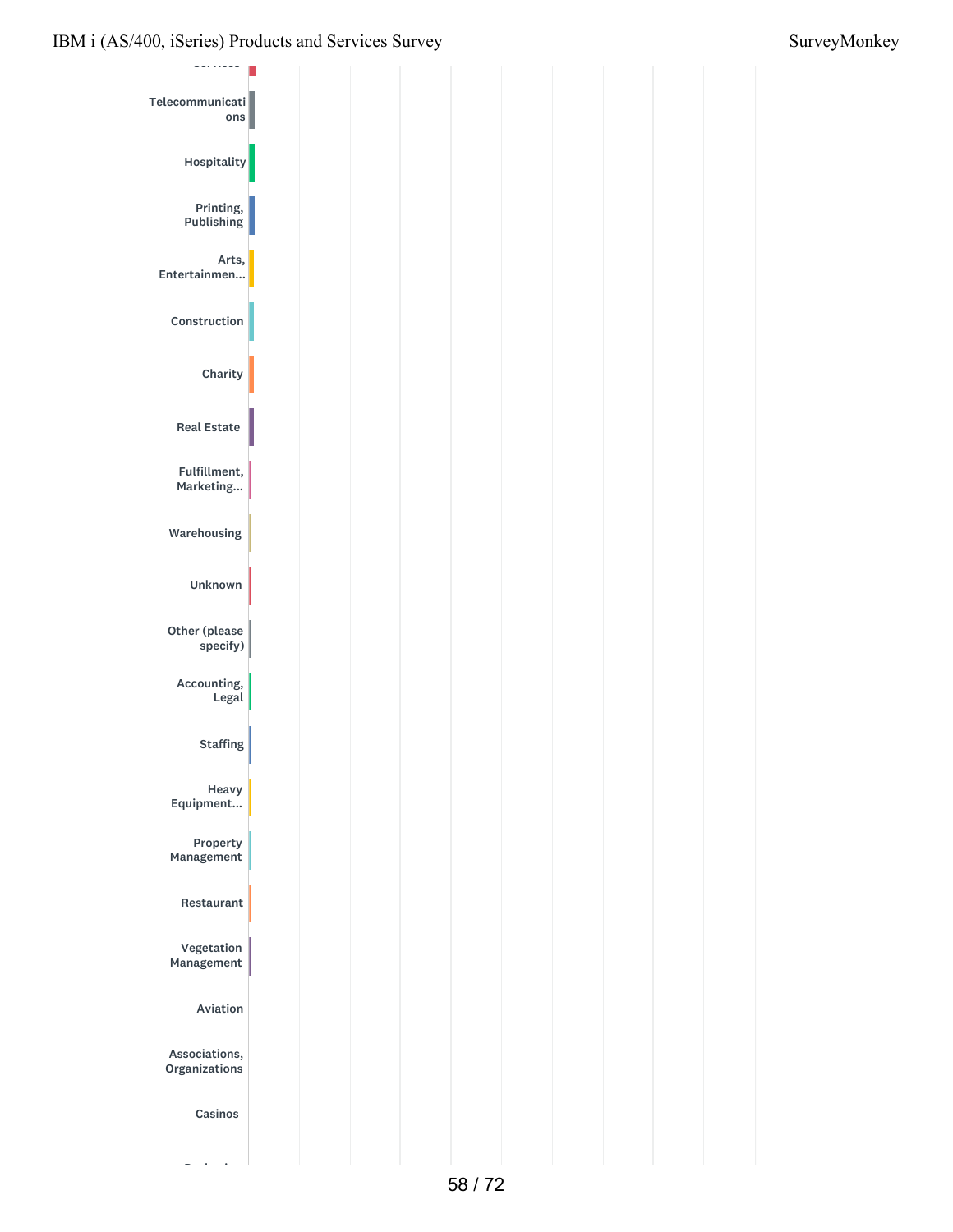

| <b>ANSWER CHOICES</b>                           | <b>RESPONSES</b> |                  |
|-------------------------------------------------|------------------|------------------|
| Manufacturing                                   | 25.41%           | 78               |
| Distribution                                    | 10.75%           | 33               |
| Computers - Hardware, Software, Consulting, CSP | 10.42%           | 32               |
| Transportation, Logistics                       | 10.10%           | 31               |
| Retail                                          | 9.77%            | $30\,$           |
| Insurance                                       | 9.12%            | 28               |
| Healthcare, Pharmaceuticals                     | 6.19%            | 19               |
| Wholesale                                       | 6.19%            | 19               |
| Finance, Banking                                | 5.86%            | 18               |
| Food, Beverages                                 | 3.91%            | 12               |
| <b>Supply Chain Fulfillment</b>                 | 3.58%            | 11               |
| <b>Government Agencies</b>                      | 3.26%            | 10               |
| Automotive                                      | 2.93%            | 9                |
| Software Vendor'Support                         | 2.93%            | $\boldsymbol{9}$ |
| Education                                       | 2.61%            | $\,8\,$          |
| Oil, Gas, Energy, Utilities                     | 2.28%            | $\overline{7}$   |
| Apparel, Fashion                                | 1.95%            | 6                |
| Agriculture, Forestry, Mining                   | 1.95%            | $\,6\,$          |
| <b>Business Services</b>                        | 1.63%            | 5                |
| Telecommunications                              | 1.30%            | 4                |
| Hospitality                                     | 1.30%            | $\overline{4}$   |
| Printing, Publishing                            | 1.30%            | 4                |
| Arts, Entertainment, Recreation                 | 0.98%            | $\mathfrak{S}$   |
| Construction                                    | 0.98%            | $\mathfrak{S}$   |
| Charity                                         | 0.98%            | $\sqrt{3}$       |
| <b>Real Estate</b>                              | 0.98%            | $\sqrt{3}$       |
| Fulfillment, Marketing Services                 | 0.65%            | $\overline{2}$   |
| Warehousing                                     | 0.65%            | $\overline{2}$   |
| Unknown                                         | 0.65%            | $\overline{2}$   |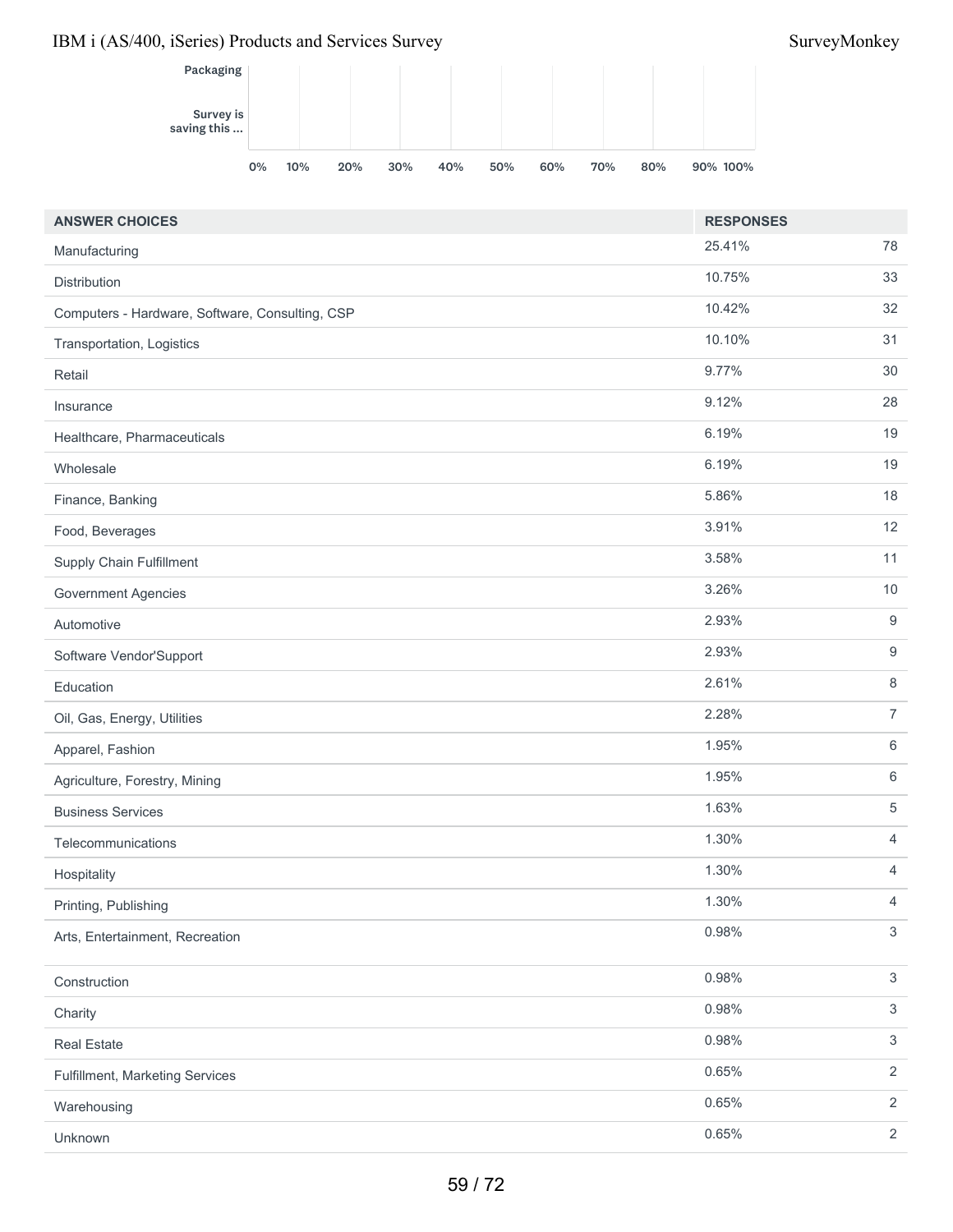| Other (please specify)               | 0.65%    | 2            |
|--------------------------------------|----------|--------------|
| Accounting, Legal                    | 0.33%    | 1            |
| Staffing                             | 0.33%    | 1            |
| Heavy Equipment Dealer (Caterpillar) | 0.33%    | 1            |
| Property Management                  | 0.33%    | 1            |
| Restaurant                           | 0.33%    | 1            |
| Vegetation Management                | 0.33%    | 1            |
| Aviation                             | $0.00\%$ | $\mathbf{0}$ |
| Associations, Organizations          | $0.00\%$ | $\mathbf 0$  |
| Casinos                              | $0.00\%$ | $\mathbf 0$  |
| Packaging                            | $0.00\%$ | $\mathbf 0$  |
| Survey is saving this for future use | $0.00\%$ | $\Omega$     |
| <b>Total Respondents: 307</b>        |          |              |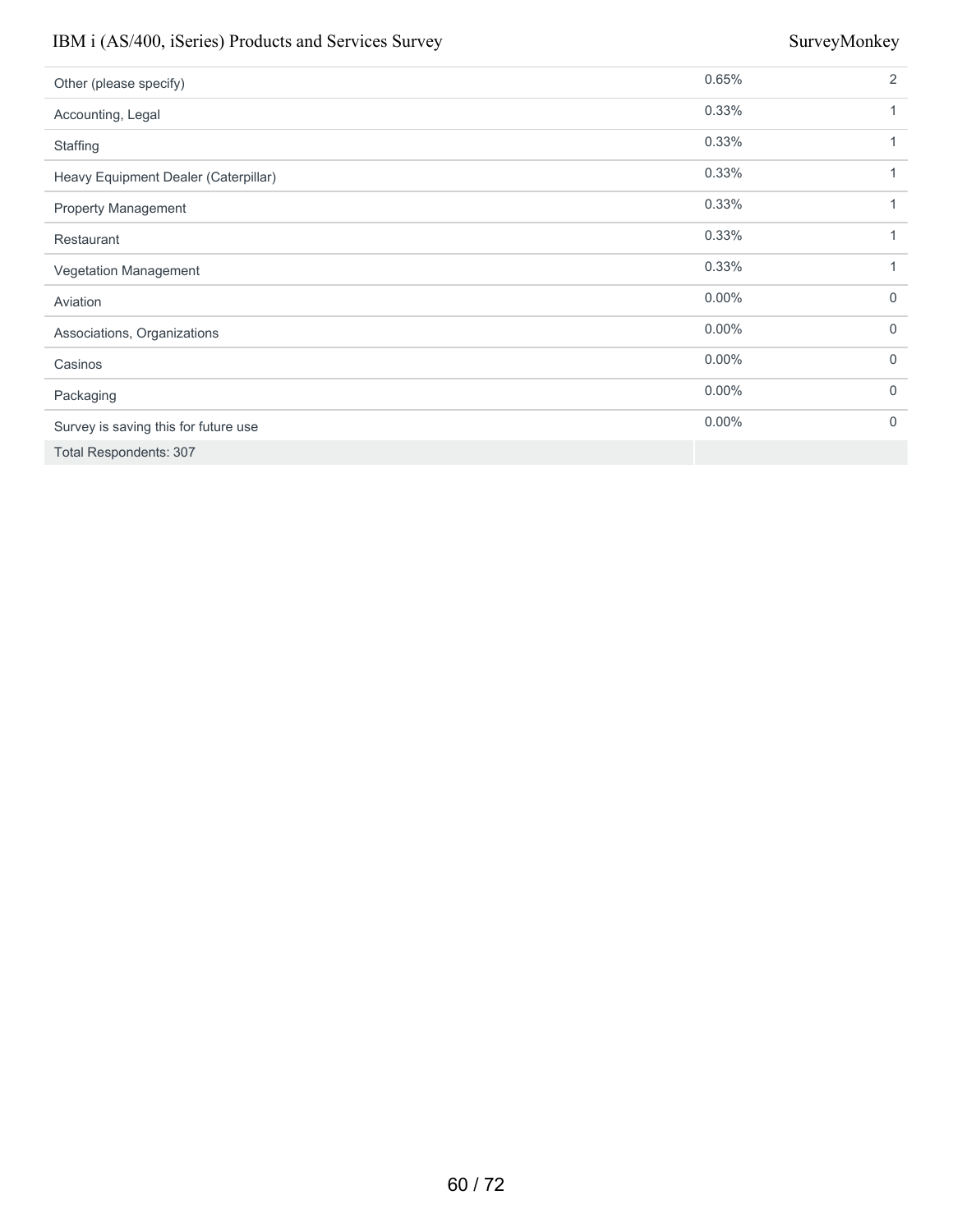# Q21 What is the name of your company? (Confidential and Optional)

Answered: 405 Skipped: -1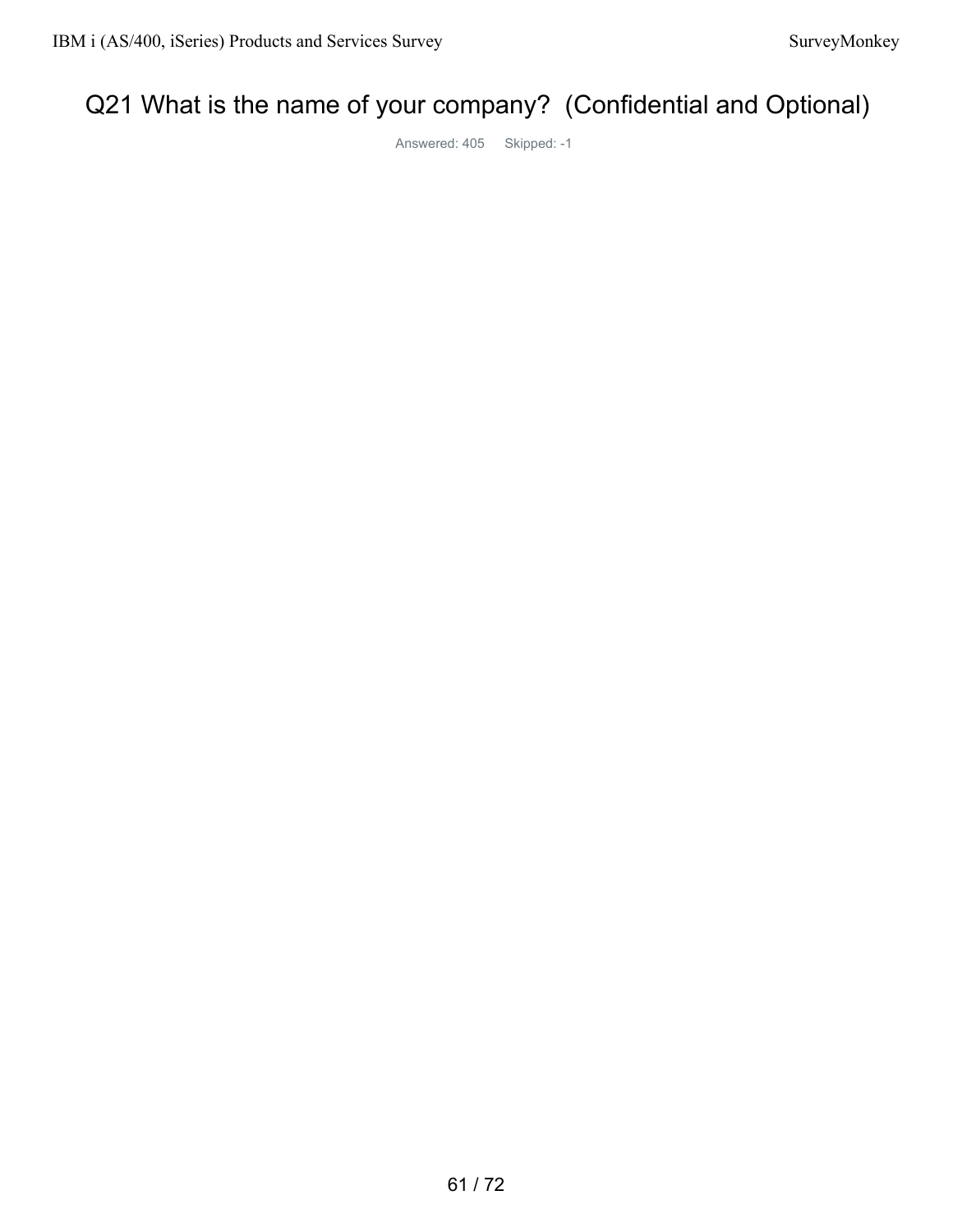# Q22 If you are willing to act as a reference (pro or con) for any IBM i product or service, please enter your contact info below. Also, please enter the product(s) you can be a reference for.

Answered: 71 Skipped: 333

| <b>ANSWER CHOICES</b> | <b>RESPONSES</b> |                |
|-----------------------|------------------|----------------|
| Your Name             | 97.18%           | 69             |
| <b>Email Address</b>  | 97.18%           | 69             |
| Country               | 95.77%           | 68             |
| Product(s)            | 83.10%           | 59             |
| <b>Phone Number</b>   | 74.65%           | 53             |
| City/Town             | 46.48%           | 33             |
| State/Province        | 45.07%           | 32             |
| Company               | 40.85%           | 29             |
| Address 2             | $0.00\%$         | $\overline{0}$ |
| ZIP/Postal Code       | $0.00\%$         | $\mathbf 0$    |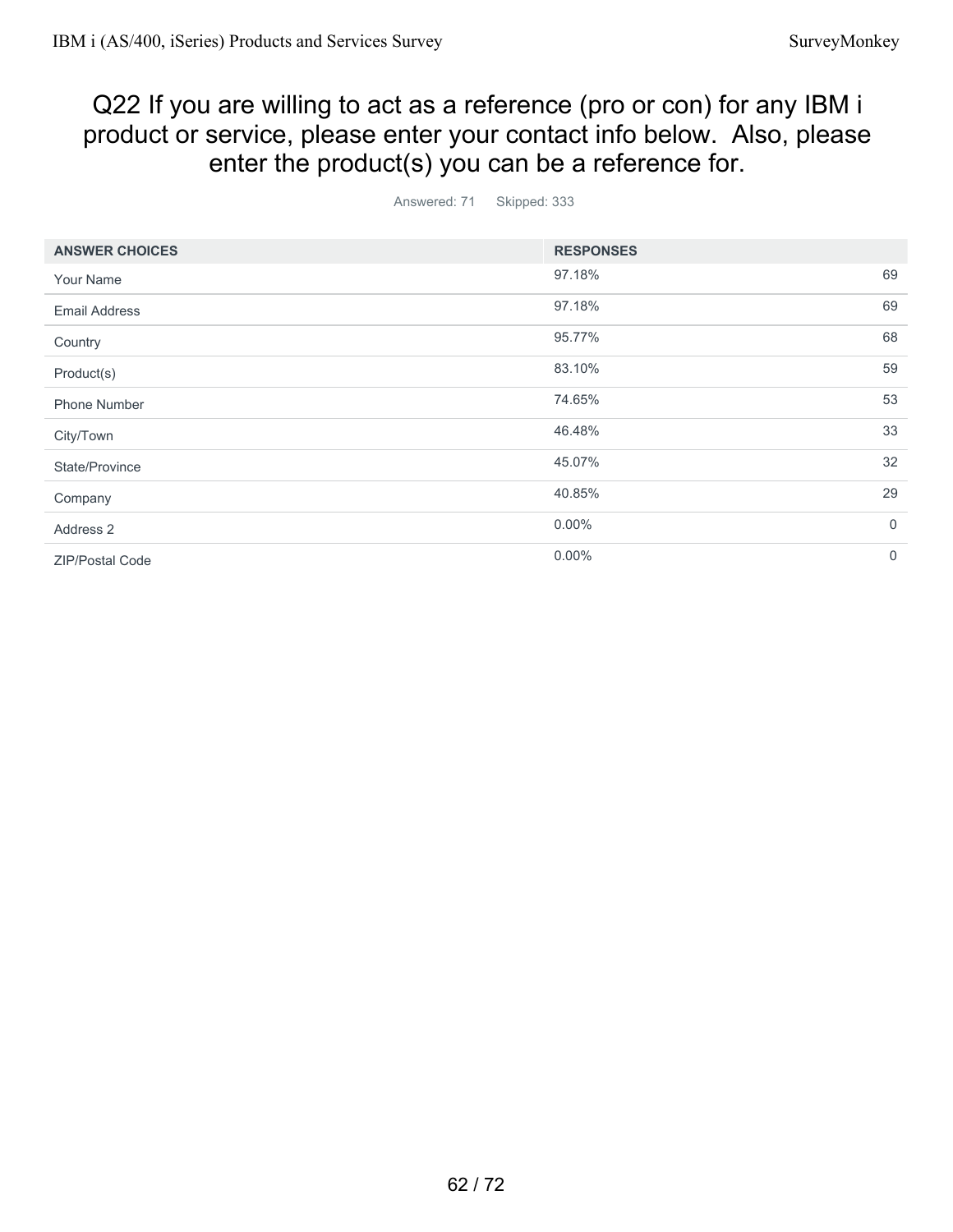# Q23 What consulting company have you been the most satisfied with?

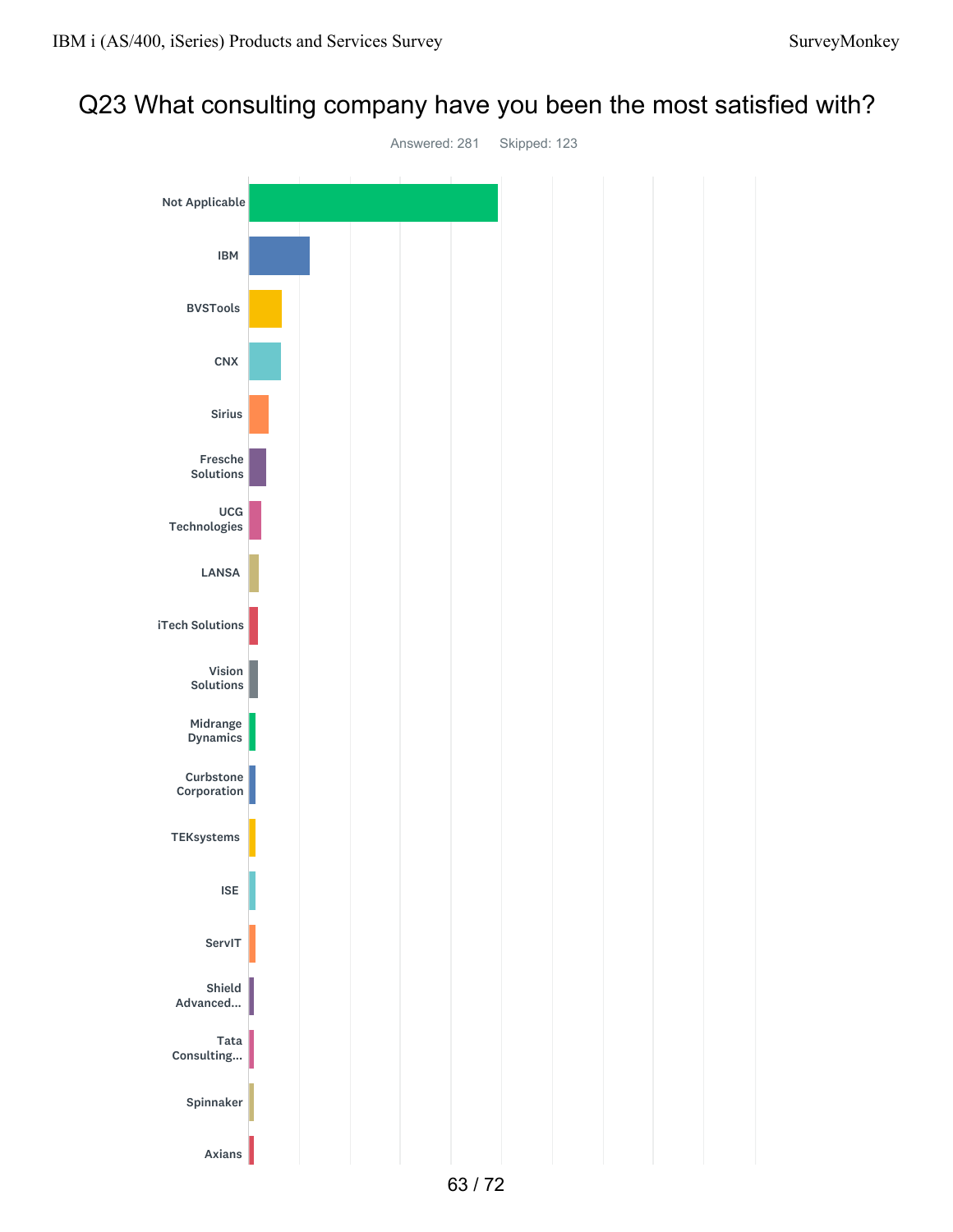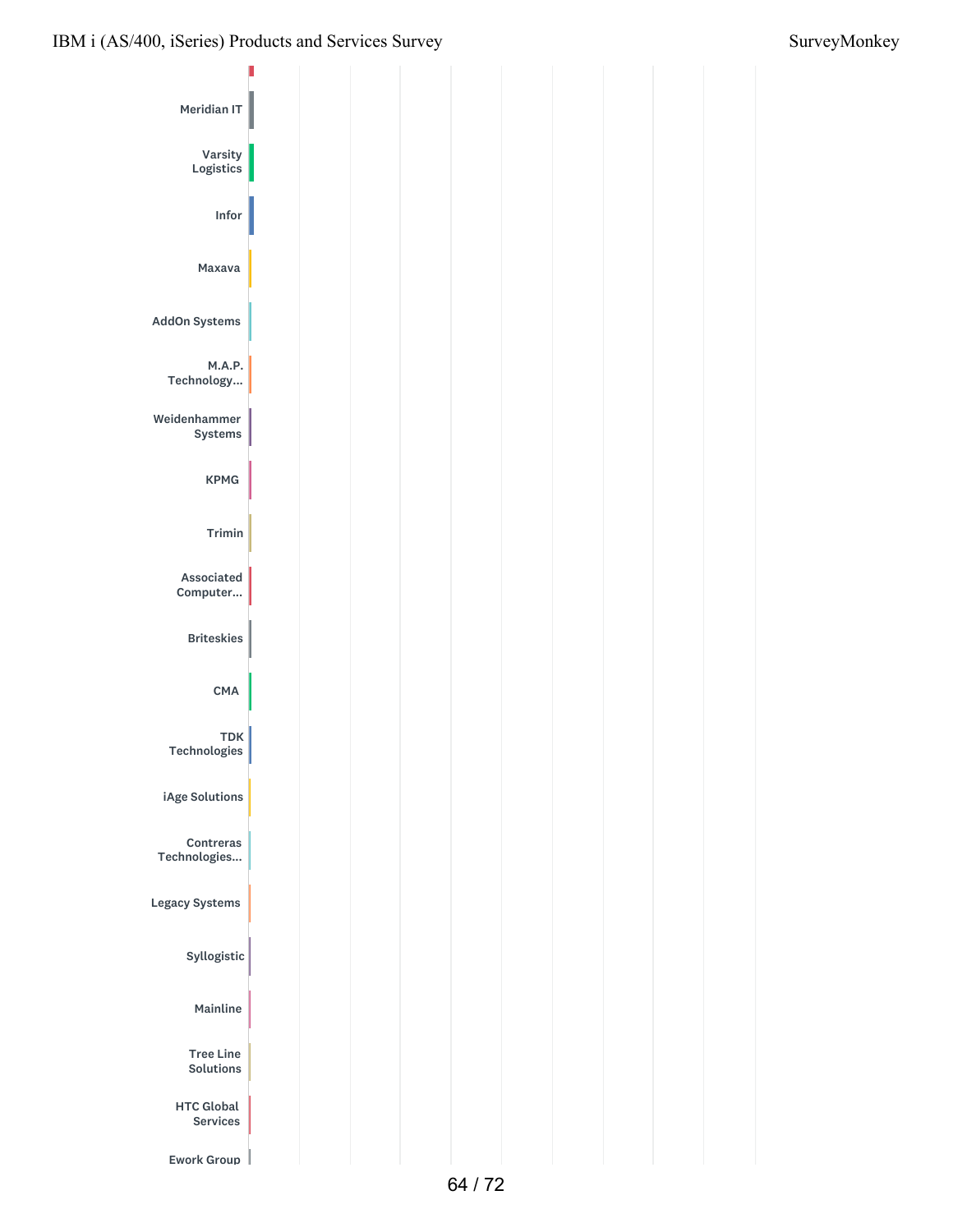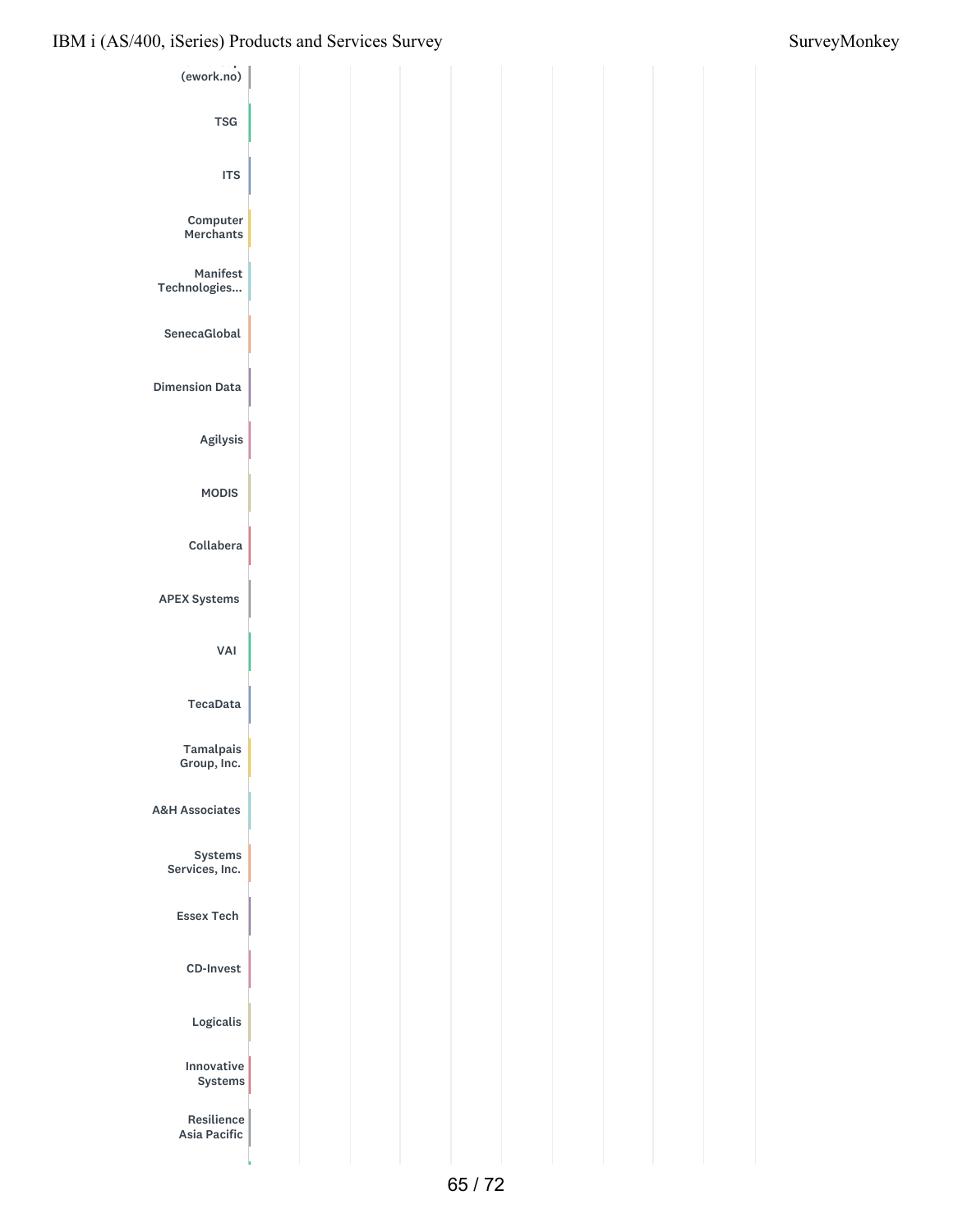

| <b>ANSWER CHOICES</b>        | <b>RESPONSES</b> |                |
|------------------------------|------------------|----------------|
| Not Applicable               | 49.47%           | 139            |
| <b>IBM</b>                   | 12.10%           | 34             |
| <b>BVSTools</b>              | 6.76%            | 19             |
| <b>CNX</b>                   | 6.41%            | 18             |
| Sirius                       | 3.91%            | 11             |
| <b>Fresche Solutions</b>     | 3.56%            | 10             |
| <b>UCG Technologies</b>      | 2.49%            | $\overline{7}$ |
| LANSA                        | 2.14%            | $\,6\,$        |
| iTech Solutions              | 1.78%            | $\,$ 5 $\,$    |
| Vision Solutions             | 1.78%            | $\sqrt{5}$     |
| Midrange Dynamics            | 1.42%            | $\overline{4}$ |
| <b>Curbstone Corporation</b> | 1.42%            | $\overline{4}$ |
| TEKsystems                   | 1.42%            | $\overline{4}$ |
| <b>ISE</b>                   | 1.42%            | $\overline{4}$ |
| ServIT                       | 1.42%            | $\overline{4}$ |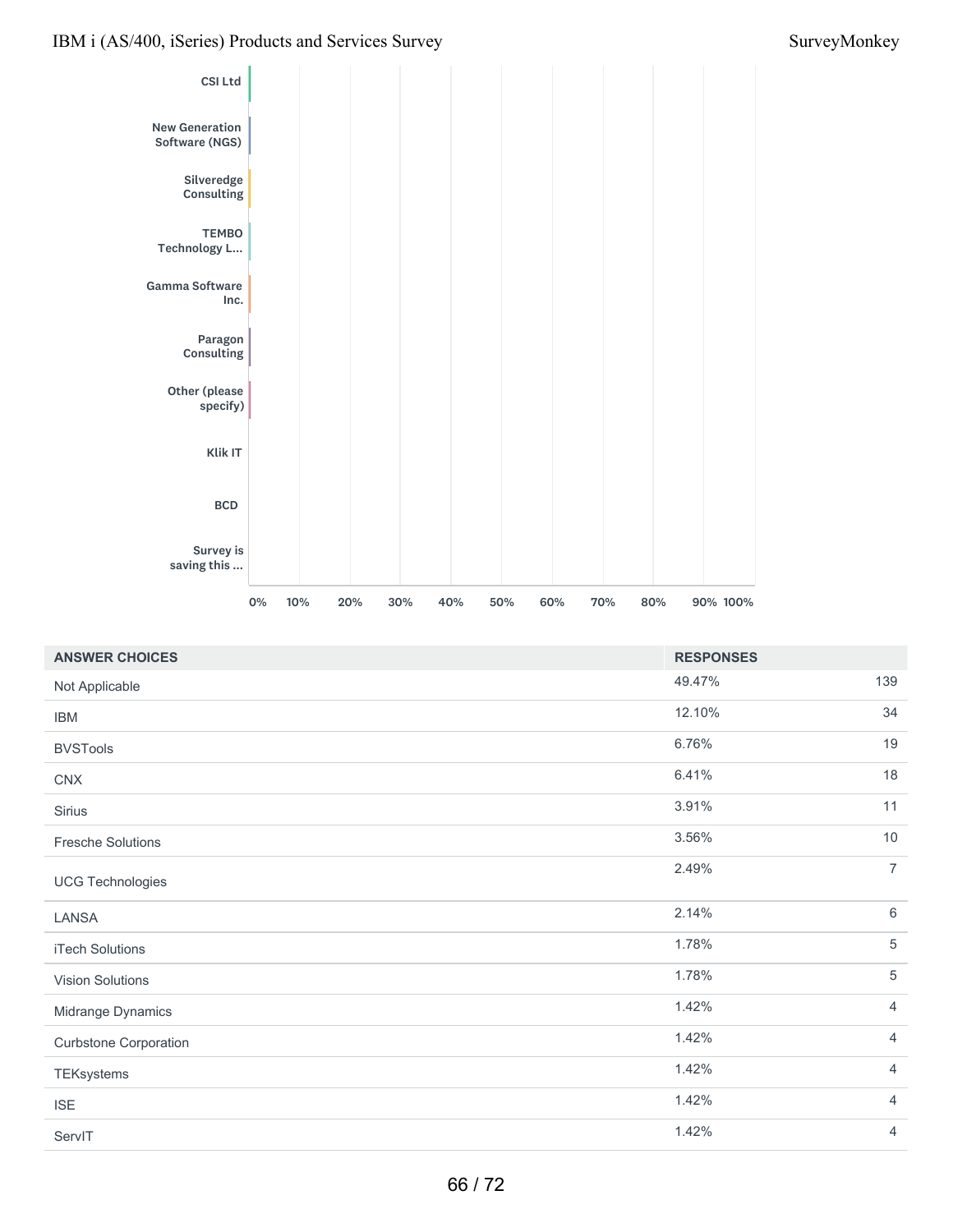| <b>Shield Advanced Solutions</b>     | 1.07% | $\sqrt{3}$     |
|--------------------------------------|-------|----------------|
| <b>Tata Consulting Services</b>      | 1.07% | $\sqrt{3}$     |
| Spinnaker                            | 1.07% | $\sqrt{3}$     |
| Axians                               | 1.07% | $\sqrt{3}$     |
| Meridian IT                          | 1.07% | $\sqrt{3}$     |
| Varsity Logistics                    | 1.07% | $\sqrt{3}$     |
| Infor                                | 1.07% | $\sqrt{3}$     |
| Maxava                               | 0.71% | $\sqrt{2}$     |
| AddOn Systems                        | 0.71% | $\sqrt{2}$     |
| M.A.P. Technology Solutions          | 0.71% | $\sqrt{2}$     |
| Weidenhammer Systems                 | 0.71% | $\overline{2}$ |
| <b>KPMG</b>                          | 0.71% | $\sqrt{2}$     |
| Trimin                               | 0.71% | $\sqrt{2}$     |
| Associated Computer Systems (ACS)    | 0.71% | $\overline{2}$ |
| <b>Briteskies</b>                    | 0.71% | $\sqrt{2}$     |
| <b>CMA</b>                           | 0.71% | $\sqrt{2}$     |
| <b>TDK Technologies</b>              | 0.71% | $\sqrt{2}$     |
| iAge Solutions                       | 0.36% | 1              |
| Contreras Technologies International | 0.36% | $\mathbf{1}$   |
| Legacy Systems                       | 0.36% | 1              |
| Syllogistic                          | 0.36% | 1              |
| Mainline                             | 0.36% | $\mathbf{1}$   |
| <b>Tree Line Solutions</b>           | 0.36% | $\mathbf{1}$   |
| <b>HTC Global Services</b>           | 0.36% | $\mathbf{1}$   |
| Ework Group (ework.no)               | 0.36% | $\mathbf{1}$   |
| <b>TSG</b>                           | 0.36% | $\mathbf{1}$   |
| <b>ITS</b>                           | 0.36% | $\mathbf{1}$   |
| <b>Computer Merchants</b>            | 0.36% | $\mathbf{1}$   |
| Manifest Technologies, Inc.          | 0.36% | $\mathbf{1}$   |
| SenecaGlobal                         | 0.36% | $\mathbf{1}$   |
| <b>Dimension Data</b>                | 0.36% | $\mathbf{1}$   |
| Agilysis                             | 0.36% | $\mathbf{1}$   |
| <b>MODIS</b>                         | 0.36% | $\mathbf{1}$   |
| Collabera                            | 0.36% | $\mathbf{1}$   |
| <b>APEX Systems</b>                  | 0.36% | $\mathbf{1}$   |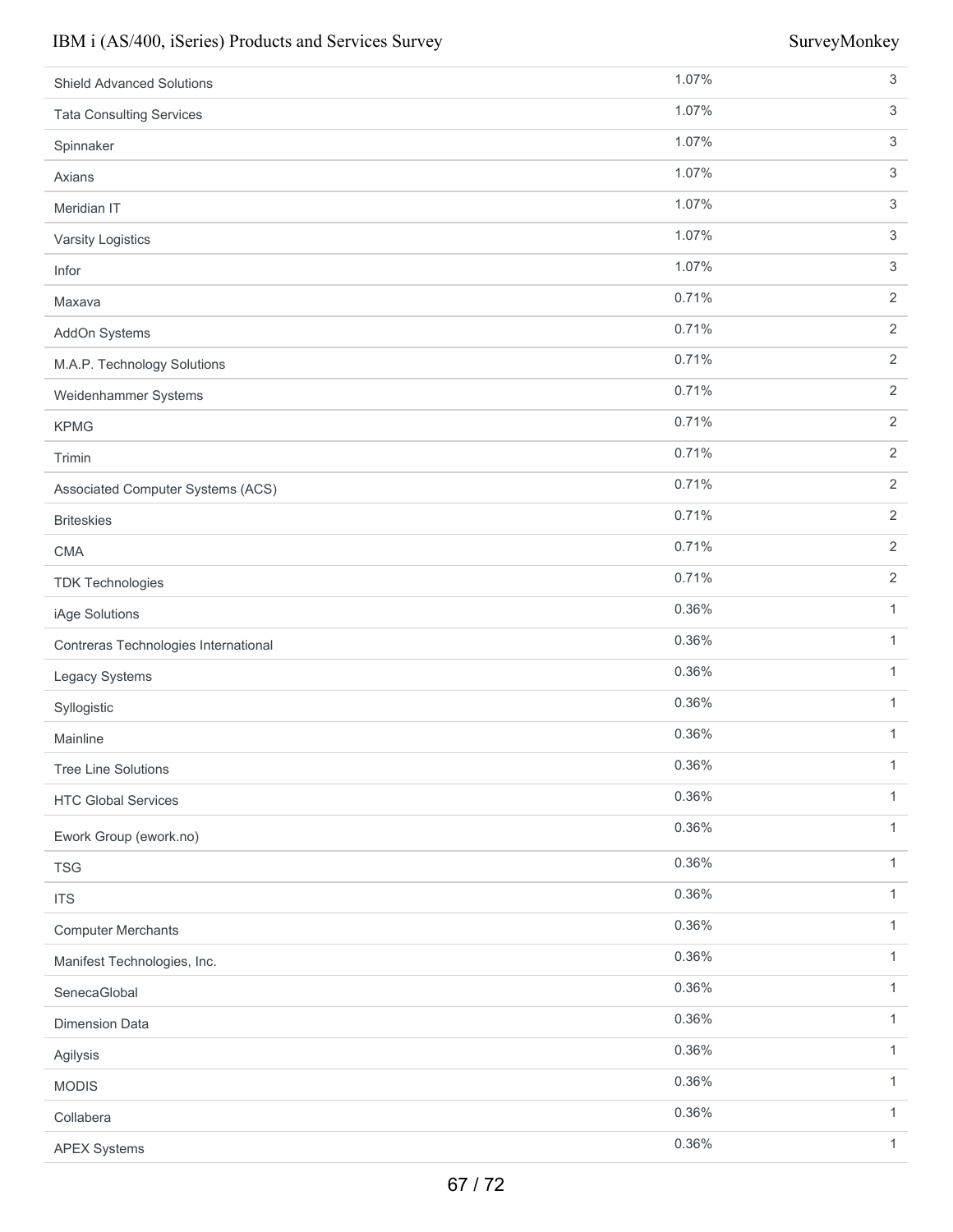| VAI                                  | 0.36%    | $\mathbf{1}$ |
|--------------------------------------|----------|--------------|
| TecaData                             | 0.36%    | $\mathbf{1}$ |
| Tamalpais Group, Inc.                | 0.36%    | $\mathbf{1}$ |
| <b>A&amp;H Associates</b>            | 0.36%    | $\mathbf{1}$ |
| Systems Services, Inc.               | 0.36%    | $\mathbf{1}$ |
| Essex Tech                           | 0.36%    | $\mathbf{1}$ |
| CD-Invest                            | 0.36%    | 1            |
| Logicalis                            | 0.36%    | $\mathbf{1}$ |
| Innovative Systems                   | 0.36%    | $\mathbf{1}$ |
| Resilience Asia Pacific              | 0.36%    | $\mathbf{1}$ |
| CSI Ltd                              | 0.36%    | $\mathbf{1}$ |
| New Generation Software (NGS)        | 0.36%    | 1            |
| Silveredge Consulting                | 0.36%    | $\mathbf{1}$ |
| TEMBO Technology Lab (Adsero Optima) | 0.36%    | $\mathbf{1}$ |
| Gamma Software Inc.                  | 0.36%    | $\mathbf{1}$ |
| Paragon Consulting                   | 0.36%    | $\mathbf{1}$ |
| Other (please specify)               | 0.36%    | $\mathbf{1}$ |
| Klik IT                              | $0.00\%$ | $\mathbf 0$  |
| <b>BCD</b>                           | $0.00\%$ | $\mathbf 0$  |
| Survey is saving this for future use | $0.00\%$ | $\mathbf 0$  |
| <b>Total Respondents: 281</b>        |          |              |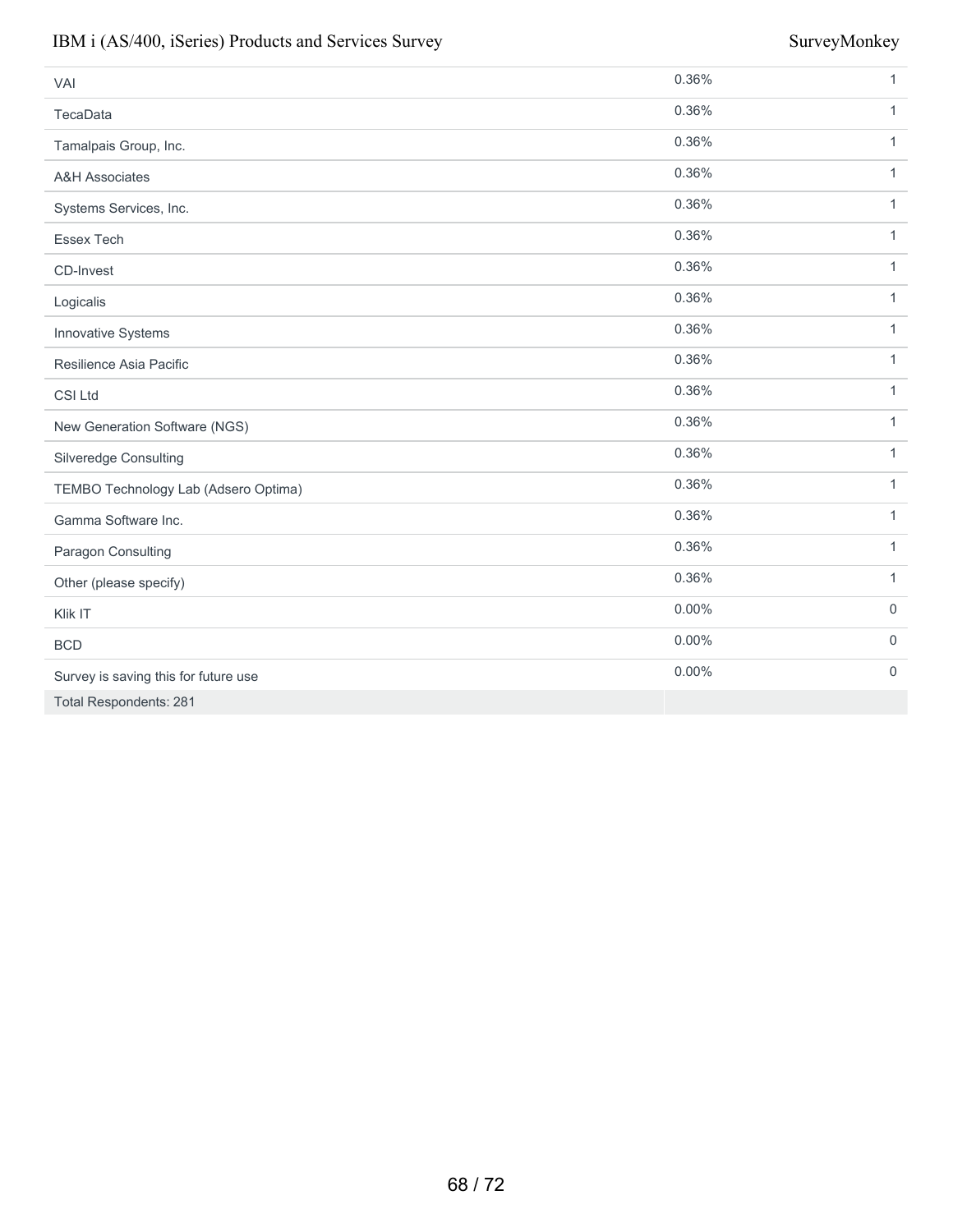# Q24 Which single conference would you suggest a company on a limited budget attend (anywhere in the world)?

Answered: 277 Skipped: 127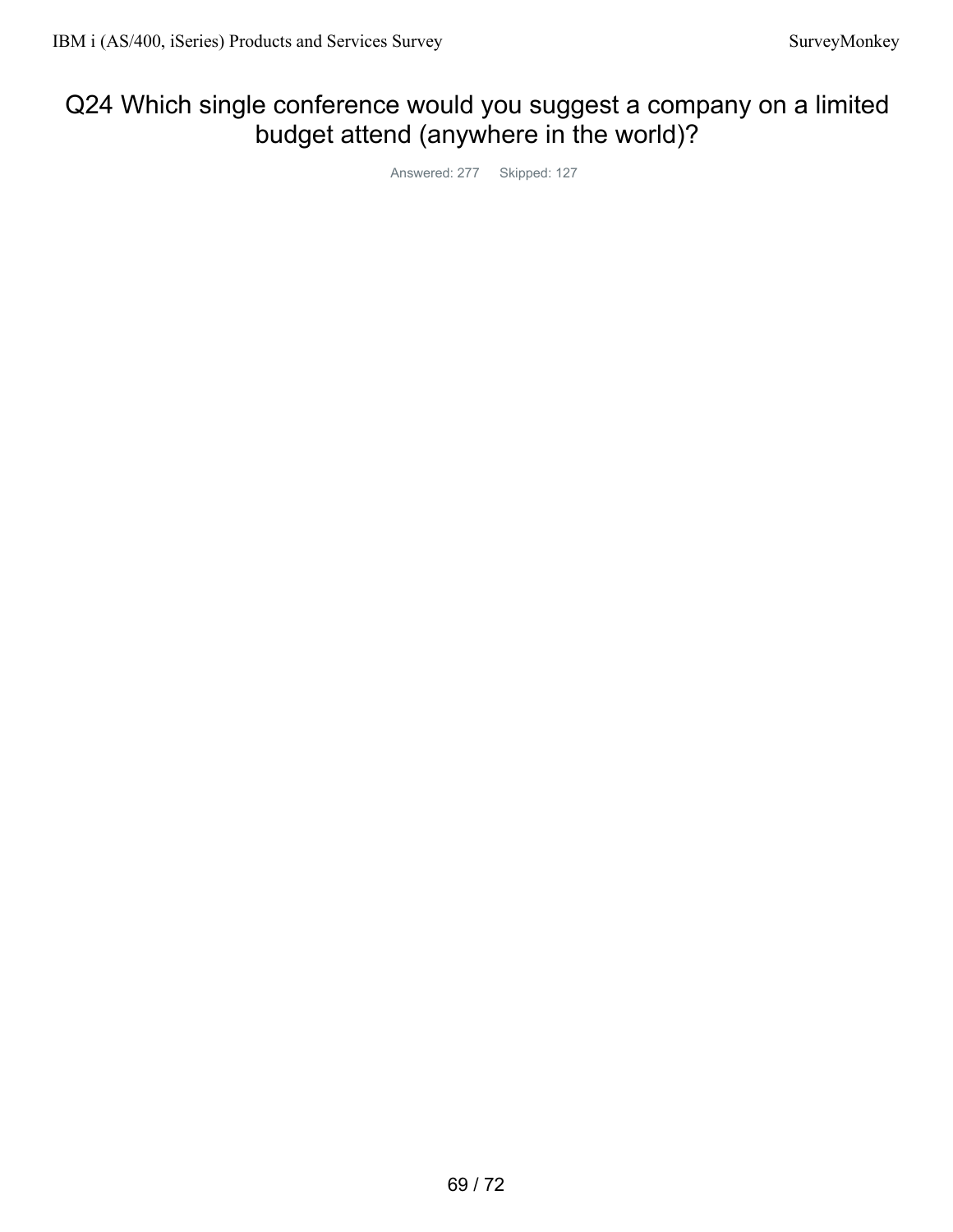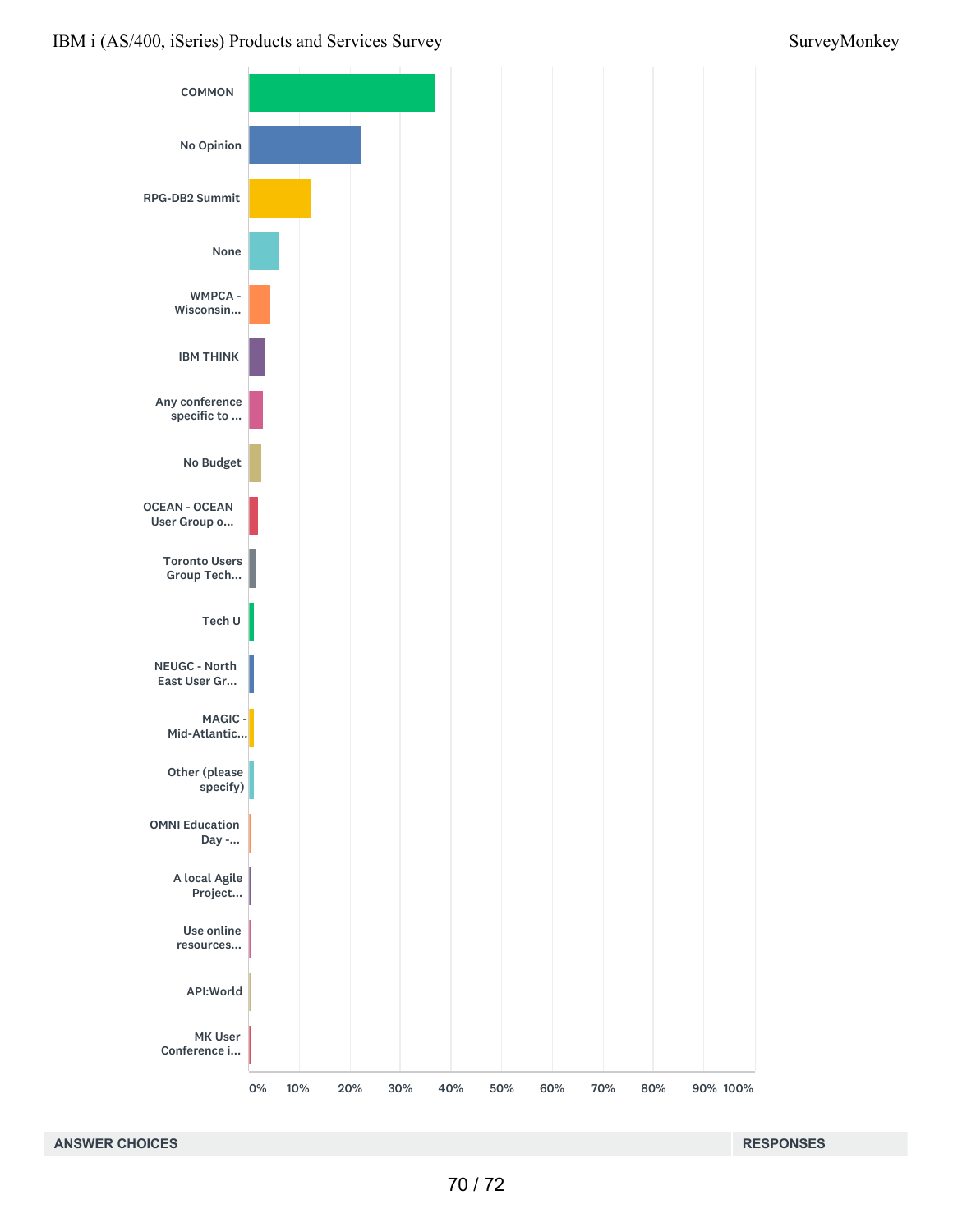| <b>COMMON</b>                                                 | 36.82% | 102            |
|---------------------------------------------------------------|--------|----------------|
| No Opinion                                                    | 22.38% | 62             |
| RPG-DB2 Summit                                                | 12.27% | 34             |
| None                                                          | 6.14%  | 17             |
| WMPCA - Wisconsin Midrange Computer Professionals Associate   | 4.33%  | 12             |
| <b>IBM THINK</b>                                              | 3.25%  | 9              |
| Any conference specific to a company's tools and technologies | 2.89%  | 8              |
| No Budget                                                     | 2.53%  | $\overline{7}$ |
| OCEAN - OCEAN User Group of Southern California               | 1.81%  | 5              |
| Toronto Users Group Tech Conference                           | 1.44%  | 4              |
| Tech U                                                        | 1.08%  | 3              |
| NEUGC - North East User Group Conference                      | 1.08%  | 3              |
| MAGIC - Mid-Atlantic Group of IBM i Collaborators             | 1.08%  | 3              |
| Other (please specify)                                        | 1.08%  | 3              |
| OMNI Education Day - Chicagoland IBM Users                    | 0.36%  | $\mathbf{1}$   |
| A local Agile Project Management conference                   | 0.36%  | $\mathbf{1}$   |
| Use online resources instead                                  | 0.36%  | $\mathbf{1}$   |
| API: World                                                    | 0.36%  | 1              |
| MK User Conference in Grand Rapids (Infor partner)            | 0.36%  | $\mathbf{1}$   |
| <b>TOTAL</b>                                                  |        | 277            |